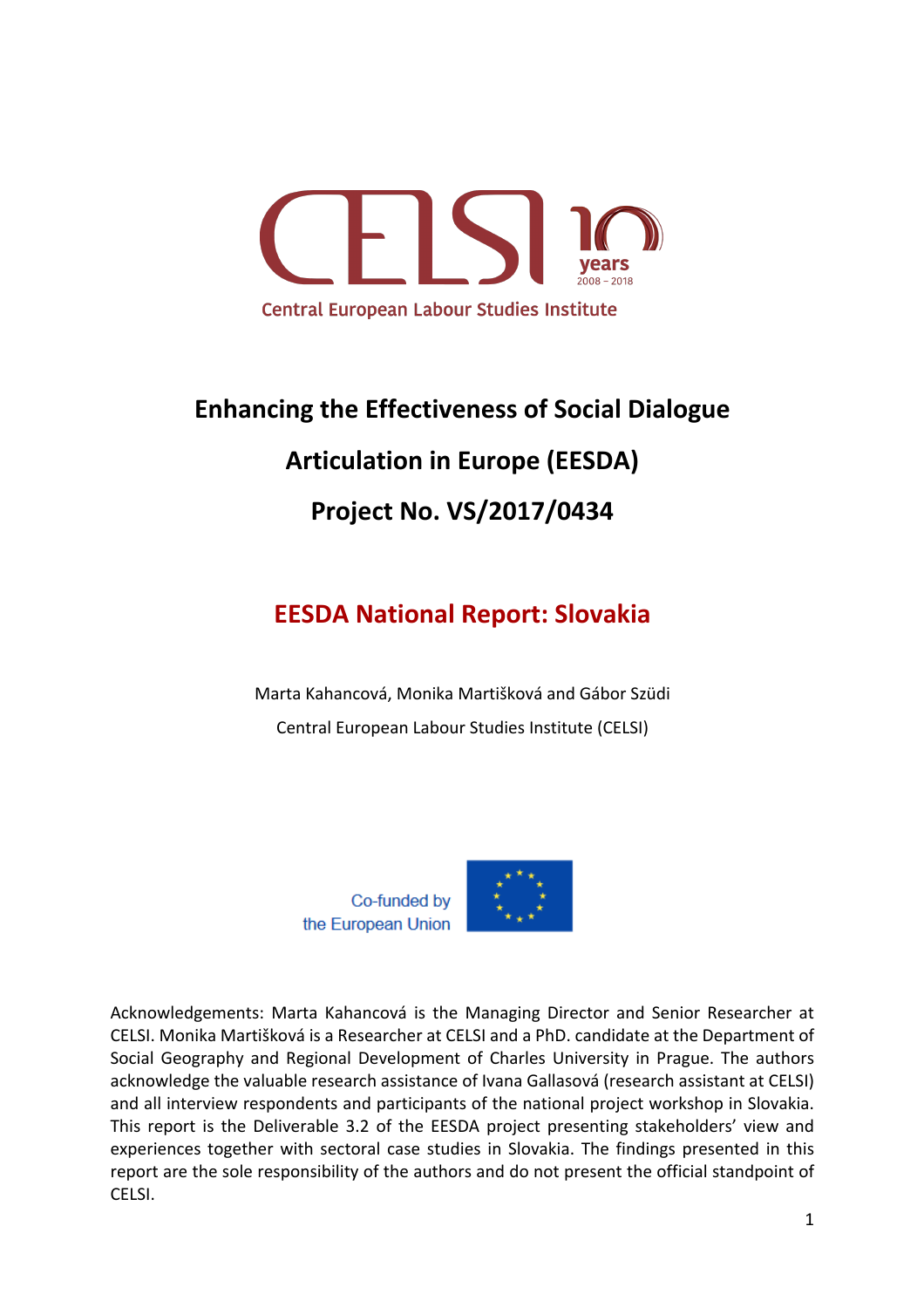# **Table of Contents**

|    | <b>LIST OF ABBREVIATIONS</b>                                                                | 4              |
|----|---------------------------------------------------------------------------------------------|----------------|
|    | <b>LIST OF TABLES</b>                                                                       | 5              |
| 1. | <b>INTRODUCTION</b>                                                                         | 6              |
| 2. | UNDERSTANDING NATIONAL SD AND ITS ARTICULATION IN SLOVAKIA                                  | 10             |
|    | 2.1 SD LEGISLATION                                                                          | 10             |
|    | 2.2 ACTORS                                                                                  | 12             |
|    | 2.3 TOPICS                                                                                  | 15             |
|    | 2.4 SD OUTCOMES                                                                             | 18             |
|    | 2.5 ACTORS' INTERACTION                                                                     | 19             |
|    | 2.6 SLOVAK SOCIAL PARTNERS AND EU-LEVEL SD                                                  | 22             |
|    | 2.7 PERCEIVED EFFECTIVENESS OF SD                                                           | 24             |
|    | 2.8 ASSESSMENT OF THE NATIONAL SD STRUCTURE THROUGH A MULTI-LEVEL GOVERNANCE<br>PERSPECTIVE | 28             |
|    | 2.9 SUGGESTIONS FOR IMPROVEMENTS                                                            | 28             |
|    | 3. SECTORAL CASE STUDIES                                                                    | 30             |
|    | 3.1 COMMERCE                                                                                | 31             |
|    | 3.1.1 ACTORS                                                                                | 31             |
|    | 3.1.2 TOPICS                                                                                | 36             |
|    | 3.1.3 OUTCOMES                                                                              | 37             |
|    | 3.1.4 ACTORS' INTERACTION                                                                   | 38             |
|    | 3.1.5 PERCEIVED EFFECTIVENESS OF SD AND ITS ARTICULATION                                    | 38             |
|    | 3.1.6 CONCLUSIONS                                                                           | 39             |
|    | 3.2 CONSTRUCTION                                                                            | 40             |
|    | 3.2.1 ACTORS                                                                                | 41             |
|    | 3.2.2 TOPICS                                                                                | 44             |
|    | 3.2.3 OUTCOMES                                                                              | 44             |
|    | 3.2.4 ACTORS' INTERACTION                                                                   | 45             |
|    |                                                                                             | $\overline{2}$ |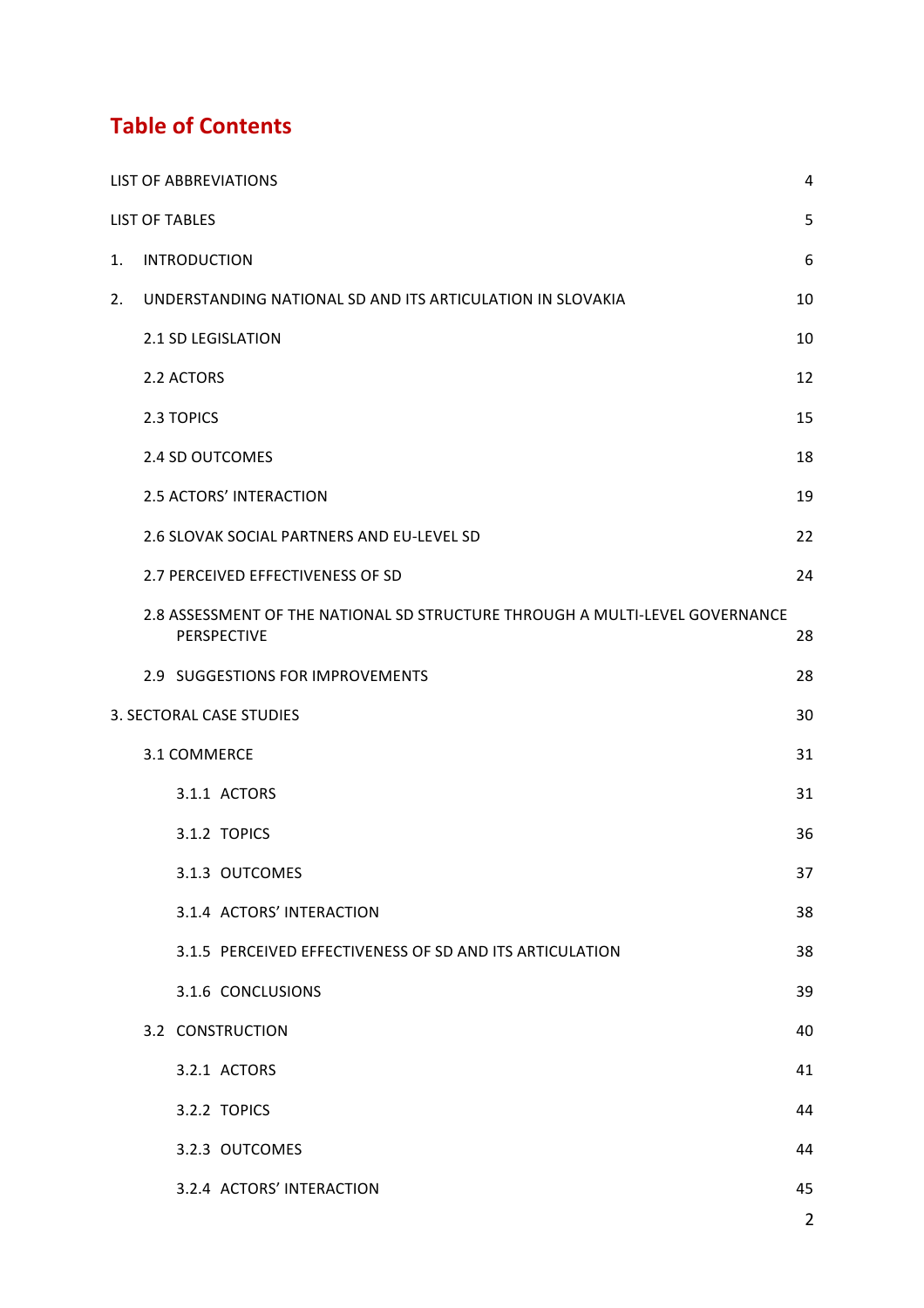|    |     | 3.2.5               | PERCEIVED EFFECTIVENESS OF SD AND ITS ARTICULATION       | 45 |
|----|-----|---------------------|----------------------------------------------------------|----|
|    |     |                     | 3.2.6 CONCLUSIONS                                        | 45 |
|    |     | 3.3 EDUCATION       |                                                          | 47 |
|    |     |                     | 3.3.1 ACTORS                                             | 48 |
|    |     |                     | 3.3.2 TOPICS                                             | 50 |
|    |     |                     | 3.3.3 OUTCOMES                                           | 52 |
|    |     |                     | 3.3.4 ACTORS'S INTERACTIONS                              | 54 |
|    |     |                     | 3.3.5 PERCEIVED EFFECTIVENESS OF SD AND ITS ARTICULATION | 54 |
|    |     |                     | 3.3.6 CONCLUSIONS                                        | 55 |
|    | 3.4 |                     | HEALTHCARE                                               | 56 |
|    |     |                     | 3.4.1 ACTORS                                             | 56 |
|    |     |                     | 3.4.2 TOPICS                                             | 59 |
|    |     |                     | 3.4.3 OUTCOMES                                           | 59 |
|    |     |                     | 3.4.4 ACTORS' INTERACTION                                | 60 |
|    |     |                     | 3.4.5 PERCEIVED EFFECTIVENESS OF SD AND ITS ARTICULATION | 61 |
|    |     |                     | 3.4.6 CONCLUSIONS                                        | 62 |
| 4. |     | <b>CONCLUSIONS</b>  |                                                          | 64 |
|    |     | <b>BIBLIOGRAPHY</b> |                                                          | 66 |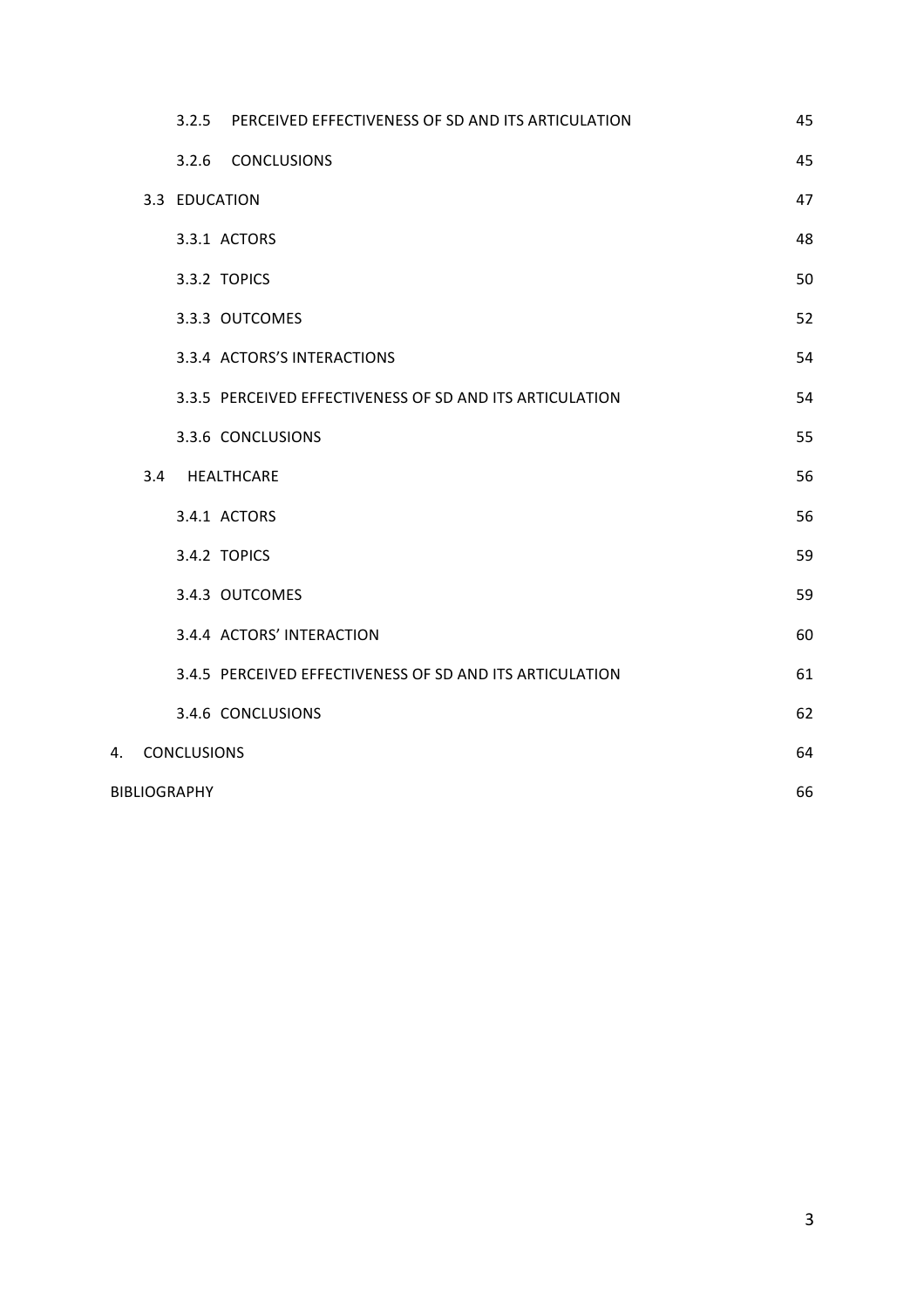# **List of Abbreviations**

| <b>ANS</b>     | Asociácia nemocníc Slovenska (Slovak Hospitals Association, sector-level employers'<br>association) |
|----------------|-----------------------------------------------------------------------------------------------------|
| AŠN SR         | Asociácia štátnych nemocníc Slovenskej republiky (Association of State Hospitals of the Slovak      |
|                | Republic, sector-level employers' organization)                                                     |
| AZZZ           | Asociácia zamestnávateľských zväzov a združení (Association of Employers' Federations)              |
| <b>APZ</b>     | Asociácia priemyselných zväzov (Association of Industry Federations, peak-level employers'          |
|                | organization in Slovakia)                                                                           |
| <b>CEE</b>     | <b>Central and Eastern Europe</b>                                                                   |
| <b>EAHM</b>    | <b>European Association of Hospital Managers</b>                                                    |
| <b>EFBWW</b>   | European Federation of Building and Woodworkers                                                     |
| <b>ETUCE</b>   | European Trade Union Committee for Education                                                        |
| Eurocoop       | European community of consumers cooperatives                                                        |
| EZA            | European Centre for Workers' Questions                                                              |
| <b>FIEC</b>    | <b>European Construction Industry Federation</b>                                                    |
| <b>HOPE</b>    | European Hospital and Healthcare Federation                                                         |
| <b>HSR</b>     | Hospodárska a sociálna rada (Economic and Social Council)                                           |
| <b>IOZ</b>     | Integrovaný odborový zväz                                                                           |
| <b>ISU</b>     | Iniciatíva slovenských učiteľov                                                                     |
| <b>KOZ SR</b>  | Konfederácia odborových zväzov Slovenskej republiky (Confederation of Trade Unions of               |
|                | Slovak Republic)                                                                                    |
| <b>LOZ</b>     | Lekárske odborové združenie (Doctors' trade union federation)                                       |
| <b>MLG</b>     | Multi-level governance                                                                              |
| <b>MRP</b>     | Medzirezortné pripomienkové konanie                                                                 |
| <b>NCZI</b>    | Národné centrum zdravotníckych informácií                                                           |
| <b>NKOS</b>    | Nezávislé kresťanské odbory Slovenska (Independent Christian Unions of Slovakia)                    |
| <b>NŠO</b>     | Nové školské odbory                                                                                 |
| OZ KOVO        | Odborový zväz KOVO                                                                                  |
| <b>OZPBGNP</b> | Odborový zväz pracovníkov baní, geológie a naftového priemyslu                                      |
| <b>OZPOCR</b>  | Odborový zväz pracovníkov obchodu a cestovného ruchu                                                |
| OZPŠaV         | Odborový zväz pracovníkov školstva a vedy                                                           |
| <b>OZSaPA</b>  | Odborový zväz sestier a pôrodných asistentiek (Trade Union Federation of Nurses and                 |
|                | Midwives)                                                                                           |
| PB             | Priemyselná bipartita                                                                               |
| PN             | Poslanecké návrhy (legislative proposals by members of the parliament)                              |
| <b>RHSD</b>    | Rada hospodárskej a sociálnej dohody (Council of Economic and Social Accord)                        |
| <b>RHSP</b>    | Rada hospodárskej a sociálnej pomoci                                                                |
| RÚZ SR         | Republiková únia zamestnávateľov (Employers' Union of the Republic, peak-level employers'           |
|                | organization in Slovakia)                                                                           |
| SAMO           | Slovenská aliancia moderného obchodu                                                                |
| <b>SEA</b>     | Slovenská elektromechanická asociácia                                                               |
| <b>SD</b>      | Social Dialogue                                                                                     |
| <b>SKSaPA</b>  | Slovenská komora sestier a pôrodných asistentiek                                                    |
| SKU            | Slovenská komora učiteľov                                                                           |
| SOS            | Spoločné odbory Slovenska                                                                           |
| SOZZaSS        | Slovenský odborový zväz zdravotníctva a sociálnych služieb                                          |
| sžz            | Slovenský živnostenský zväz                                                                         |
| ZAP SR         | Zväz automobilového priemyslu SR                                                                    |
| <b>ZHTPG</b>   | Zväz hutníctva, ťažobného priemyslu a geológie SR                                                   |
| ZMOS           | Združenie miest a obcí Slovenska                                                                    |
| ZO             | Základné organizácie                                                                                |
| ZOCR           | Zväz obchodu a cestovného ruchu                                                                     |
| <b>ZPS</b>     | Združenie podnikateľov Slovenska                                                                    |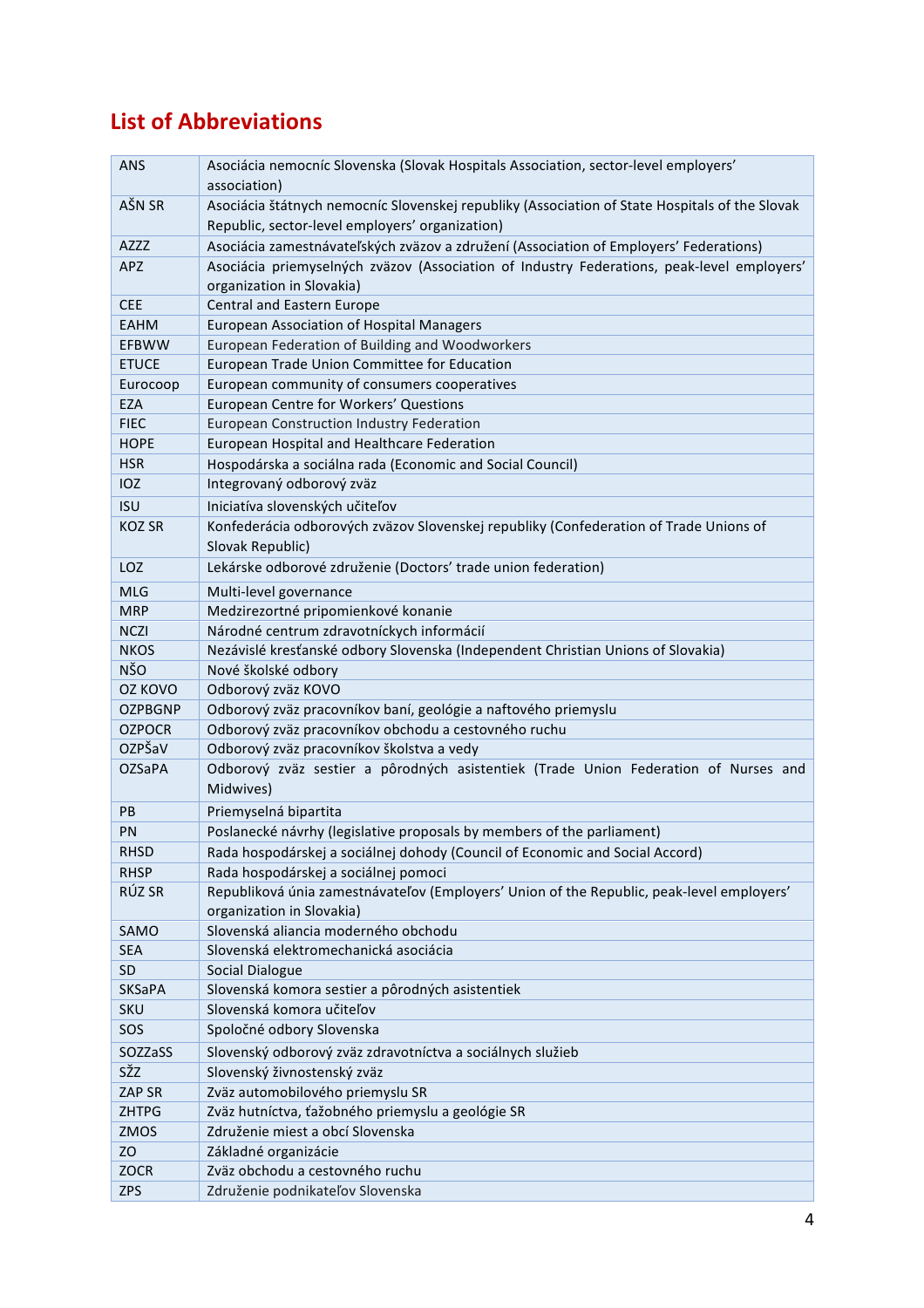| <b>ZSP</b>  | Zväz strojárskeho priemyslu (Federation of Mechanical Engineering, sector-level employers'<br>organization)                            |
|-------------|----------------------------------------------------------------------------------------------------------------------------------------|
| <b>ZSPS</b> | Zväz stavebných podnikateľov Slovenska (Federation of Construction Entrepreneurs of Slovakia,<br>sector-level employers' organization) |

# **List of Tables**

| Table 1 Overview of interview respondents                                              |
|----------------------------------------------------------------------------------------|
| Table 2 Slovak social partners' involvement in EU-level SD structures (survey results) |
| Table 3 Employment and wages in the commerce sector (retail)                           |
| Table 4 SD in the commerce sector (retail)                                             |
|                                                                                        |
| Table 5 Social partners in the commerce sector                                         |
| Table 6 Average number of registered employees in construction (by company size)       |
| Table 7 Average nominal monthly wage per construction employee (EUR) by company size   |
|                                                                                        |
| Table 8 Actors and SD in the construction sector                                       |
| Table 9 Development of average wages of pedagogical employees in primary education     |
| (2009-2018), in EUR                                                                    |
| Table 10 Employees in the education sector                                             |
| Table 11: Actors in the education sector                                               |
| Table 12 Actors and forms of SD in the healthcare sector                               |
|                                                                                        |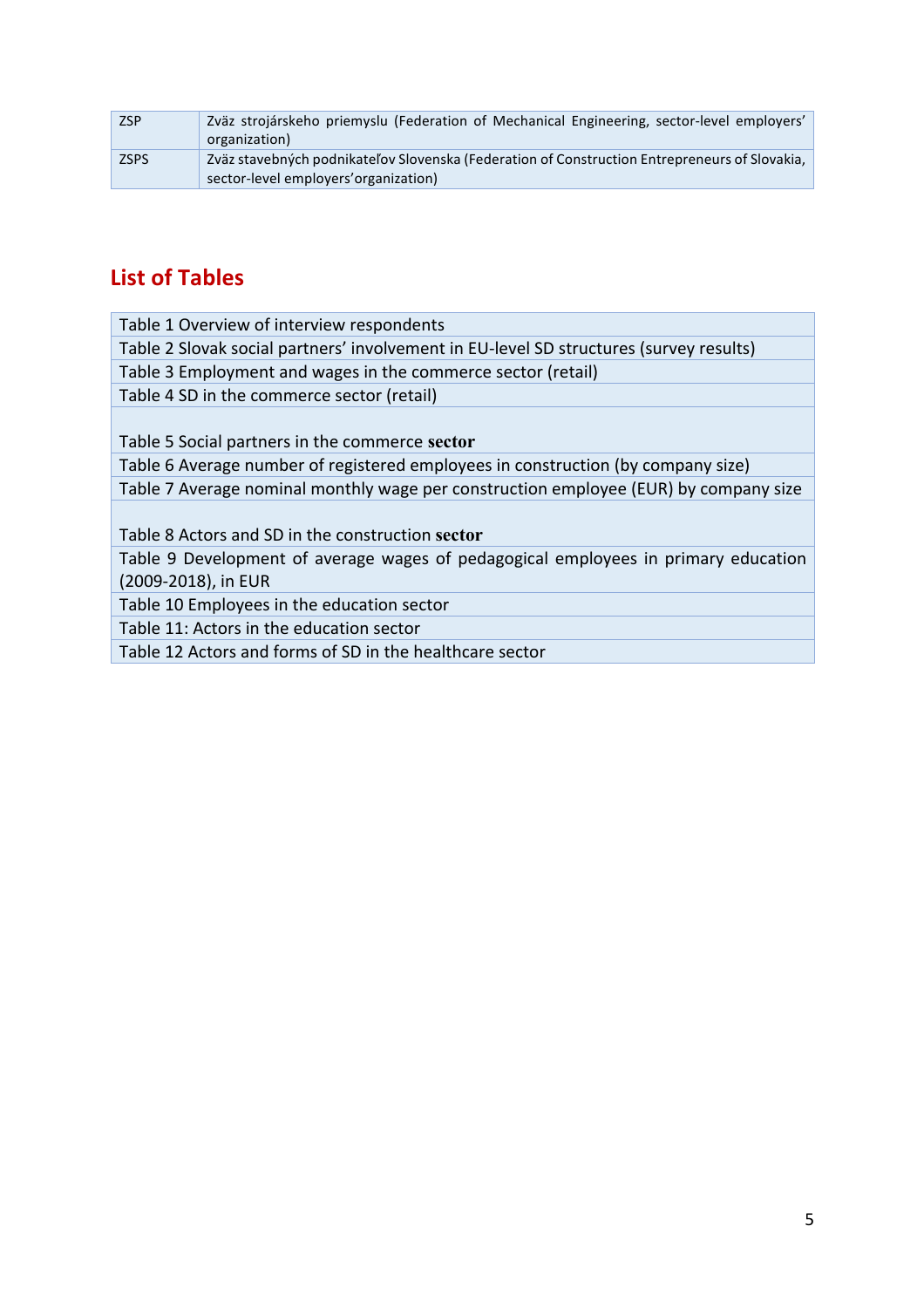# **1. Introduction**

This report focuses on the organization and functioning of social dialogue (SD) in Slovakia, including the articulation of social dialogue between (a) the national and the EU-levels, and (b) the national and sector levels. Following Kahancová et al. (2019), the social dialogue in this report refers to various forms of interactions, including *negotiation, consultation or exchange* of information, between or among social partners and public authorities (c. f. European Commission, 2015a; 2015b). Social dialogue articulation refers to the ways in which social dialogue functions at different levels; the interaction between these levels, and the channels through which social dialogue outcomes at one level influence the social dialogue processes and outcomes at other levels. Original empirical evidence for the analysis of national-level SD has been collected exclusively for the purpose of this project. Evidence for the analysis of sector-level SD arises partly from the original interviews conducted with social partner representatives of particular sectors and partly from the authors' earlier analyses of social dialogue in these sectors.

In line with the research goals of the EESDA project, this report focuses on answering the following research questions:

- $\circ$  How is social dialogue organised in Slovakia and at what levels, and who are the actors involved?
- o How does social dialogue at the European level affect decisions, outcomes and the position of actors at the national and sub-national levels, and vice versa?
- $\circ$  What are the determinants of an effective social dialogue articulation in the context of Slovak social dialogue?
- $\circ$  What are the best practices of social dialogue articulation that can be identified in the case of Slovakia? Are there sector-specific differences in social dialogue articulation and its effectiveness?
- $\circ$  What lessons can be derived from these insights? What are the future opportunities and risks?

The authors collected empirical evidence for this report in 19 original face-to-face interviews with social partners in Slovakia involved in various levels of social dialogue (see Table 1). In addition, the authors interviewed 5 other relevant social partners within their earlier research projects on sectoral social dialogue in healthcare, retail, construction and education sectors.

The formation of social dialogue in Slovakia is closely linked to the country's post-socialist history and the development of democratic interest representation in the early 1990s.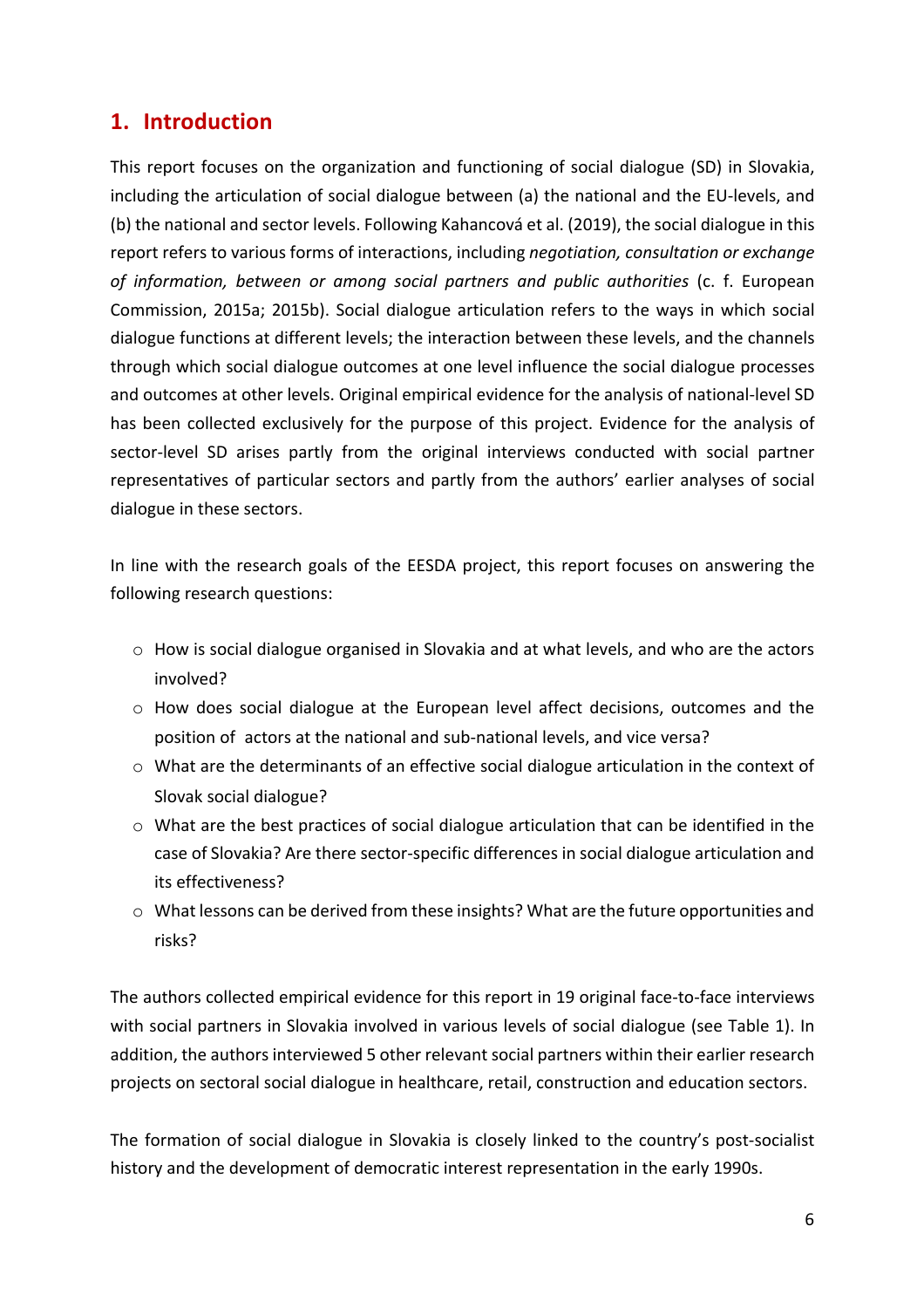| Table 1 Overview of interview respondents |  |  |  |  |
|-------------------------------------------|--|--|--|--|
|-------------------------------------------|--|--|--|--|

|                              | National level stakeholders (tripartism)                                                                              |                                                                              |                                                                                                                                                                                                                        |                                                                                                                          |                            |
|------------------------------|-----------------------------------------------------------------------------------------------------------------------|------------------------------------------------------------------------------|------------------------------------------------------------------------------------------------------------------------------------------------------------------------------------------------------------------------|--------------------------------------------------------------------------------------------------------------------------|----------------------------|
| Interview<br>code            | <b>Organization name</b>                                                                                              | Organization<br>type                                                         | Involved in tripartism                                                                                                                                                                                                 | Respondent                                                                                                               | Interview date             |
| NAT1                         | Konfederácia odborových<br>zväzov Slovenskej<br>republiky (KOZ SR)                                                    | Trade union                                                                  | Economic and social<br>council (national<br>tripartite committee)                                                                                                                                                      | Chief negotiator in the<br>metal sector and KOZ SR<br>representative in EU-level<br>social dialogue meetings             | 09.11.18                   |
| NAT <sub>2</sub>             | Konfederácia odborových<br>zväzov Slovenskej<br>republiky (KOZ SR)                                                    | Trade union                                                                  | Economic and social<br>council (national<br>tripartite committee)                                                                                                                                                      | Vice-president                                                                                                           | 21.02.19                   |
| NAT3                         | Asociácia priemyselných<br>zväzov (APZ)                                                                               | Employers'<br>association                                                    | Economic and social<br>council (national<br>tripartite committee)                                                                                                                                                      | <b>General Secretary</b>                                                                                                 | 21.02.19                   |
| NAT4                         | Asociácia<br>zamestnávateľských zväzov<br>a združení (AZZZ)                                                           | Employers'<br>association                                                    | Economic and social<br>council (national<br>tripartite committee)                                                                                                                                                      | Ecosoc member on behalf<br>of AZZZ                                                                                       | 12.03.19                   |
| NAT5                         | Asociácia<br>zamestnávateľských zväzov<br>a združení (AZZZ)                                                           | Employers'<br>association                                                    | Economic and social<br>council (national<br>tripartite committee)                                                                                                                                                      | Manager for social<br>dialogue, Deputy general<br>secretary of AZZZ                                                      | 12.03.19                   |
| NAT6                         | Republiková únia<br>zamestnávateľov<br>Slovenskej republiky (RÚZ<br>SR)                                               | Employers'<br>association                                                    | Economic and social<br>council (national<br>tripartite committee)                                                                                                                                                      | Head of the Social Dialogue<br>Sector, representative of<br><b>RUZ SR in Business Europe</b><br>meetings                 | 25.01.19                   |
| NAT7                         | Nezávislé kresťanské<br>odbory Slovenska (NKOS)                                                                       | Trade union                                                                  | State and public<br>services (national<br>level social dialogue),<br>education sector<br>(sector-level social<br>dialogue)                                                                                             | Head of the trade union,<br>involved in peak-level social<br>dialogue for state and<br>public service                    | 21.03.19                   |
| NAT8                         | Združenie miest a obcí<br>(ZMOS)                                                                                      | Federation of<br>Cities and<br>Municipalities -<br>Employers'<br>association | Economic and social<br>council (national<br>tripartite committee)                                                                                                                                                      | Executive vice-president                                                                                                 | 18.03.19                   |
| NAT9                         | Sekretariát Hospodárskej<br>a sociálnej rady, Úrad<br>vlády, Ministerstvo práce,<br>sociálnych vecí a rodiny<br>(HSR) | Government                                                                   | Economic and social<br>council (national<br>tripartite committee)                                                                                                                                                      | Secretary of the Tripartite<br>Council                                                                                   | 29.05.19                   |
|                              | Sector level social partners - Construction                                                                           |                                                                              |                                                                                                                                                                                                                        |                                                                                                                          |                            |
| Interview<br>code            | <b>Organization name</b>                                                                                              | Organization<br>type                                                         | Social dialogue<br>involvement                                                                                                                                                                                         | Respondent                                                                                                               | Interview date             |
| CON1                         | Integrovaný odborový zväz<br>(IOZ)                                                                                    | Trade union                                                                  | Sectoral tripartite<br>social dialogue,<br>bipartite sectoral<br>collective bargaining                                                                                                                                 | President of IOZ and KOZ SR<br>representative in national<br>tripartism                                                  | 05.03.19                   |
| CON <sub>2</sub>             | Zväz stavebných<br>podnikateľov Slovenska<br>(ZSPS)                                                                   | Employers'<br>association                                                    | Sectoral tripartite<br>social dialogue,<br>bipartite sectoral<br>collective bargaining                                                                                                                                 | President of ZSPS                                                                                                        | 28.08.19                   |
| CON3                         | Ministerstvo dopravy a<br>výstavby Slovenskej<br>republiky (MDV)                                                      | Government                                                                   | General manager of the<br>Sectoral tripartite<br>social dialogue,<br>housing section at the<br>bipartite sectoral<br>Ministry, general secretary<br>collective bargaining<br>of sectoral tripartism in<br>construction |                                                                                                                          | 18.09.19                   |
|                              | Sector level social partners - Healthcare/hospitals                                                                   |                                                                              |                                                                                                                                                                                                                        |                                                                                                                          |                            |
| Interview<br>code<br>HEALTH1 | <b>Organization name</b><br>Slovenský odborový zväz                                                                   | Organization<br>type<br>Trade union                                          | Social dialogue<br>involvement<br>Sectoral tripartite                                                                                                                                                                  | Respondent<br>Head of trade union, KOZ                                                                                   | Interview date<br>26.08.19 |
|                              | zdravotníctva a sociálnych<br>služieb (SOZZaSS)                                                                       |                                                                              | social dialogue,<br>bipartite sectoral<br>collective bargaining                                                                                                                                                        | SR representative in<br>national tripartism,<br>member of the EPSU<br>steering committee at EU-<br>level social dialogue |                            |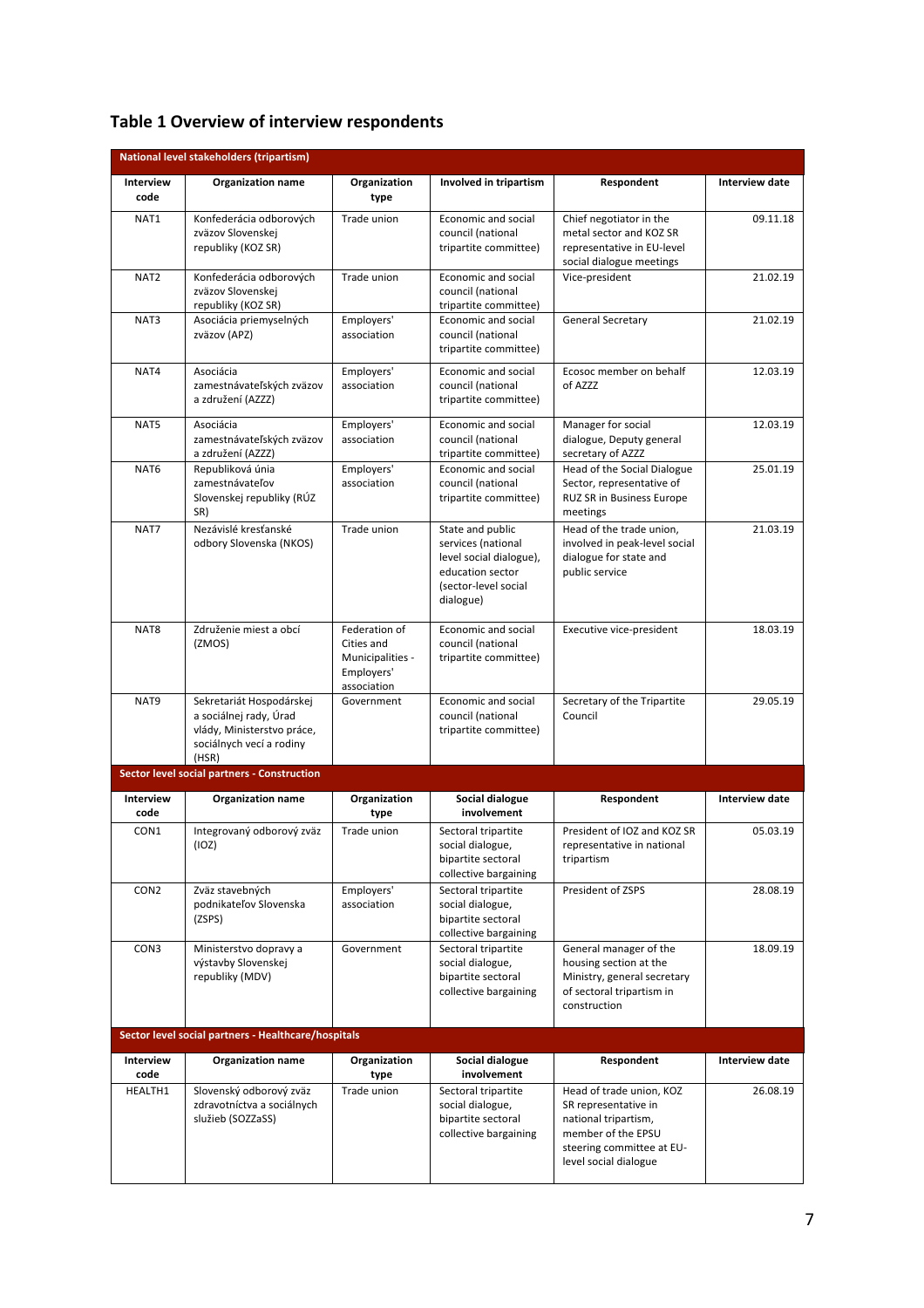| Interview<br>code        | Organization                                                                                        | Type                      | <b>Tripartism</b>                                                                                                                                                       | <b>Function respondent</b>                                                                                                     | <b>Interview date</b>                                                        |
|--------------------------|-----------------------------------------------------------------------------------------------------|---------------------------|-------------------------------------------------------------------------------------------------------------------------------------------------------------------------|--------------------------------------------------------------------------------------------------------------------------------|------------------------------------------------------------------------------|
| <b>HEALTH2</b>           | Odborový zväz sestier a<br>pôrodných asistentiek<br>(OZSaPA)                                        | Trade union               | <b>Bipartite collective</b><br>bargaining, especially<br>at the hospital level,<br>national wage<br>campaigns                                                           | Head of trade union                                                                                                            | Regularly<br>interviewed by<br>the authors as<br>SD experts in<br>the sector |
| HEALTH3                  | Lekárske odborové<br>združenie (LOZ)                                                                | Trade union               | Sectoral tripartite<br>social dialogue,<br>bipartite sectoral<br>collective bargaining                                                                                  | Head of trade union                                                                                                            | Regularly<br>interviewed by<br>the authors as<br>SD experts in<br>the sector |
| HEALTH4                  | Asociácia štátnych<br>nemocníc Slovenskej<br>republiky (AŠN SR)                                     | Employers'<br>association | Sectoral tripartite<br>social dialogue,<br>bipartite sectoral<br>collective bargaining                                                                                  | Authorized representative,<br>negotiator in collective<br>bargaining                                                           | Regularly<br>interviewed by<br>the authors as<br>SD experts in<br>the sector |
| <b>HEALTH5</b>           | Asociácia nemocníc<br>Slovenska (ANS)                                                               | Employers'<br>association | Sectoral tripartite<br>social dialogue,<br>bipartite sectoral<br>collective bargaining                                                                                  | Vice-president of the<br>employers' association,<br>member of national<br>tripartism via the peak-level<br>organization RUZ SR | Regularly<br>interviewed by<br>the authors as<br>SD experts in<br>the sector |
|                          | <b>Sector level social partners: Education</b>                                                      |                           |                                                                                                                                                                         |                                                                                                                                |                                                                              |
| <b>Interview</b><br>code | Organization                                                                                        | Type                      | <b>Tripartism</b>                                                                                                                                                       | <b>Function respondent</b>                                                                                                     | Interview date                                                               |
| EDU1                     | Odborový zväz pracovníkov<br>školstva a vedy (OZPŠaV)                                               | Trade union               | Sectoral tripartite<br>social dialogue,<br>participation in<br>national social<br>dialogue as KOZ SR<br>representative,<br>collective bargaining<br>for public services | Head of the trade union,<br>KOZ SR representative in<br>national tripartism                                                    | 19.09.19                                                                     |
| EDU <sub>2</sub>         | Nové školské odbory (NŠO)                                                                           | Trade union               | No                                                                                                                                                                      | Member of the board                                                                                                            | 14.08.19                                                                     |
| EDU3                     | Iniciatíva slovenských<br>učiteľov (ISU)                                                            | Non-union<br>stakeholder  | No                                                                                                                                                                      | Head of organization                                                                                                           | Regularly<br>interviewed by<br>the authors as<br>SD experts in<br>the sector |
| EDU4                     | Zväz pracovníkov školstva a<br>vedy v rámci Nezávislých<br>kresťanských odborov<br>Slovenska (NKOS) | Trade union               | State and public<br>services (national<br>level social dialogue),<br>education sector<br>(sector-level social<br>dialogue)                                              | Head of the trade union                                                                                                        | 21.03.19                                                                     |
|                          | Sector level social partners: Commerce                                                              |                           |                                                                                                                                                                         |                                                                                                                                |                                                                              |
| Interview<br>code        | Organization                                                                                        | Type                      | <b>Tripartism</b>                                                                                                                                                       | <b>Function respondent</b>                                                                                                     | Interview date                                                               |
| COM1                     | Odborový zväz pracovníkov<br>obchodu a cestovného<br>ruchu (OZPOCR)                                 | Trade union               | Sectoral bipartite<br>social dialogue and<br>collective bargaining                                                                                                      | President                                                                                                                      | 18.09.19                                                                     |
| COM <sub>2</sub>         | Slovenská aliancia<br>moderného obchodu<br>(SAMO)                                                   | Employers'<br>association | No                                                                                                                                                                      | President                                                                                                                      | 18.09.19                                                                     |
| COM3                     | Zväz obchodu Slovenskej<br>republiky (ZOCR)                                                         | Employers'<br>association | Sectoral bipartite<br>social dialogue and<br>collective bargaining                                                                                                      | President                                                                                                                      | 13.08.19                                                                     |

Granting labour representatives access to policy making in exchange for social peace was an important part of the economic and political transition in embedded neoliberal economies in the Visegrad region including Czechia, Hungary, Poland and Slovakia (Bohle and Greskovits 2012). The current structure of social dialogue is characterized by a transparent structure of actors, a stable legislative system supporting the functioning of social dialogue and collective bargaining and little vertical coordination between social dialogue at national, sectoral and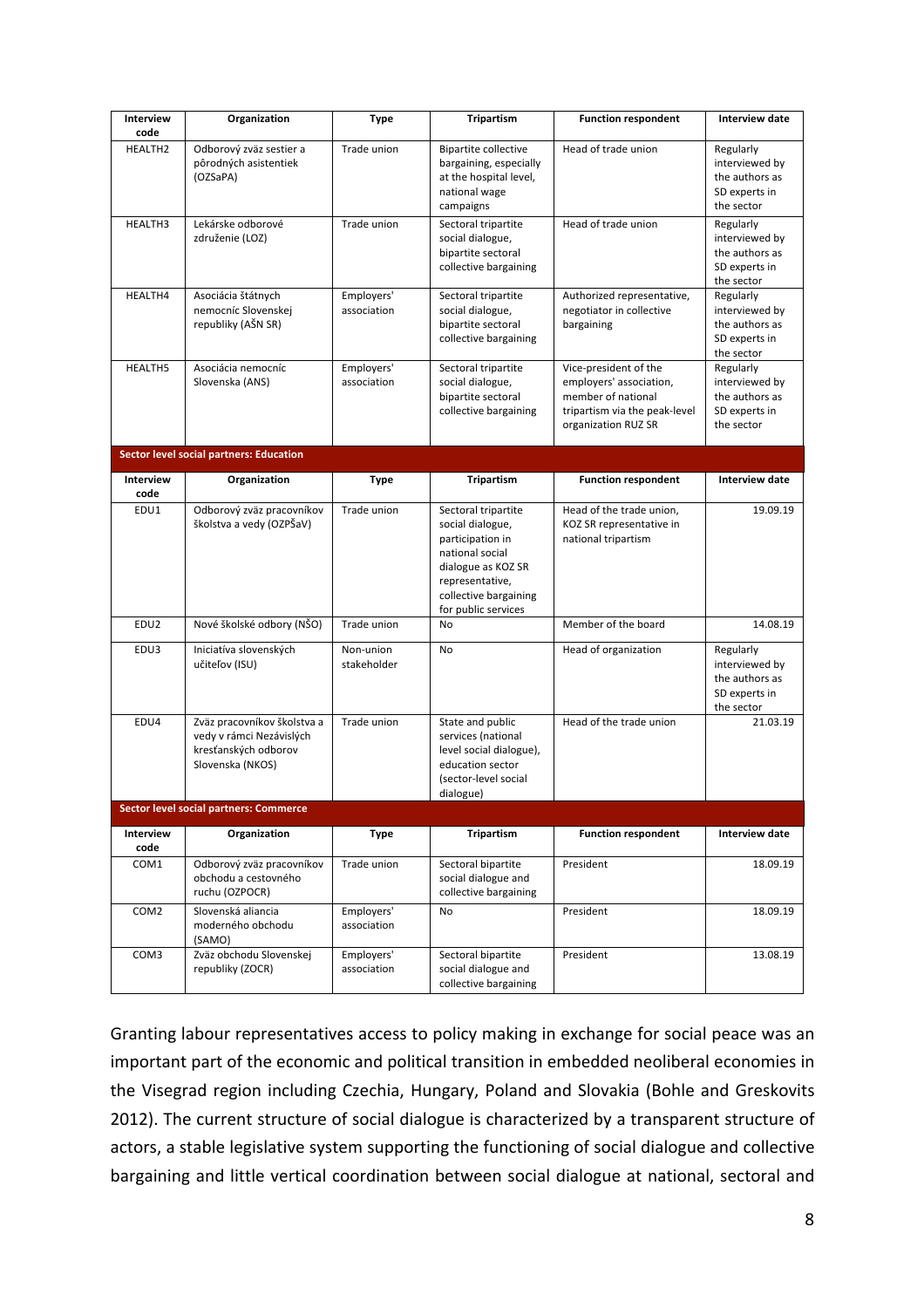company levels (Kahancová et al. 2019). In the last two decades, tripartite social dialogue has increasingly faced a dual challenge. On the one hand, the influence of tripartism has been weakening after 2000 when peak-level social pacts ceased to exist due to lack of cooperation between the social partners, tripartism became increasingly disconnected from collective bargaining and the role of the tripartite committee has been adjusted on several occasions to serve as an advisory body to the government without legal enforcement of its decisions.

At the same time, the role of SD has been increasing as a platform to facilitate the legal changes of both unions and employers. The past 10 years has seen an increasing focus on legislative solutions that were previously subject or likely to be subject to collective bargaining (Kahancová 2015; Kahancová and Martišková 2016). While legislative solutions are perceived as more enforceable by social partners, legislation instead of negotiated outcomes has also increasingly become the political strategy of the incumbent government coalition after 2012. This has opened new opportunities for social partners to shape legislation via all possible channels including national tripartite SD. The remainder of this report analyses the functioning and effectiveness of SD in Slovakia in light of these broader trends. The time frame of the study is limited to most recent developments and the role of SD in the period of  $2015 - 2018$ .

The report is divided into the following sections. The first section introduces the actors, structures and procedures within Slovak SD, identifies the forms of involvement of national social partners in the EU level SD structures and the involvement of sectoral social partners in EU-level sectoral SD structures as well as national-level social structures. It also analyses the effectiveness of SD and its articulation between the covered levels of analysis. The analysis of the modes of interaction between the social partners and the effectiveness of SD and its articulation between the national and the EU-levels draws on the EESDA project's analytical framework (Kahancová et al. 2018). The second section focuses on the analysis of SD procedures and SD articulation and its effectiveness at the sector level and between the sector and the national level. An account is taken of the effectiveness of SD and of SD articulation. While the *effectiveness* of *SD* refers to the credibility and relevance of SD as such, the *effectiveness of SD articulation* refers to the ability of social partners from various levels to interact and transpose the outcomes reached at one level to other levels of SD (Kahancová et al. 2019). The third section offers a comparative analysis of SD articulation and summarizes the main findings.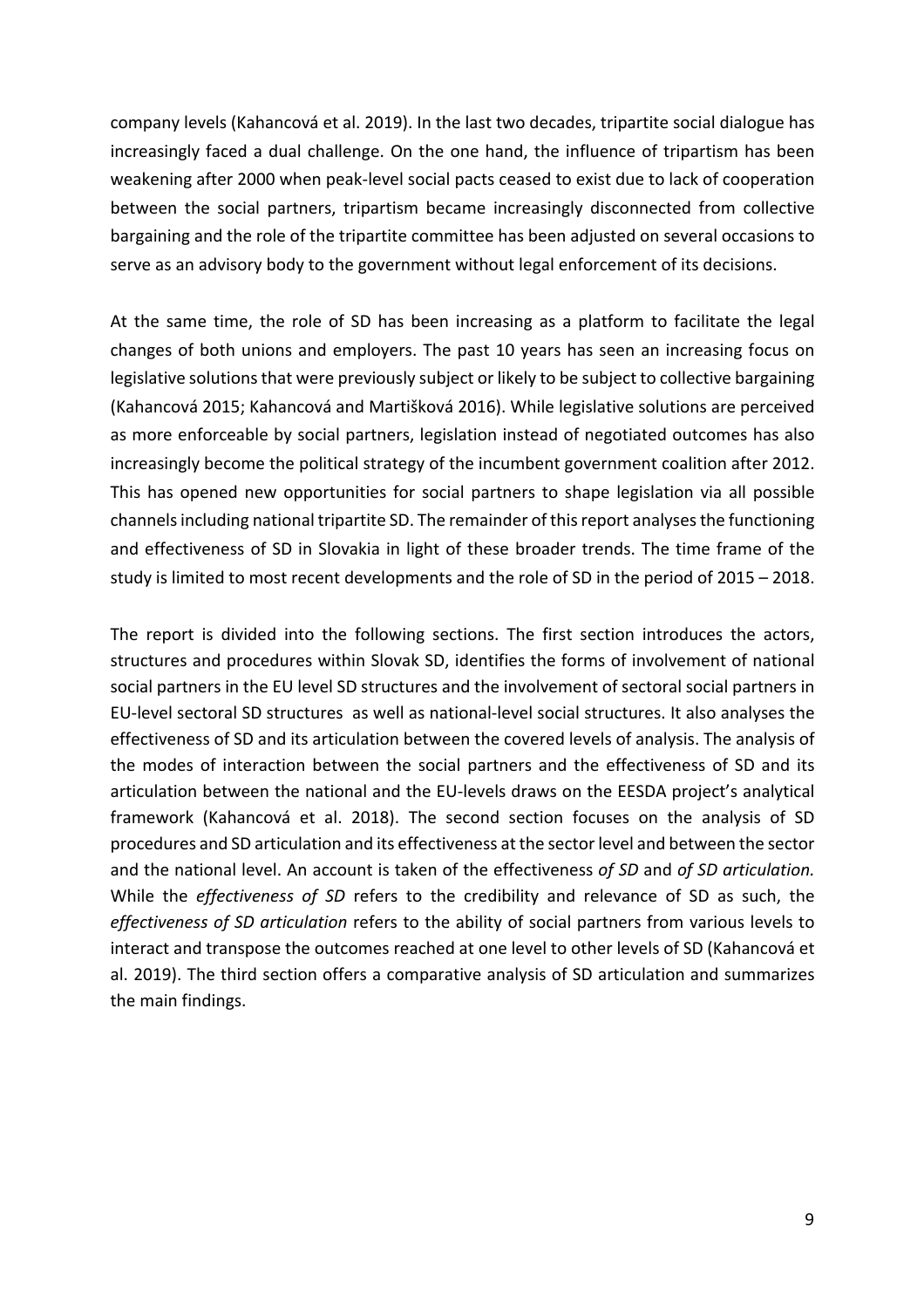# **2.** Understanding national SD and its articulation in Slovakia

SD in Slovakia remains a relevant feature of formalized interactions between the state and representatives of employers and employees. The tradition of SD is embedded in Slovakia's transition to democracy and market economy after the fall of state socialism in 1989, when the incumbent government was seeking social peace in exchange for policy influence granted to employer and employee representatives via formalized tripartite consultations. This compromise between social peace and access to policy making is a key characteristic of embedded neoliberal capitalist countries including Slovakia (Bohle and Greskovits 2012).

The hierarchy of SD in Slovakia comprises established SD tripartite and bipartite structures at the national and sectoral levels. At the national level, tripartite SD has been practiced since 1990, while bipartite SD was launched in 2013 between the five largest industry employers' federations and the sector-specific representatives of the leading trade union confederation (see Section 2.2 on Actors).

While the forms of national-level SD do not include collective bargaining with binding outcomes in form of collective agreements, collective bargaining is a prominent feature of national tripartism in relation to the public sector. In the public sector, two collective agreements are signed by representative actors on an annual basis: one for public service (*Kolektívna zmluva vyššieho stupňa pre verejnú správu)*, and one for state service (*Kolektívna*  zmluva vyššieho stupňa pre štátnu správu). In the private sectors, sectoral SD is reasonably well-established, but collective bargaining often occurs at the multi-employer or even company-level rather than reaching full sectoral coverage. Multi-employer bargaining is also common in the hospital sector, which after the 2000 reforms, is no longer covered by public sector bargaining.

# **2.1 SD legislation**

The legislative framework underpinning the functioning of SD dates back to 1990 when the Council of Social and Economic Accord of the Slovak Federative Republic (*Rada hospodárskej a* sociálnej dohody Slovenskej federatívnej republiky, RHSD) was first established (Kunická a Kýpeťová 2013). A similar tripartite council operated at the federal level, since Slovakia was until 1993 part of the Federative Republic of Czechoslovakia (ibid.). Although the seminal Act No. 2/1991 on Collective Bargaining did not directly regulate the operation of tripartite SD, it influenced the structure of SD and collective bargaining at the sector level.

The RHSD signatory parties were the Slovak government, the Confederation of trade unions (*Konfederácia odborových zväzov SR, KOZ SR*), the Confederation of art and culture and the Council of entrepreneurs' associations and federations that later became the peak-level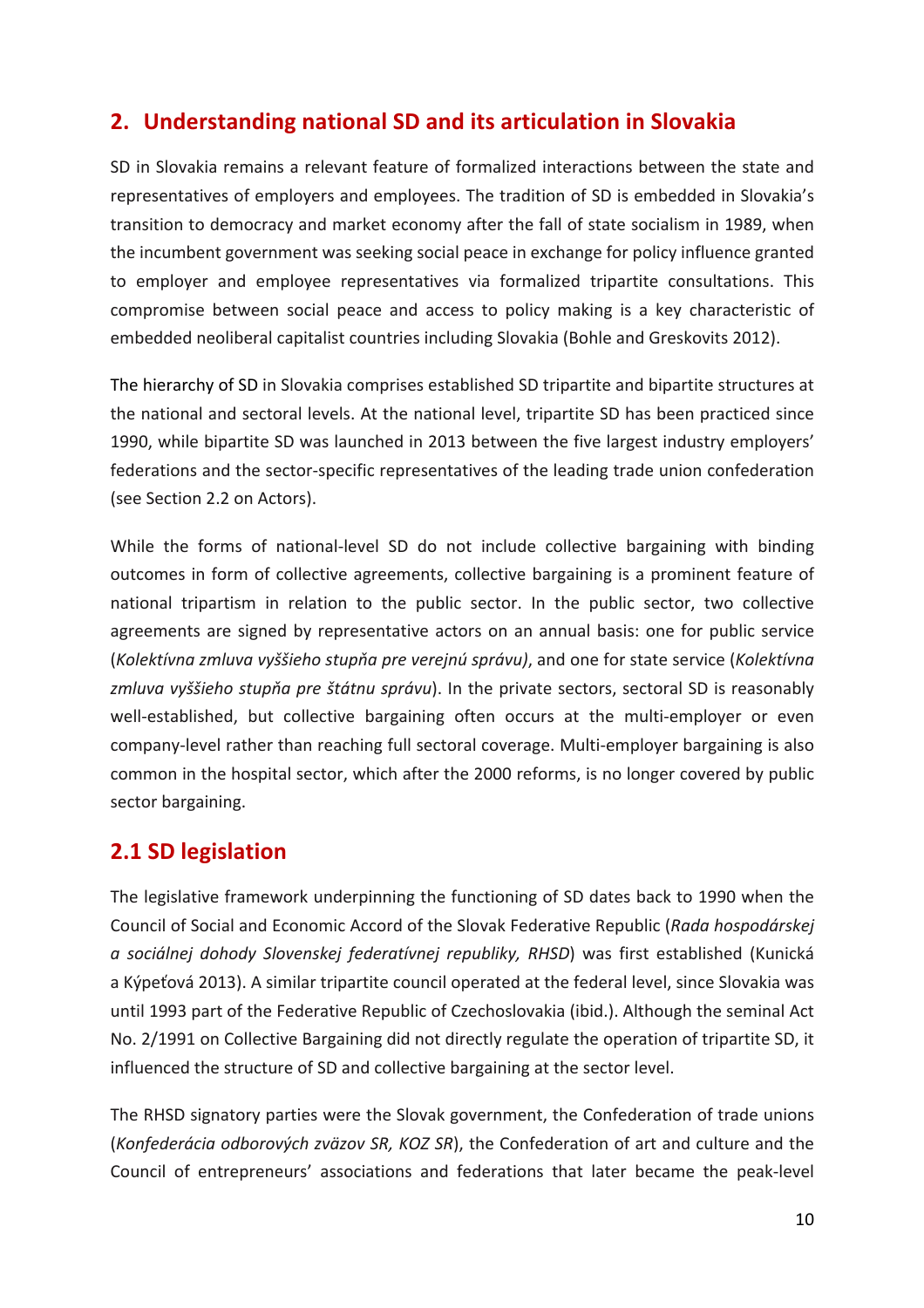Federation of Employers' Associations (Asociácia zamestnávateľkých zväzov a združení, AZZZ). During the 1990s, General Agreements, including wage stipulations, formalized the key outcomes of tripartite SD despite the fact that RHSD operated as an interest reconciliation body based exclusively on the moral commitments of all signatory parties and without formalized legislative underpinning its operation.

With government change and the autocratic efforts to decrease the influence of social partners on reform policies throughout the 1990s, the role of tripartite SD weakened and the implementation of wage stipulations from national SD often lacked government commitment (Uhlerová 2012). In 1997, tripartite SD stopped all operations while trade unions demanded a continuation of a dialogue with the government.<sup>1</sup> After the subsequent government change, tripartite SD relaunched at the end of 1998. While all involved partners expressed their commitment to SD, the importance of a formal legislative underpinning was increasingly important. As a result, Act No. 106/1999 on Economic and Social Partnership formalized the operation of tripartism, introduced representativeness criteria for social partners and outlined the scope and competences of SD. Nevertheless, this legislation turned out to negatively influence the effectiveness of SD because of challenges in the voting criteria (e.g., if some representative social partners were not represented at tripartite meetings, the committee could not reach an outcome) slowing down the legislative process waiting for inputs/comments resulting from tripartite SD.<sup>2</sup> As a consequence, the operation of tripartism according to Act No. 106/1999 ceased to exist in 2004. Nevertheless, all actors expressed their commitment to the continuation of tripartism in a more effective form and their efforts lead to the re-definition of tripartism in form of the newly established Council of Economic and Social Partnership of the Slovak Republic (*Rada hospodárskeho a sociálneho partnerstva SR*, *RHSP*). The Declaration founding RHSP and the statute of its operation was signed in late 2004 by representatives of the government, KOZ SR, AZZZ and the newly established peak-level National Union of Employers (*Republiková únia zamestnávateľov SR, RÚZ SR*). Additional regulation on the mechanism how RHSP commented on legislative proposals and negotiated outcomes was signed in 2005. These formal rules were applied after the government change transferred to a new legislation on tripartism (Act No. 103/2007 on Tripartite Consultations at the National Level, commonly referred to as the , Act on Tripartism'). The name of the tripartite council changed to its current name, the Economic and Social Council (*Hospodárska*) *a sociálna rada, HSR*).

<sup>&</sup>lt;sup>1</sup> Source: HSR website, https://www.vlada.gov.sk//hospodarska-a-socialna-rada-sr/ [accessed 4 November 2019].  $\frac{2}{2}$  Ibid.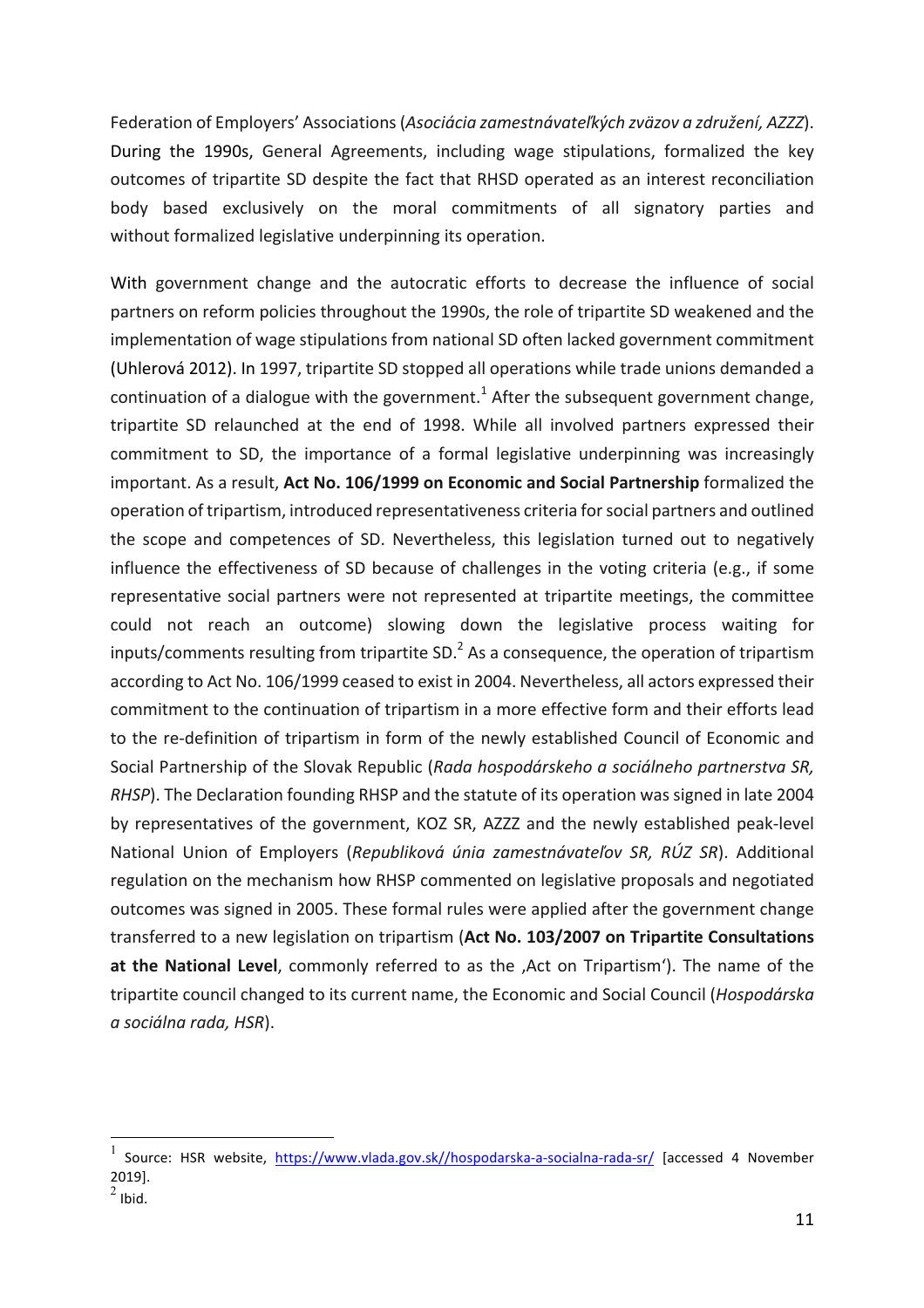### **2.2 Actors**

The structure of actors involved in SD in Slovakia comprises from a set of peak-level social partner associations that have demonstrated their representativeness for national-level tripartism. While Act 106/1999 defined representativeness criteria in *relative terms*,<sup>3</sup> the currently valid Act No. 103/2007 on Tripartism stipulates the following *defined* representativeness criteria for employers' associations and trade unions ${}^4$ :

- (a) Representative employers' associations are those that organize employers from several sectors or operating in at least five territorial units (*kraje*), together employing at least 100,000 workers in employment contracts or with similar contracts.
- (b) Representative trade union federations are those that organize at least 100,000 workers in employment or a similar contract from several sectors

There are two noteworthy points to be discussed related to representativeness criteria. First, the change from a relative to an absolute setting of representativeness criteria in fact brought a decrease in the representativeness threshold. Employment data from the Slovak Statistical office and Eurostat show that the number of employed persons has exceeded 2million on a stable basis for a number of years. Whereas the relative stipulation on representativeness of 10% thus equalled to approximately 200,000 workers on both the trade union and the employer side, the current absolute level of representing at least 100,000 workers (for unions) or companies employing at least 100,000 workers (for employers' associations) in fact halved the threshold for representativeness. In fact, the national tripartite committee underwent fragmentation on the side of employers, where four employers' federations were considered representative for national tripartism, whereas the total number of seats assigned to employers remained stable.

The second noteworthy point related to representativeness is the differentiated effect of the regulation on employers and on trade unions (Barošová 2013). While employers need to organize companies *employing* at least 100,000 workers, trade unions actually need to *organize* more than 100,000 workers. With a low union density in Slovakia, this means a significantly higher coverage of union presence in companies. This discrepancy in the regulation of representativeness for unions and for employers may have an effect on trade

 $3$  National representativeness for employers has been defined through organizing employers (a) from most sectors, (b) employing in total at least 10% of employees in the economy, and (c) with a territorial scope of activities embracing at least 5 higher territorial units (*kraje*). Representativeness for employee representatives is exclusively granted to trade unions that (a) organize workers in employment or similar contract in most economic sectors, (b) demonstrates at least 10% net union density (10% of the total employed persons) in Slovakia, and (c) its activities cover at least five higher territorial units (*kraje*). Source: Act No. 107/1999.

 $^4$  Source: Act No. 103/2007.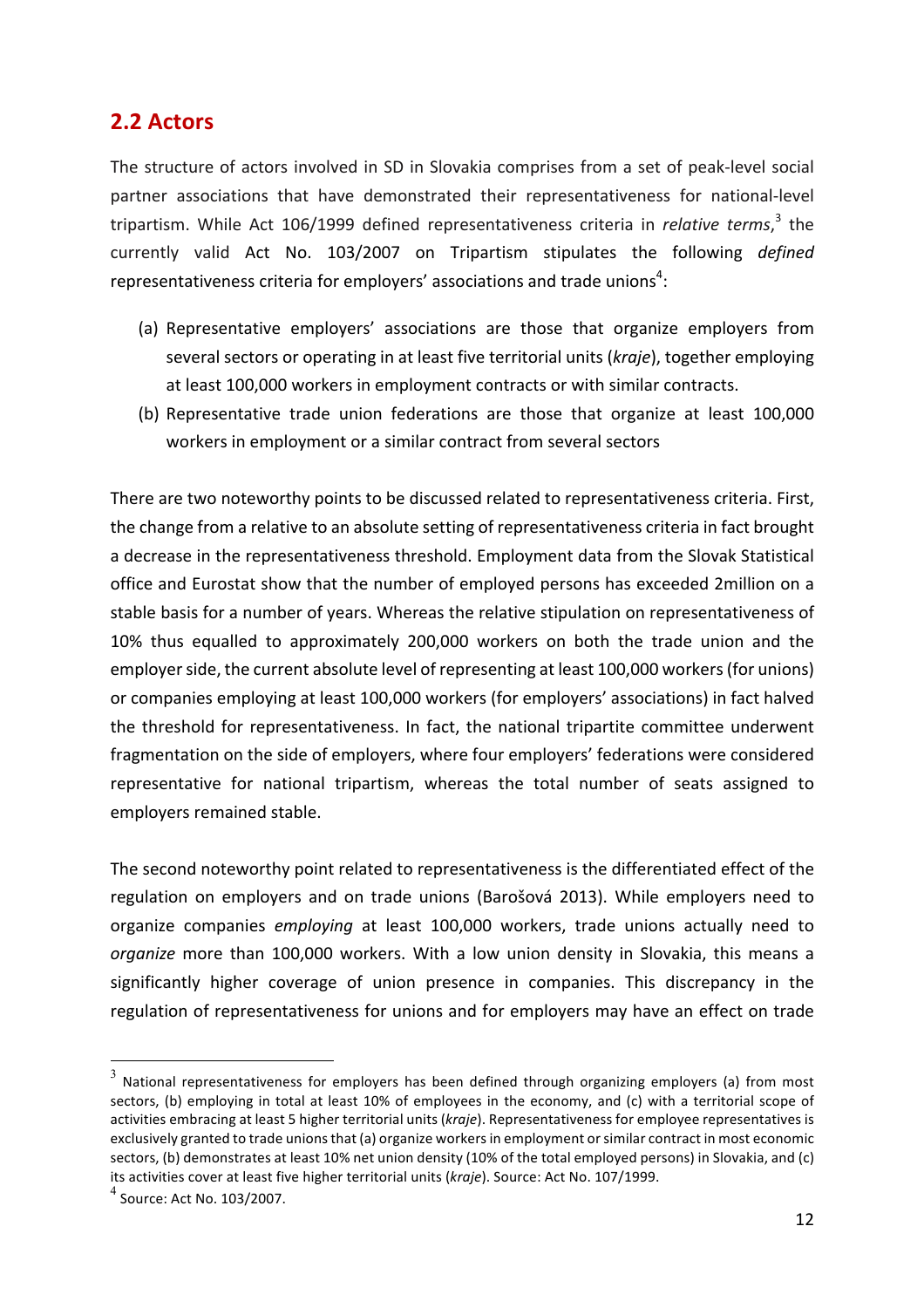union access to tripartism in the future, especially in the conditions of decreasing union membership and density.

Each representative party has seven seats in the 21-seat national tripartite committee. Seven seats belong to representatives of the government (involved Ministries alternate depending on the topic), seven seats to trade unions and seven seats to employers. While on the side of unions only KOZ SR participates in tripartism with seven seats, on the side of employers the structure is more fragmented. Since 2018, four employers' associations have been represented: AZZZ with 3 seats, RUZ SR with 2 seats, the Association of industry federation (Asociácia priemyselných zväzov, APZ) with 1 seat, and the Federation of Towns and Municipalities (*Združenie miest a obcí SR, ZMOS*) with 1 seat.

Prior to 2018 when APZ joined tripartism after proving its representativeness, AZZZ and RUZ SR were considered the largest employers' federations with an equal number of seats in national tripartism. ZMOS, established in 1990, has been a stable part of tripartism as the largest representative of local government and as an employer of 150,000 municipal employees.<sup>5</sup>

An additional nationally relevant actor, currently not a representative for participation in national tripartism, is the Independent Christian Trade Union of Slovakia (Nezávislé kresťanské *odbory Slovenska, NKOS*). In the past, NKOS cooperated with KOZ SR and used to be invited to pre-plenary discussions with KOZ SR to coordinate the opinions of trade unions before KOZ SR represented these in tripartism.<sup>6</sup> Although NKOS valued this informal interaction and informal outreach onto tripartism, this initiative faded away as KOZ is no longer inviting NKOS representatives to listen to their perspectives and coordinate the unions' side before engaging in a dialogue with employers and the government.<sup>7</sup> However, NKOS remains a relevant actor in public sector bargaining: together with other involved unions and the government, NKOS regularly signs the collective agreement for public services (*Kolektívna zmluva vyššieho stupňa pre verejnú správu*). 

Besides national tripartism, in 2013, Slovakia saw the emergence of a cross-industry bipartite **SD structure** (*Priemyselná bipartita, PB*). The parties signing the founding declaration and the procedural rules for PB included five of the largest industry federations in electromechanism, automotive, steel, extraction and geology, and construction and heavy machinery industry (*Slovenská elektromechanická asociácia - SEA, Zväz automobilového priemyslu SR – ZAP SR, Zväz hutníctva, ťažobného priemyslu a geológie SR - ZHTPG, Zväz stavebných podnikateľov* 

<sup>2,784</sup> of 2,929 municipalities (equalling to 95 per cent) are ZMOS members. Source: ZMOS website (https://www.zmos.sk/zmos.html, accessed November 4, 2019).

 $^6$  Source: Interview NAT7.

 $7$  Source: ibid.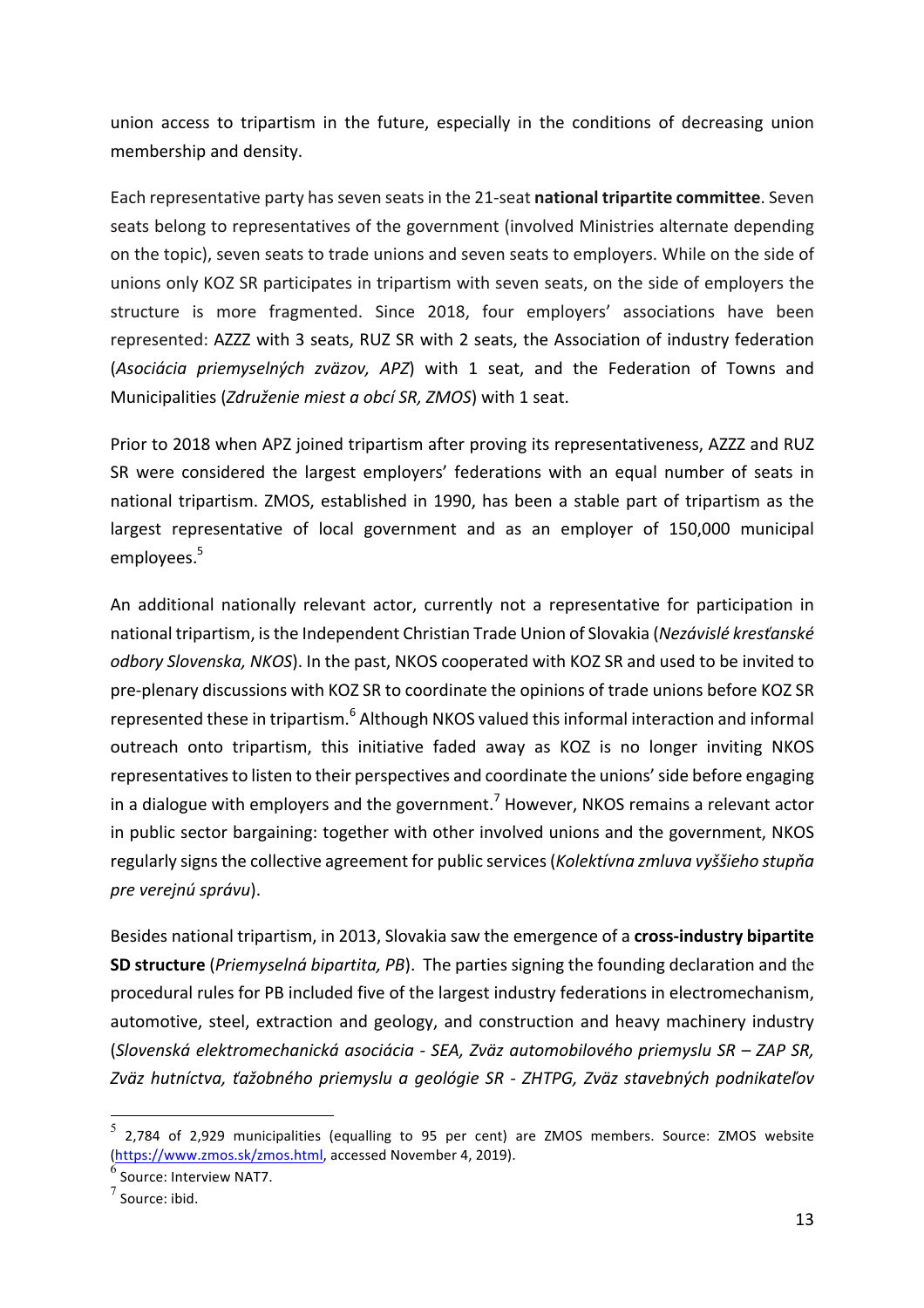*Slovenska – ZSPS and Zväz strojárskeho priemyslu SR - ZSP*) and three of the largest industry trade unions in the metal sector, the mining, geology and oil industry, and in construction and transport (Odborový zväz KOVO – OZ KOVO, Odborový zväz pracovníkov baní, geológie *a naftového priemyslu* – *OZPBGNP, and Integrovaný odborový zväz - IOZ*). The aim of PB is the further development of industry in the light of social peace as well as lobbying activities vis-àvis the government in support to these industries that create over 80% of Slovakia's GDP.<sup>8</sup>

**Actors' resources** that facilitate their involvement in SD are mainly (a) institutional and (b) structural. **Institutional resources** to tripartism derive on the one hand from the abovedescribed legislation that supported the institutional power of social partners through establishing transparent rules on representativeness, competences and modes of reaching an outcome in national tripartite and bipartite SD. On the other hand, some social partners were drawing additional resources from political alliances in order to gain influence in policymaking, which is important in the perspective that tripartite SD has increasingly served only an advisory role to the government (Myant 2010; Uhlerová 2012). KOZ SR has been criticized by employers for its memorandum of cooperation with the government led by the political party SMER, which has been in the government since 2006 (with the exception of 2010-2012). Employers have claimed that tripartism is then biased when the government is more eager to accept trade union proposals due to a broader set of shared values and memorandum on cooperation. Finally, the role of EU-level SD as an additional institutional resource for Slovak social partners has been explicitly mentioned in our interviews (NAT1 and NAT8).

**Structural resources** relate to the market power of particular associations and the sectors in which they operate (Levesque and Murray 2010). In terms of structural resources, employers' associations have benefitted from Slovakia's recent economic growth, especially in the industry and business services, which equips employers with more voice to reach their demands. Some weakening effect on the structural power resources relates to recent fragmentation of representative employers' associations in national tripartism and the lack of coordination between these during periods preceding plenary tripartite sessions.<sup>9</sup> The structural power of unions grew moderately for the same reason  $-$  due to increasing demand for labour, which has however been sector specific and concentrated in sectors with traditionally strong unions (i.e., metal/automotive, steel, public services). Moreover, an increase in the unions' structural resources has been counterbalanced by the general trend of decreasing union density. Union density has declined from 70.7 per cent in 1993 to 16 per cent in 2009 and 10.7 per cent in 2016, while employers' association density has remained

<sup>&</sup>lt;sup>8</sup> Source: Establishment of Industry Bipartism, at http://zhtpg.sk/2013/05/27/vznik-priemyselnej-bipartity/ [accessed November 4, 2019].

 $^9$  Source: Interviews NAT3, NAT4, NAT5, NAT6, NAT8.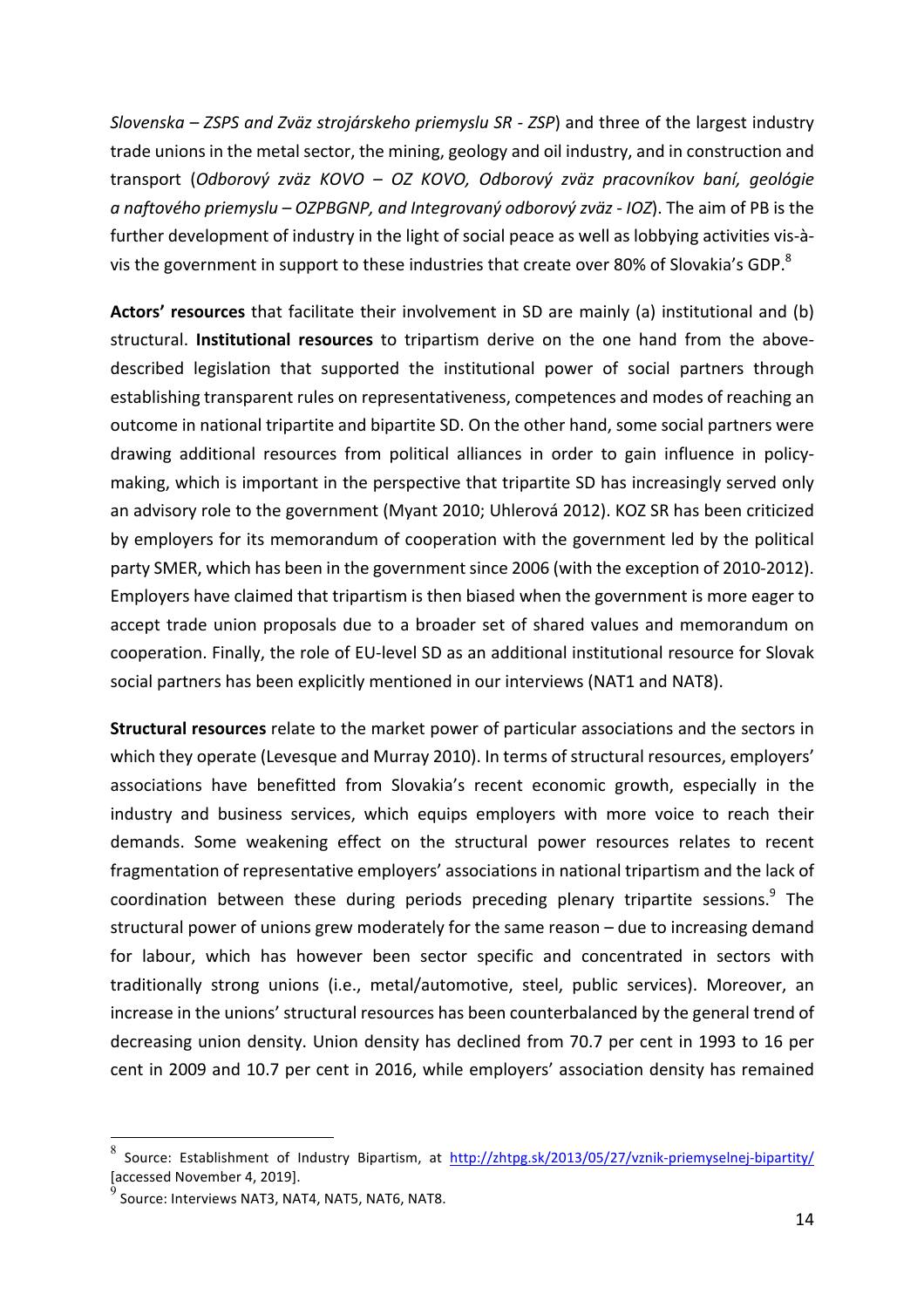relatively stable over the past two decades and reached 37.46 per cent in 2015.<sup>10</sup> The fragmentation of unions further weakened the union movement as such, especially in the public sector (health and education), but this weakening played out more importantly in sector-level SD than in national tripartism where a single union confederation represents the workers' side.

Finally, our analysis shows that the relevance of **organizational resources**, related to unions' and employers' leadership and internal democracy (c.f. Levesque and Murray 2010), is marginal for national tripartism. The reason for this is that tripartism is highly formalized with strictly defined criteria, and all actors meeting the representativeness criteria are involved regardless of their internal structure and quality of leadership. Interesting differences are found in the internal decision-making procedures in preparation for plenary tripartite meetings among employers' associations, discussed in Section 2.5.

# **2.3 Topics**

The agenda for tripartism derives from the legislative plan of the government in a particular calendar year, which is extended by topics proposed directly by social partners. The general principle for tripartism is to include any topic into the agenda that social partners raise (NAT9). Given the broad legislative scope, some topics are not strictly related to working conditions or other direct interests of social partners. Nevertheless, with years of learning from the functioning of tripartism and the associated preparatory procedures, social partners find it relevant and are open to discuss even seemingly irrelevant topics. Topics proposed for the agenda of tripartism are first evaluated by the presidency of tripartism, which meets before plenary tripartite meetings. Besides regular monthly plenary meetings, extraordinary tripartite meetings are organized upon social partners' request. A discussion of the proposed state budget for the following calendar year is always subject to an extraordinary tripartite meeting (NAT2). In addition, the topic that recently was subject to discussion in an extraordinary tripartite meeting was the legislative proposal of pay supplements for night work and weekend work. In this case, the prime minister wished to participate and discuss this legislative proposal with social partners (NAT2). The legislative amendment of the Labour Code that reflected these increased payments was adopted in 2018, with two phases of implementing the increases in 2018 and 2019. $^{11}$ 

 $^{10}$  Source: ICTWSS Database, Version 6.0 (July 2019),  $\frac{http://uva-aias.net/en/ictwss}{http://uva-aias.net/en/ictwss}$  [downloaded November 4, 2019].

Source: Príplatky za prácu v noci, počas sviatkov a víkendov od 1. 5. 2019, in https://www.podnikajte.sk/pracovne-pravo-bozp/priplatky-za-pracu-noci-sviatky-vikendy-1-5-2019 [accessed November 6, 2019].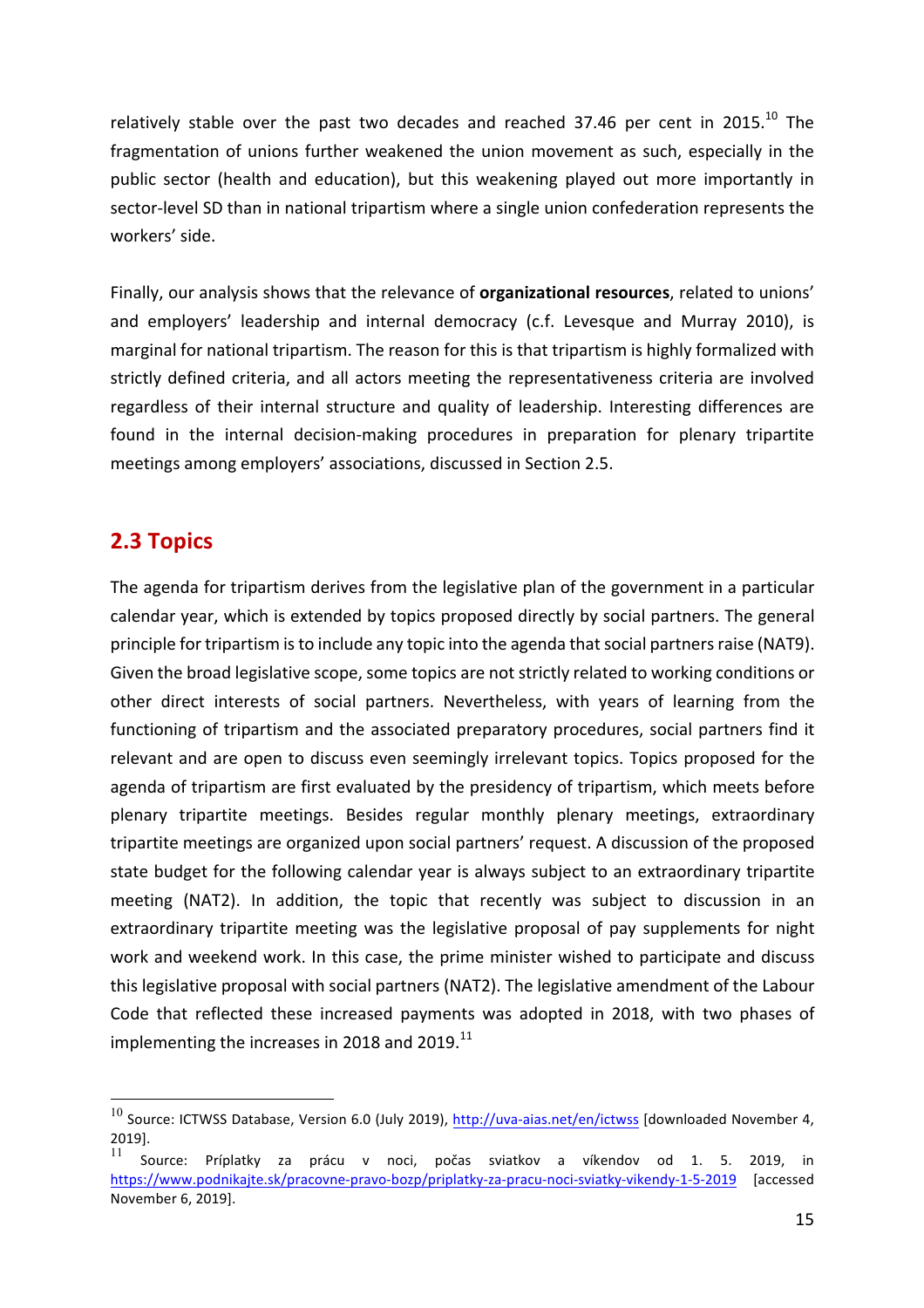Our interview analysis reveals that the topics, which social partners prioritize for discussion in tripartism, can be clustered into three groups:

- $\circ$  Topics that correspond with the EU-level SD agenda, but lack a clear articulation between the EU-level SD and national-level SD
- $\circ$  Nationally specific SD topics that are not directly related to the EUlevel SD agenda
- o Topics vertically articulated from EU-level SD to national-level SD (topics that national social partners picked up based on the outcomes of EU-level SD)

#### Topics overlapping but not articulated with EU-level SD

A number of SD topics that social partners perceive as crucial also resonate in the agenda of EU-level SD structures and/or EU-level social partner organizations. These topics are related to digitalization (especially skill adjustment in a digitalized economy, interviews NAT4, 5, 6, 7 and 8), posting workers, non-discrimination (NAT7), health and safety regulations (NAT3 and 7), environmental issues (NAT6 and 8), working time and its flexibility (NAT2 and 3), and the issue of minimum wage setting and levels of minimum wage. A particularly prominent topic among all interviewed employers is the dual education and challenges derived from current mismatch between the education system and labour market needs (NAT3, 4, and 5). These topics are broadly aligned with the most important topics identified in EU-level SD, embracing working conditions, skills and employability and health and safety issues (Kahancová et al 2019). 

#### **Nationally specific SD topics**

The second group of topics relates to issues of national relevance without a clear link to EUlevel SD agendas. One of the major concerns of all interviewed social partners is the trend of filing **legislative proposals by members of the parliament** (*poslanecké návrhy, PN*). This issue is a greater concern for unions than for employers: from the total number of cases when PNs were mentioned in our interviews, 71.4 per cent of cases were mentioned by trade union respondents. The practice of PNs has been increasingly used to circumvent tripartite SD, since PNs are not subject to SD and can facilitate legislation in a much faster way than the standard legislative process going through several steps of negotiations at various levels between ministries and the tripartite committee before reaching the parliament. The increasing importance of PNs as a legislative process, and especially its challenge for SD, has been a concern to both unions and employers' associations, while unions have expressed their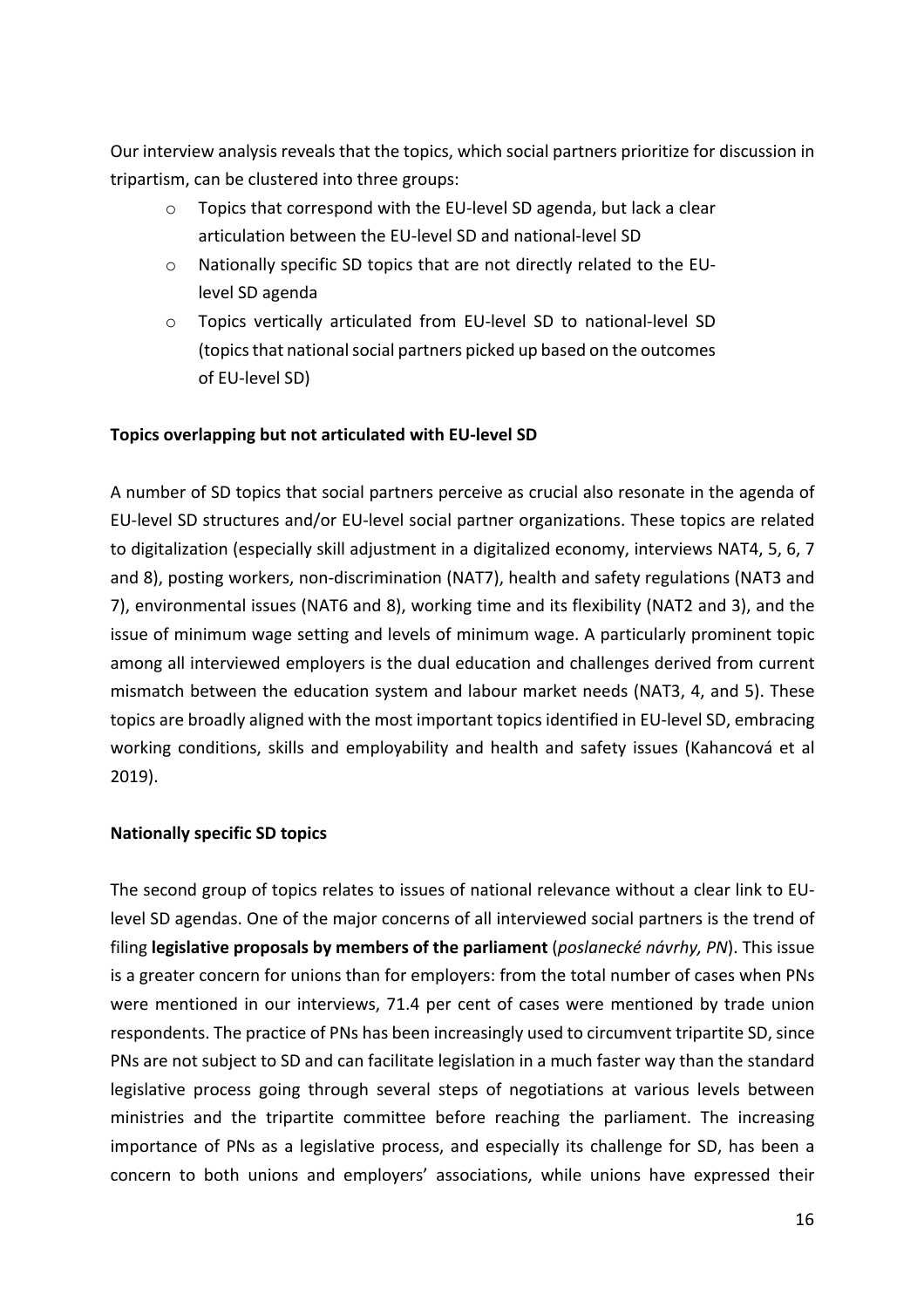concerns in the interviews more often. From the total number of cases when **bypassing SD** has been mentioned in our interviews, 67.7 per cent was in interviews with trade unions. While PNs are perceived as placing SD under pressure, at the same time they open opportunities for social partners to diversify their activities by direct lobbying to particular Members of Parliament or political parties instead of tripartite SD.

Other topics of relevance to national social partners include the recently introduced obligatory holiday vouchers, which have been criticized by employers (NAT 4 and 5). The strict registry of Partners of the Public Sector has also been mentioned in the interviews as a Slovak specificity without any links to the EU-level SD agenda. Employers have also proposed a discussion on the employment conditions of third-country nationals (non-EU citizens), which is an important topic of discourse in conditions of current labour shortages (NAT3, 6 and 8).

#### **Topics articulated from the EU-level**

While some interviewed social partners consider the topics addressed in EU-level SD abstract and not exactly a priority for Slovakia's SD (NAT2, NAT8), based on the analysis of our interviews, we identified two cases of clear top-down articulation of SD topics from EU-level SD to national SD. The first one concerned the implementation of the 2007 Framework agreement on harassment and violence at work, signed by the European Trade Union Confederation (ETUC), the Confederation of European Business (BUSINESSEUROPE), the European Association of Craft Small and Medium-sized Enterprises (UEAPME), the European Centre of Enterprises with Public Participation and of Enterprises of General Economic Interest (CEEP). Recommendations to address harassment and violence at work in this agreement were picked up in national SD, debated by social partners and facilitated amendments to the national antidiscrimination legislation (Act No.  $365/2004$ ).<sup>12</sup> The second topic with clear articulation of EU-level SD and national-level SD concerned the **European Pillar of Social** Rights, which was subject to dialogue also in national tripartism. While social partners in general welcome the articulation of topics from EU-level SD to national SD, employers point at the issue of gold-plating where national policy makers interpret EU-level recommendations resulting from SD in much stricter terms and transpose it into the domestic agenda and legislation in a way that is more binding than it should be (NAT6).

 $12$  Source: interview NAT2.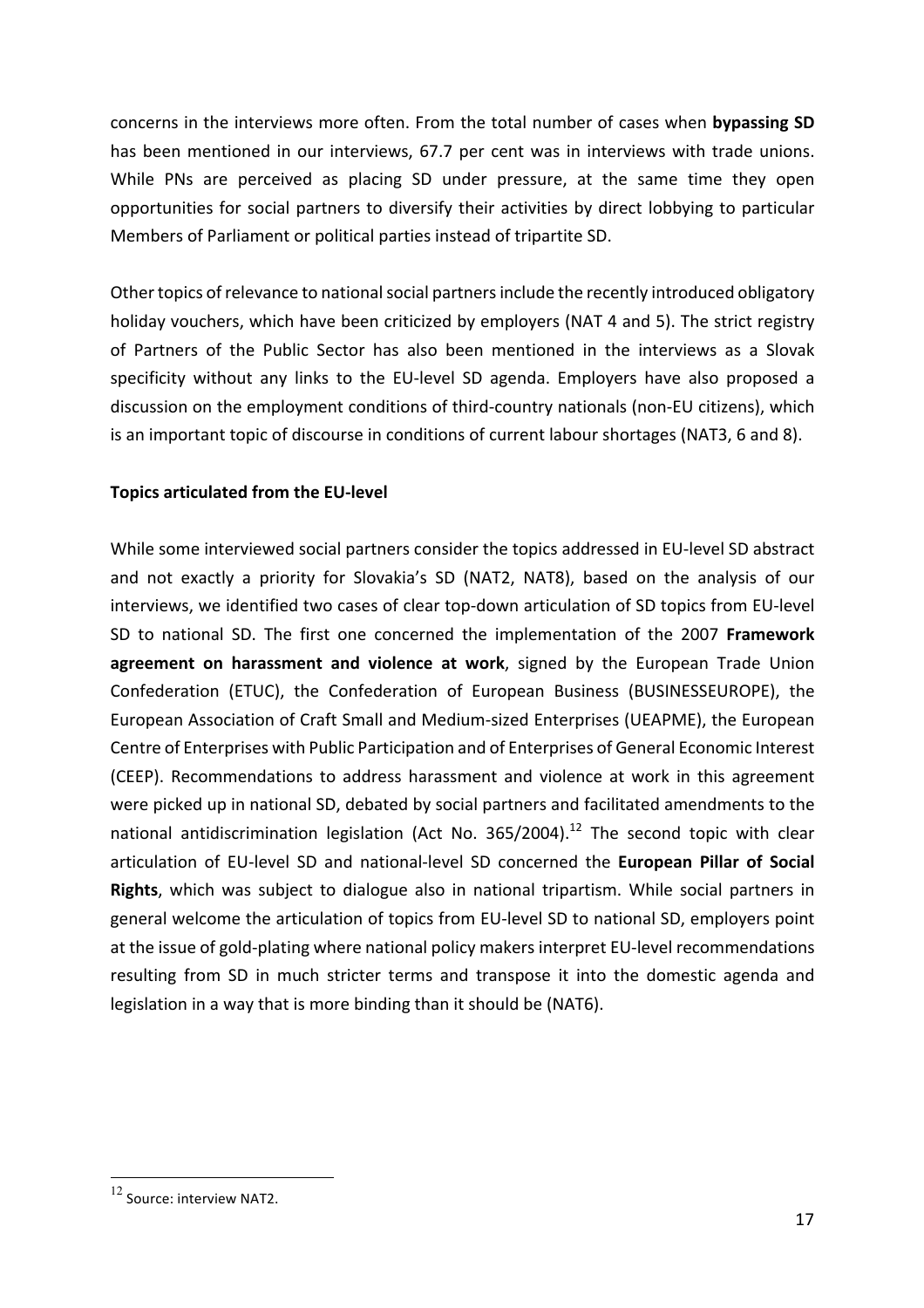## **2.4 SD outcomes**

National SD in Slovakia underwent legislative changes, which weakened its capacity to deliver binding outcomes. Currently, the formally established tripartite SD committee does not deliver any binding outcomes, but discusses all kinds of legislative proposals and formulates joint statements and recommendations for the government. It is then the government's discretion to turn these recommendations into particular policies with a binding or nonbinding character.

This fundamental characteristic of Slovak tripartism, coupled with other recent developments that weaken SD, e.g., the increased number of direct parliamentary legal proposals by members of the parliament, and shortened legislative procedures for implementing particular legislations, motivates social partners to seek other forms of influence than via national tripartite SD.

The analysis of interviews shows that despite the default **outcome of national tripartism is non-binding recommendations** for the government, all interviewed social partners prefer a legislative solution to regulate employment conditions. Evidence shows that social partners have found various ways to gain legislative influence and reach binding outcomes, even though they are not formally the outcome of the national tripartite committee. A recent example from the interviews illustrates such a case of a **non-binding outcome of SD which however did have a binding legislative impact:** 

"A recent case was when there was a legislative proposal by a member of the Parliament to introduce an extraordinary tax for retail chains. Here we found a *consensus* with employers that we both would not support this proposal. Even *though* it was not obligatory to discuss this proposal in national tripartism, we did discuss it, because we as social partners requested this point to be included in the agenda and addressed it formally in our statements [and showed our *negative approach to this tax in our communication with the public and media].* Based on almost *identical negative approaches* within the tripartite committee, we then agreed to organize a joint meeting where we signed a declaration to support the Slovak food industry, agricultural production and processing *industry* and we publicly declared our opposition to the proposed tax." (NAT2, *trade union representative from national tripartism)*

Another example of social partners' activities leading to binding outcomes that cannot be however presented as outcomes of formalized tripartism include legislative changes concerning employment of foreigners (NAT3). In contrast to national tripartism which is highly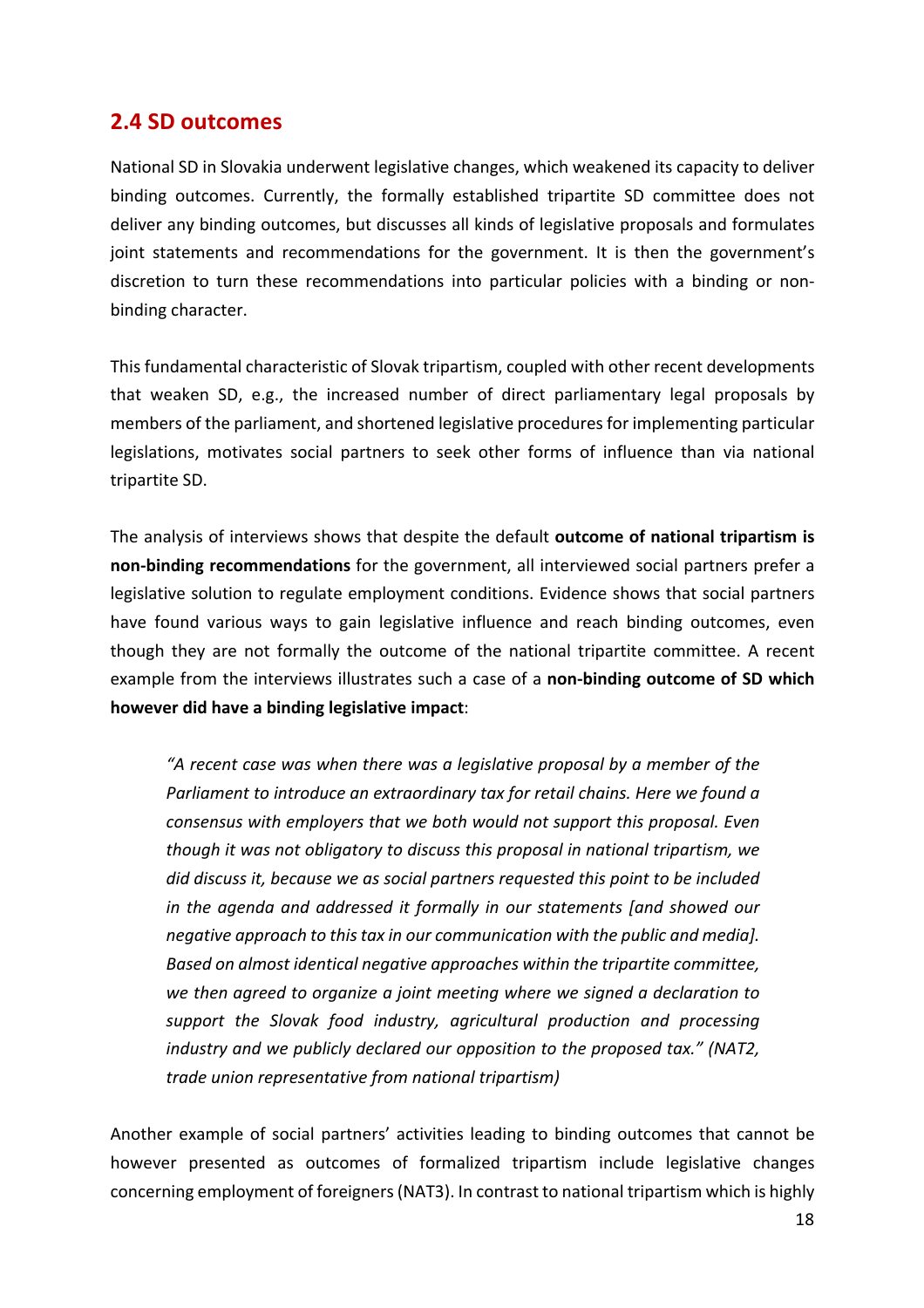regulated and its competences are legally trimmed, **national bipartite SD** joint statements of unions and employers have more flexibility to be presented as an outcome of actual SD rather than individual lobbying activities or social partners' atomized action in the process of commenting on legislative proposals in cross-sectoral legislative proceedings (*medzirezortné* pripomienkové konanie, MRP). Interview respondents presented the following example as a direct outcome of bipartite SD:

*"At the Industry Bipartism, we managed to support each other and deliver a request to the Ministry of Economy and achieve a legislative stipulation that* 100% of the costs for research and development will count as a deductible unit *in* the companies' tax claim." (NAT1)

Next to a general preference of all peak-level social partners for legislative solutions and thus binding outcomes, two noteworthy specificities in the approach of employers' federations deserve attention. First, the RUZ employers' federation welcomes top-down articulation of legislative proposals from the EU-level to the national legislation. However, reservations are claimed towards so-called **gold plating** in the Slovak national legislative process (NAT6). Goldplating refers to a situation when the legislative process, using the argument of necessity because being aligned to the EU legislation, in facts goes beyond the legislative requirements set by the EU. Second, the oldest peak-level employer federation AZZZ supports binding outcomes of SD via legislation, but considers the role of the **legislation only to set minimum standards** in order to leave enough manoeuvring space for collective bargaining between unions and employers at the sector and company level (NAT5). In this light, AZZZ maintains that legislation is currently excessive and regulates issues like wage setting, pay for night work and overtime or the mandatory distribution of holiday vouchers to employees, which should instead be subject to collective bargaining.

Finally, a common point of all involved stakeholders is that in conditions with weak enforcement, binding legislation is the most effective form of making sure that the particular regulation will actually be implemented and enforced. It is thus a paradox that despite this agreement, and despite the established structure of SD at the national level, its competences are formally limited to deliver non-binding outcomes.

# **2.5 Actors' interaction**

At the national level, all interview respondents reported correct and fair interaction, which is best interpreted as **interactive bargaining with elements of value sharing**. Despite this general finding, we find that **interaction is dependent on the topic discussed**: while in some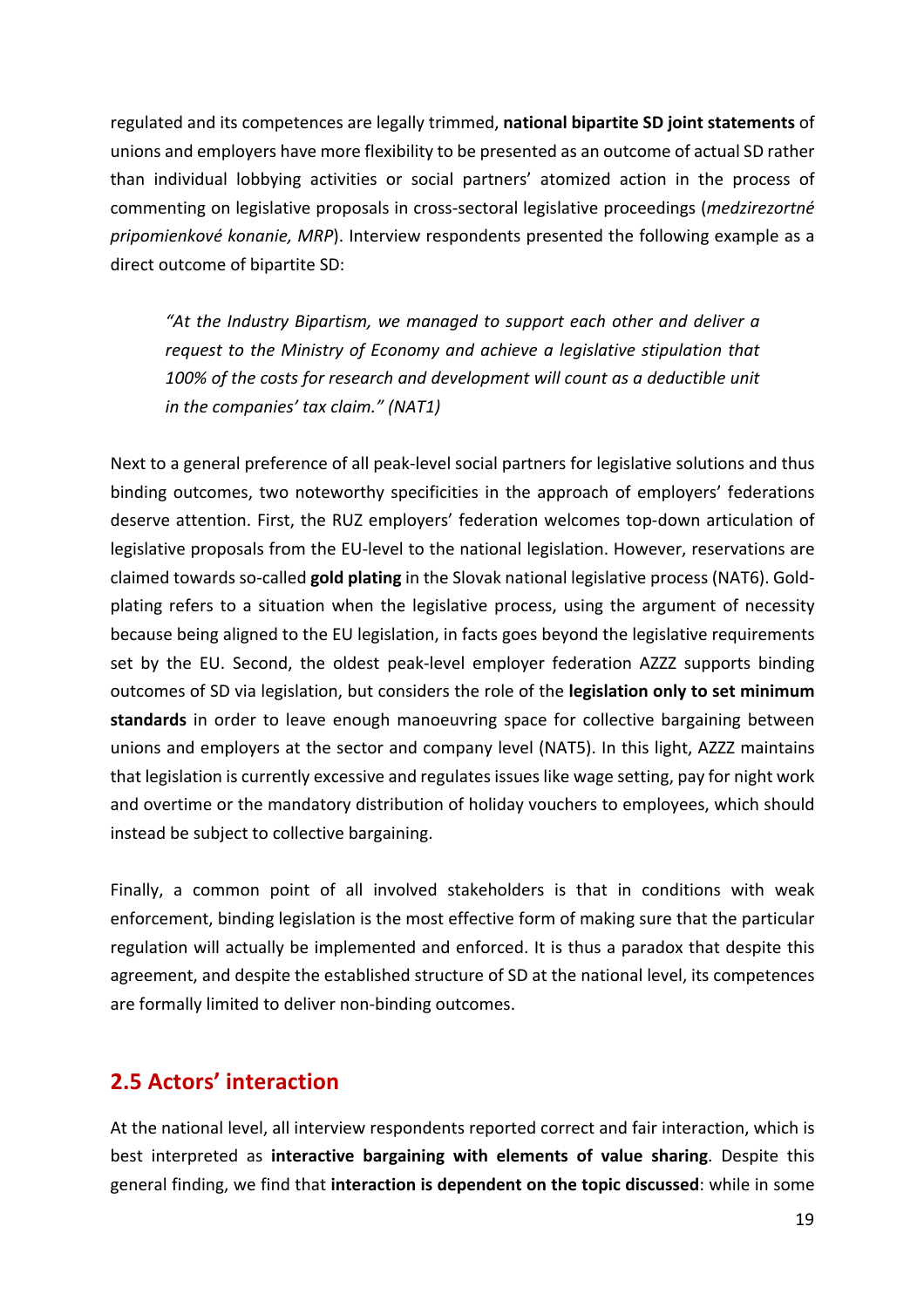topics social partners undertake long negotiations (and despite them do not reach a shared value), in others, interactive bargaining tends to lean towards competition where it is more unlikely to see joint action or an agreement. Internal democracy and forms or interaction within a single peak-level federation point at interesting **differences in internal democracy** of unions and employer's associations. Below, we focus on several channels of actors' interaction within national tripartism. These are fundamental to understand the effectiveness of national tripartite and bipartite SD.

#### **Interaction between trade unions**

The peak-level trade union presence, activities and policy influence is clearly under the **control** of the KOZ SR confederation. KOZ SR speaks with 'one voice' on behalf of their members, meaning that prior to bipartite and tripartite negotiations, KOZ SR clarifies its position internally with it sectoral member organizations (NAT2 and NAT9). In addition, elements of **competition** exist in the interaction of KOZ SR with NKOS, a national-level trade union which lacks representativeness for tripartism. NKOS and KOZ SR signed a cooperation agreement and NKOS was invited to informally discuss the position of trade unions prior to formal SD meetings where only KOZ SR had participated (NAT7). NKOS welcomed this initiative to extend mutual information sharing and **value sharing** among trade unions, but this practice is no longer in place. NKOS maintains that the extent of cooperation depends on the personal interests of union leaders, who facilitate informal cooperation (NAT7). KOZ representatives maintain that healthy competition, instead of hostile rivalry, is actually effective for trade unions. All unions represent workers' rights but they all compete for the same membership, which in fact pushes unions to making improvements in their actions (NAT1).

#### **Interaction between employers' organizations**

The fragmentation of employers is reported as one of the key structural challenges of the current functioning of Slovak tripartism. While **informal relationships** are **cooperative**, the official action of each organization suggests that their relationship is best described as **competitive.** Just like on the side of unions, employers' associations compete for their members and policy influence. Recently, there is more pressure on employers to make them cooperate more closely, so indeed more interactive bargaining between these organizations is expected (NAT4 and NAT9). Indeed, **cooperative relationships are more obvious in content**driven specific interactions, e.g., meetings within management boards of particular Ministries, Supervisory boards, and similar platforms where various employers are represented (NAT8). The national seminar within the EESDA project, where representatives from three out of four peak-level employers' associations were present, also confirmed that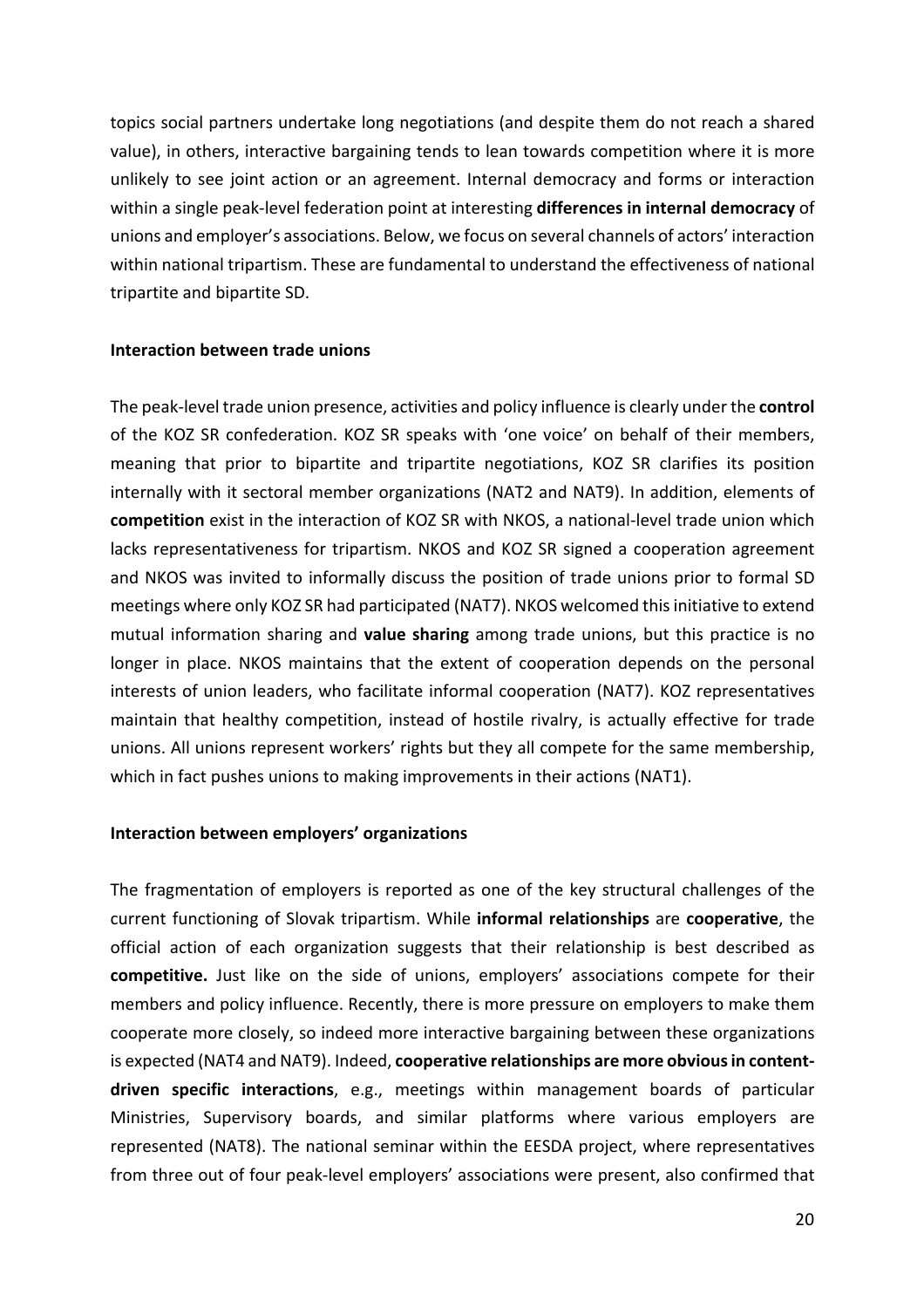actually the diverse employers' federations **share the same values** and have similar opinions on a number of issues (also NAT5 and 6). Indeed, more informal coordination would likely facilitate more cooperation on the employers' side.

Interesting differences were also found in internal democracy of particular employers' federations. In their preparation for tripartite SD meetings, some organizations requested a statement of all their member federations and use the principle of the majority vote, which is then presented as the official stance of the peak-level federation. Other organizations call an ad hoc expert committee from among its member federations, which elaborate on the official stance of the organization that is then presented in SD. Yet, the third option is to adopt the views of the strongest sectoral federations and present them as the views of the peak-level organization. Employers admit that it is a great challenge to come to an internal agreement within the organization:

"...they started pushing on us [employers] to [cooperate more] and come with a single attitude [to national tripartism], but in fact we are happy to reach a single attitude within our organization." (NAT4).

#### **Interaction between unions and employers**

The informal relationship is reported as cooperative both from unions and employers. The analytical category best describing this relationship is **interactive bargaining**, although the fundamental role of unions and employers' associations is to represent two different interest groups. As discussed above, the extent of actual **value sharing is topic driven**: while on certain topics, there are principally different attitudes of employers and unions (e.g., questions concerning the statutory minimum wage), on other issues cooperation is more likely and in fact did lead to outcomes of SD (e.g. the refusal of surplus tax for retail chains, handling research expenses in tax provisions, environmental questions and questions about the actual role of tripartism and its weakening role due to the increased number of legislative proposals by members of the parliament).

#### **Cross-border interactions of unions and employers**

There is little cross-border interaction between social partners besides their individual formal membership in relevant EU-level social partner organizations. An exception to this is ad hoc, or project based cooperation either between employers or between unions from neighbouring countries. A noteworthy example was the 2017-2019 initiative of a high number of CEE trade unions on articulating the topic of minimum wage to EU-level SD, which was in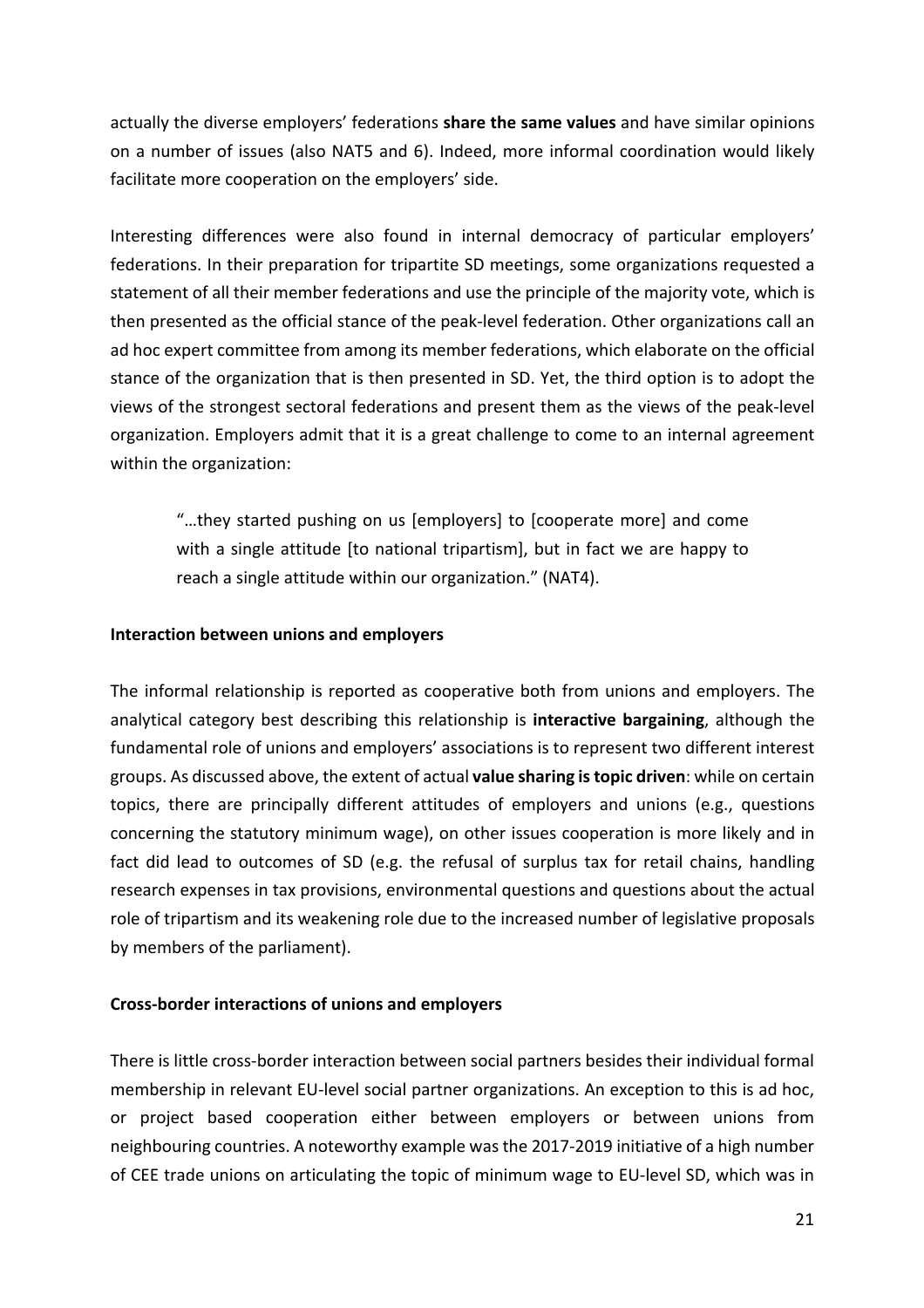fact picked up in the ETUC agenda. This is in line with the relevance of the regional dimension of social partners' cooperation for the articulation of topics from national to EU-level SD (Akgüc et al. 2019). Other examples of interaction included regional cooperation of unions in the healthcare and construction sectors. Employers tend to seek external cooperation on an ad hoc basis, dependent on the particular topics of interest that facilitate some joint action (NAT3). 

# **2.6 Slovak social partners and EU-level SD**

The findings on the involvement of Slovak national social partners in EU-level SD structures as well as the articulation of topics from national SD to EU-level SD is based on two sources: (a) the EU-wide EESDA survey, in which 8 social partners from the overall number of 10 respondents from Slovakia participated; and (b) interviews with social partners (see Table 1).

From among eight survey respondents, four respondents are trade unions and four were employers' associations. Out of these four, three organizations do not participate in the EU level SD (two unions and one employers' association), whereas five organizations (three unions and two employers' associations) are involved in various EU-level SD platforms (see Table 2). This participation rate is similar to other Visegrad countries where out of 18 organisations, 14 reported involvement in EU-level SD. The interview findings reveal that from the total number of mentioned EU-level SD involvement (almost 79 per cent), is related to trade unions and 21 per cent to employers. $^{13}$ 

Slovak survey respondents that claimed no involvement in EU-level SD structures indicated their lack of involvement is due to financial resources (two respondents), capacity constraints (one respondent) and language barriers (one respondent). Most common barriers to participation from the interview analysis reveals that trade unions more often perceive capacity barriers (65.2 percent of capacity constraints were mentioned in interviews with trade unions), while employers are more concerned with the financial barriers of participation (61.5 percent of financial constraints were mentioned in interviews with employers). At the same time, both social partners perceived a lack of interest in EU-level SD topics (55.6 percent of mentions in TU interviews and 44.4 percent of mentions in interviews with employers' associations).

 $^{13}$  Source: authors' analysis of transcribed interviews using Dedoose software.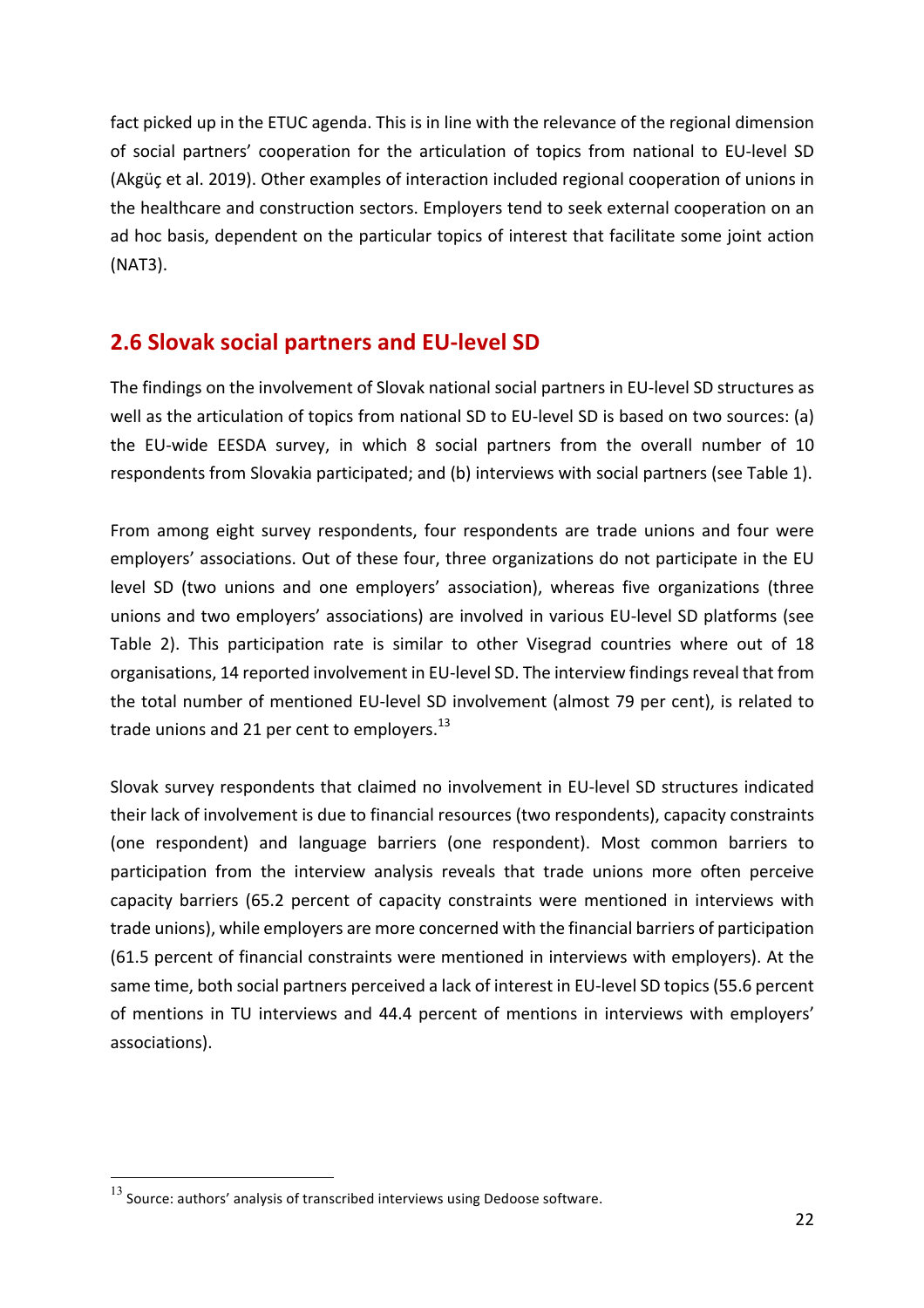**Table 2 Slovak social partners' involvement in EU-level SD structures (survey results)** 

| Organization               | Type of<br>organization | European<br>semester<br>meetings | <b>ECOSOC</b> | <b>Tripartite</b><br>meetings | European<br><b>SD</b><br>committee | European<br>sector SD<br>committee | <b>Sector EU</b><br>level<br>organization |
|----------------------------|-------------------------|----------------------------------|---------------|-------------------------------|------------------------------------|------------------------------------|-------------------------------------------|
| <b>Trade Union</b>         | TU                      |                                  |               |                               |                                    |                                    |                                           |
| Confederation of Slovak    |                         |                                  |               |                               |                                    |                                    |                                           |
| republic (KOZ)             |                         |                                  |               |                               | yes                                |                                    |                                           |
| Integrated Trade Union     | TU                      |                                  |               |                               |                                    |                                    |                                           |
| (Integrovaný odborový      |                         |                                  |               |                               |                                    |                                    |                                           |
| zvaz)                      |                         |                                  |               |                               |                                    |                                    | yes                                       |
| Trade Union of Workers in  | TU                      |                                  |               |                               |                                    |                                    |                                           |
| Education and Science of   |                         |                                  |               |                               |                                    |                                    |                                           |
| Slovakia (Odborový zväz    |                         |                                  |               |                               |                                    |                                    |                                           |
| pracovníkov školstva a     |                         |                                  |               |                               |                                    |                                    |                                           |
| vedy na Slovensku)         |                         |                                  |               |                               |                                    | yes                                | yes                                       |
| Federation of employers'   | EO.                     |                                  |               |                               |                                    |                                    |                                           |
| associations of the Slovak |                         |                                  |               |                               |                                    |                                    |                                           |
| Republic (Asociácia        |                         |                                  |               |                               |                                    |                                    |                                           |
| zamestnávateľských         |                         |                                  |               |                               |                                    |                                    |                                           |
| zväzov a združení SR)      |                         |                                  | yes           |                               |                                    |                                    |                                           |
| Slovak Employers           | EO                      |                                  |               |                               |                                    |                                    |                                           |
| Association (Republiková   |                         |                                  |               |                               |                                    |                                    |                                           |
| únia zamestnávatelov)      |                         |                                  |               | yes                           |                                    |                                    | yes                                       |

Source: the authors, EESDA survey 2019

Concerning topics of EU-level SD, respondents emphasized skills and working conditions as very important topics. At the same time, respondents indicated that topics are either discussed appropriately given their importance or indicated that an even higher frequency of discussion would be welcomed. Similar results hold for other Visegrad countries where the most relevant topics tend to be working conditions for both unions and employers. At the same time, this is the area where social partners would welcome more discussion in EU-level SD structures. In the interviews, respondents from both unions (NAT2) and employers (COM3) mentioned that they find EU-level SD topics too abstract.

Survey findings also reveal that employers are in general more satisfied with non-binding forms of outcome of EU-level SD (e.g. joint opinions, declarations, guidelines), while trade unions, in contrast, call for less non-binding agreements and prioritize the creation of binding agreements (e.g. Directives and Autonomous agreements). Such a dichotomy in the outcome structure is in line with survey findings from the other Visegrad countries (Czechia, Hungary and Poland). From the point of view of resources, this finding confirms our interview evidence that outcomes from EU-level SD create an additional power resource for trade unions for their role and legitimacy in the domestic SD structures. In the context of declining union membership and a weakening institutionalized role of tripartism in the last two decades, trade unions welcome the EU-level SD as an additional power resource that increases their leverage in domestic SD and in their interaction with their respective government regarding legislative changes and policy implementation.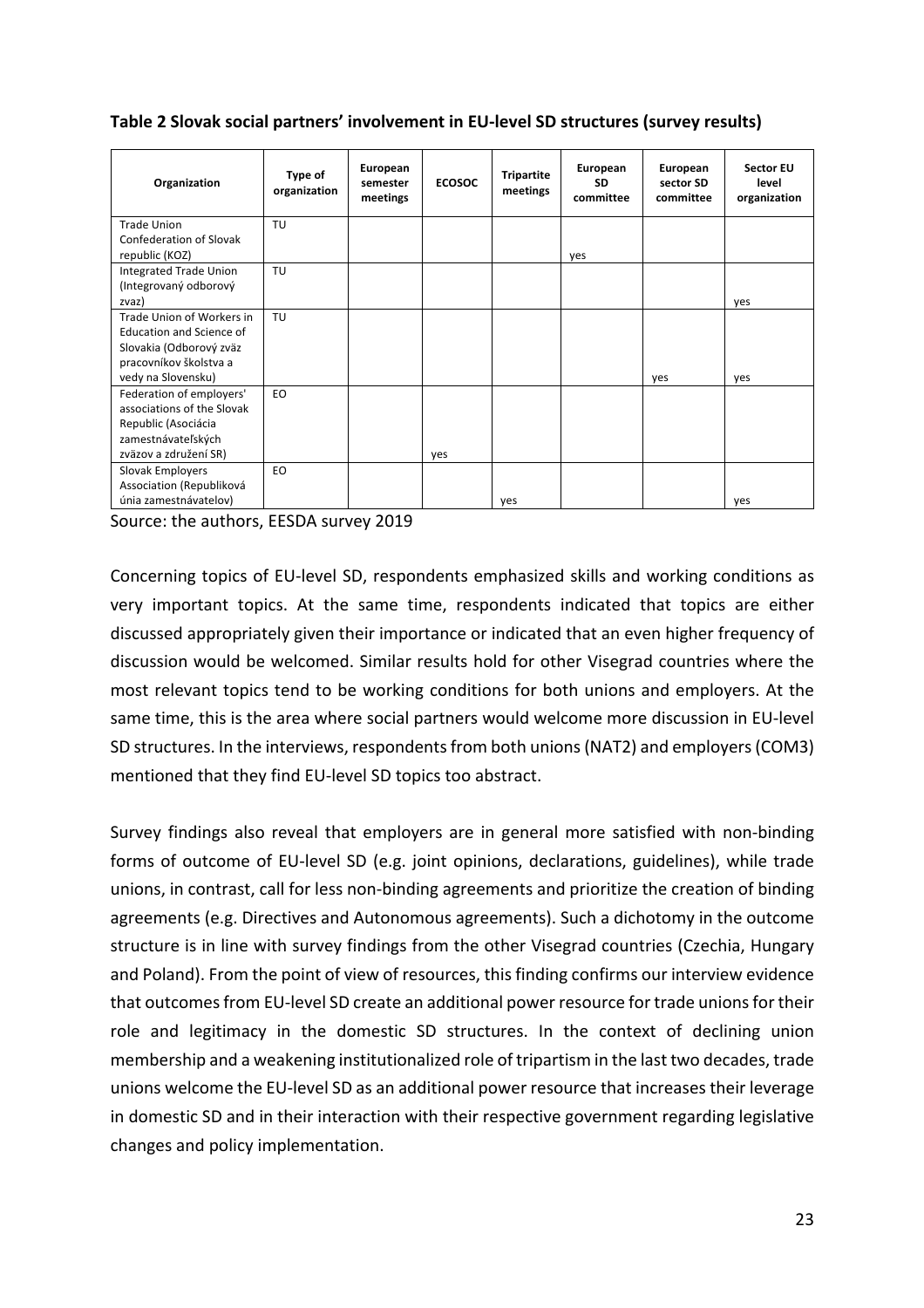Respondents were also asked to rate their opportunities to initiate topics for discussion at the EU-level SD forums. Most survey respondents indicated that initiating a topic is possible. For example, trade unions in cooperation with other unions from Visegrad countries consider it a major success that they succeeded in raising the topic of a European minimum wage in the European Trade Union Confederation (ETUC) and the topic was picked-up in the ETUC agenda as well as in EU-level SD fora and is subject to ongoing discussions (NAT2) and was the main topic of the 2016 campaign of "Pay rise" of the ETUC. In sum, Respondents named the Working time directive, the emission trading scheme, industrial strategy, outcomes related to posting of workers, GDPR, and the Framework agreement on harassment and violence at work. According to survey respondents, EU-level SD meetings lead to tangible effect sometimes (4) and often (1). When it comes to informing member organizations about discussions at the EU level, employers often use more regular information via meetings or newsletters, while TUs indicated ad hoc meetings and newsletters being used more often.

While the survey revealed that 4 out of 5 organizations indicated positive experience with EUlevel SD, evidence also shows critical responses where articulation between EU-level SD and national-level SD failed. On the employers' side, an initiative among employers' federations from Slovakia, Czechia and Germany was launched on the challenges of digitalization, but none of the partners took the initiative to articulate this topic more actively at the EU-level (NAT3). The ZMOS employers' association also reported disappointment with the involvement of social partners in the European Semester (NAT8). Seeing involvement in EU-level SD as ineffective, ZMOS is reconsidering its strategy and considering actions that directly target the EC (NAT8).

The future of EU level SD was rated differently by employers and TUs. Interestingly, employer's representatives either do not expect changes (1) or expect SD will become more important (1), while trade unions indicated that EU level SD should become more important, but lacks the capacity to reach this state (2) or did not expect changes in the future. This is in line with the stance on the future chances of EU level SD indicated by the overall Visegrad group: out of 11 TUs, 6 mentioned that EU level SD should become more important but lacks the capacity to reach this state (3 CZ, 2 HU, 1 PL), while 1 Czech TU expects no changes and 1 Czech TU even expects EU level SD to become less important. Again, Czech respondents seem to answer in the least positive way.

# **2.7 Perceived effectiveness of SD**

All involved partners perceive national tripartism as a forum for formal policy influence and as part of the legislative process. The highly formalized structure of national tripartite SD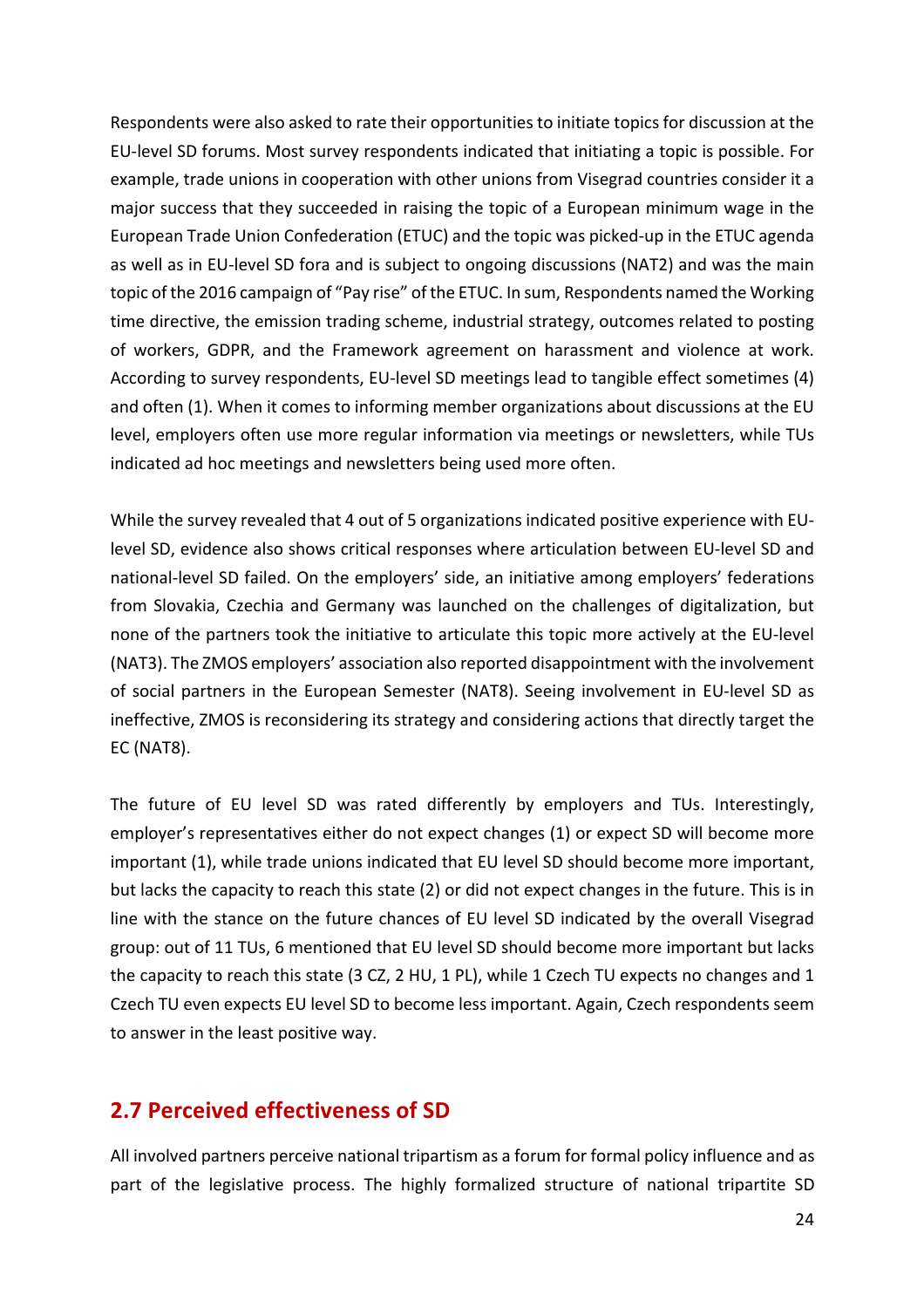significantly influences its effectiveness. In fact, the exclusively non-binding character of formal outcomes of tripartism leaves the question of its effectiveness contested. Nevertheless, since non-binding outcomes are also a legitimate part of this study, below we evaluate all types of reported outcomes and agreements between the social partners, even if they cannot be formally ascribed to the national tripartism.

In general, social partners are transparently organized and their interaction is structured, with long-established informal relationships that positively contribute to the potential effectiveness of their dialogue. Addressing the effectiveness question from the resources' perspective, we conclude that given the highly structured and formalized character of national tripartism, its (in)effectiveness derives more from institutional rules than from the structural and organizational power resources of the involved social partners. The agenda of tripartite meetings is defined in advance and covers a large scope of legislative proposals. Therefore, a competition between topics proposed by particular social partners based on their structural or organizational resources is marginal. A somewhat higher possibility to influence the SD procedures and their effectiveness exists in the less regulated industry bipartite structure. Here, the participating actors are motivated by a joint interest of promoting industry development and formulating joint policy recommendations. This value sharing eliminates any room for competition that would hinder the effectiveness of SD. Finally, a comparison between the effectiveness of EU-level SD and national SD reveals that national SD, in the eyes of interviewed social partners, is more effective because of a greater pressure to adopt regulatory measures:

"At the national level, we have to reach an outcome, because the legislation has to function and has to move forward. Concepts, strategies and legislation have to be adopted. At the EU-level, if you do not adopt anything, nothing will happen" *(NAT1).* 

Nevertheless, **organizational resources**, especially on the side of the government, are important for shaping SD effectiveness in the public sector. If a particular minister is eager to foster SD, it tends to be regular, productive and bear signs of effectiveness (NAT9). As presented in the Second part of the report, the role of the state is weaker in sectoral SD. As a result, social partners are more motivated to make SD effective because there is no fall-back option that state-driven regulation will replace the function of SD with. This makes sectoral SD more effective than the national one. The challenge to the effectiveness of sectoral SD lies in structural conditions: in the private sector, the effectiveness of SD depends on the willingness of the parties to come to an agreement. However, in many sectors, employers are not organized or organized in several associations, thus SD is limited or multi-employer rather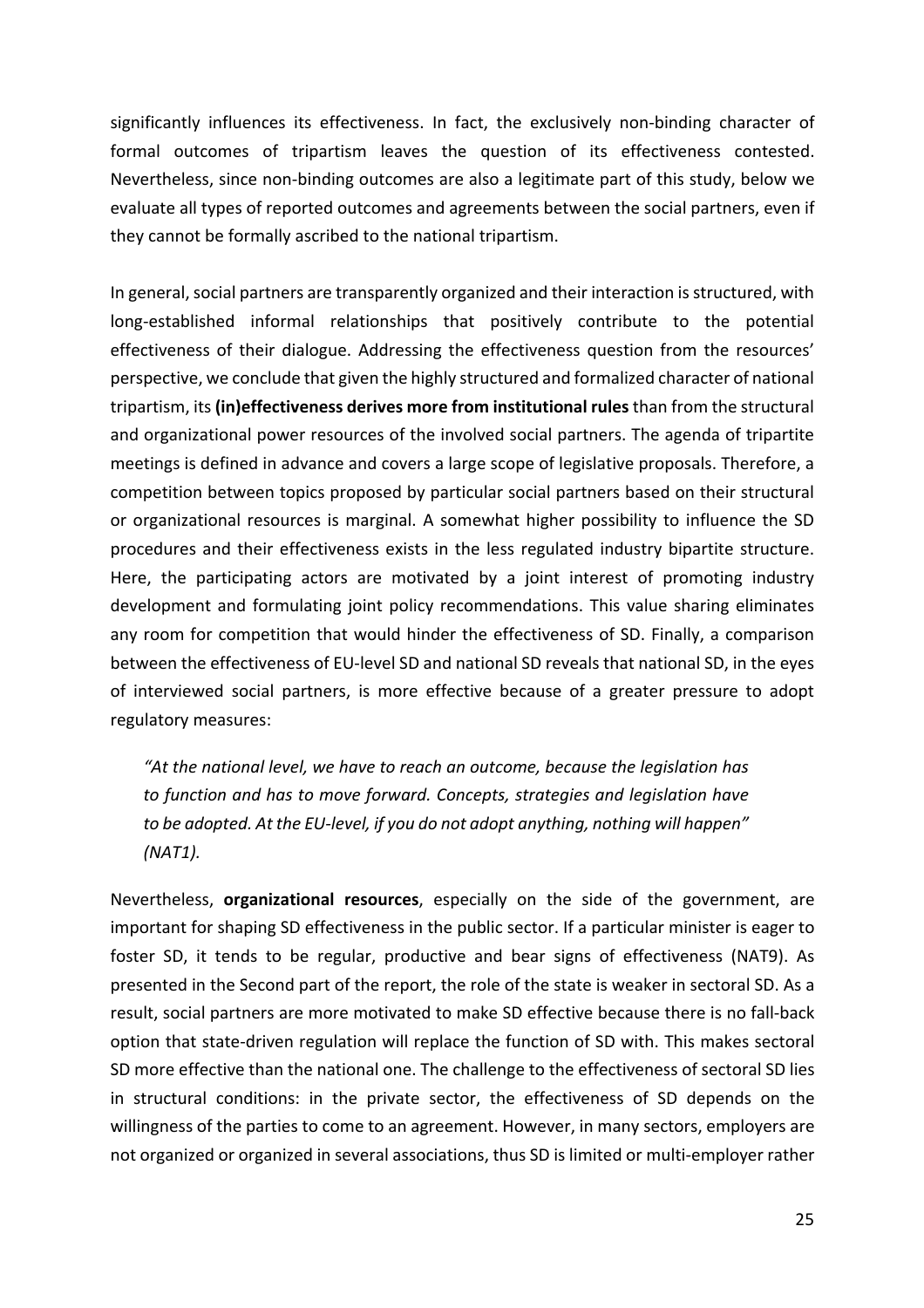than sector-wide. In this context, company level collective bargaining is increasing in importance. 

Other factors that turn out to be important in explaining the lack of effectiveness of SD include the following:

- (a) While the organization of preparatory steps for national SD has improved (e.g., use of electronic mail, better planning of plenary sessions, higher commitment of government representatives, see NAT9), the interviewed social partners considered the **time period of 10 days available for preparations for plenary SD meetings as inadequate** (too short): they often have only a few days at their disposal to study the materials proposed for discussion in the tripartite committee. Each social partner organization has different internal procedures to discuss the proposed topics internally and due to the short time available they are often unable to deliver their own expertise and come to an informed evidence-based argument due to the short time available. In turn, tripartism is seen as **ineffective since it is the 'peak of the iceberg' where decisions mostly on legislative** changes are formally discussed but in reality, cannot be influenced any longer.
- (b) SD currently **lacks pre-plenary (informal) interactions** between the involved social partners, that would help clarify their positions and facilitate more joint statements for a more effective SD. Several interview respondents suggested that it would be effective to introduce so-called 'meta-meetings' that precede the meetings of the tripartite coalitions and where social partners would jointly discuss various proposals and their stances on them. Such meta-meetings would lead to more agreement on fundamentally different opinions on some topics of SD (e.g. minimum wage rise is one of the topics where the interests of employers and trade unions systematically differ and an agreement is unlikely due to the legally stipulated indexation mechanism which sets the minimum wage in case social partners do not find a compromise). This argument is also captured in the following quote:

*"A platform for less formal discussion does not exist, and that's why things*  are dealt with on an ad hoc basis, through lobbying, and this is not systematic. We now propose certain topics, but are not sure whether there *is* abroad societal consensus about them, as this will become clear only *during* the tripartite meeting. In my view, only 'ready' items should make it *to* tripartism, those that have already been discussed in bipartite structures, *to* avoid non-acceptable proposals from being made that the people do not *even want." (NAT1).*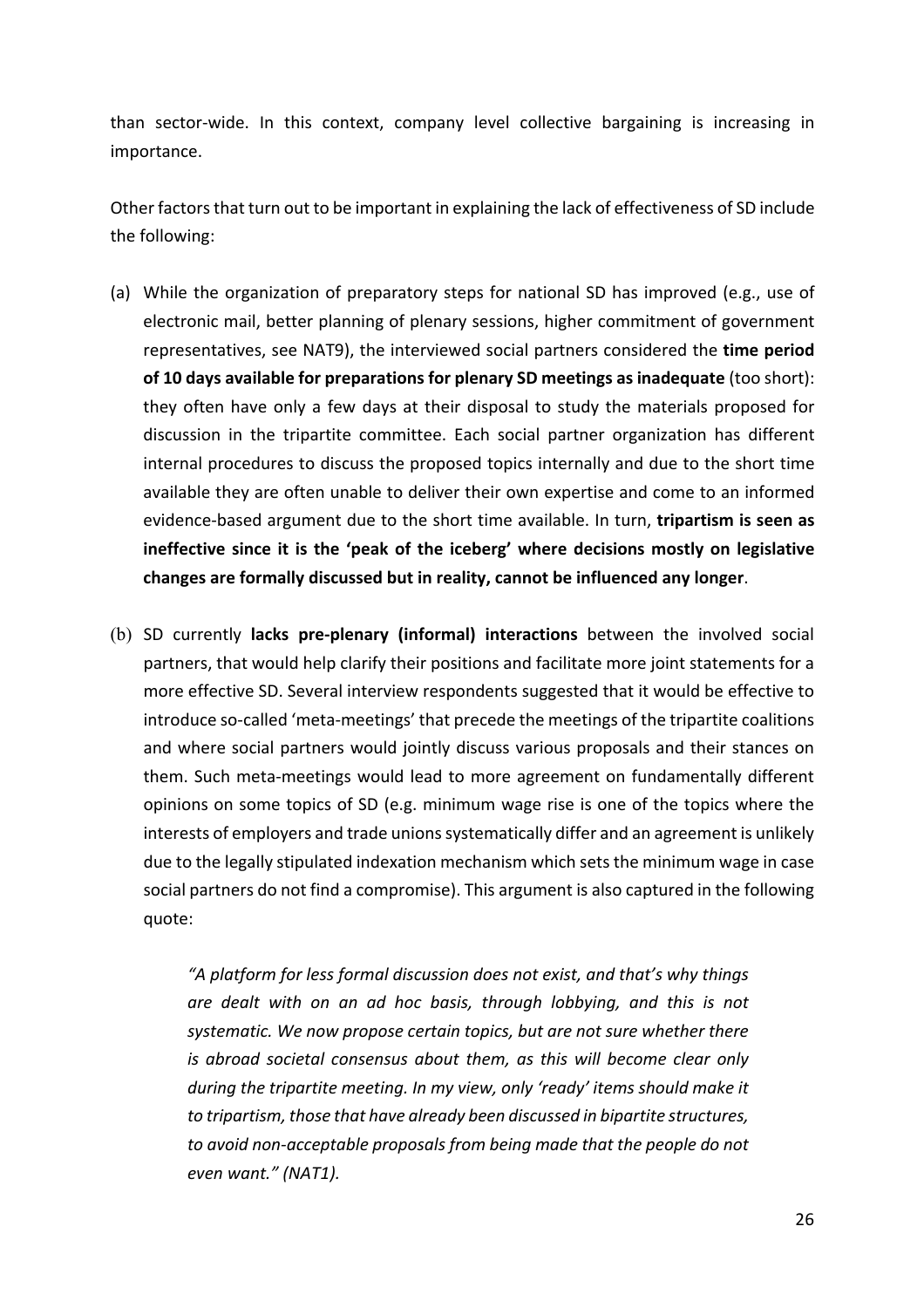- (c) The **fragmented structure of employers' associations** contributes to the lack of effectiveness of SD despite the above identified potential for more cooperation and informal value sharing. Some employer associations have expressed the need for establishing a single broad umbrella organization representing employers' interests, but this is currently not the case (NAT6).
- (d) The effectiveness of SD is also negatively influenced by the **strong interference of the** state into SD topics and procedures before these are discussed in bipartite interaction between the unions and the employers. In 2019, the official dialogue on minimum wage increases had not even started yet and the Ministry of Labour had already publicly announced its preferred level of the minimum wage for 2020 Seeing this as a political step in the year preceding parliamentary elections, both unions and employers, found this inadequate and undermining SD procedures and their effectiveness.
- (e) A large extent of control of the state over the implementation of SD outcomes pushes social partners to find other channels of policy influence than SD. Their excessive focus **on direct legal regulation** via lobbying and commenting on proposals before they reach SD platforms instead of SD weakens the overall role of SD and decreases its effectiveness.
- (f) Currently social partners lack capacities to engage in expert analyses that would inform **their decisions presented in SD fora**. Therefore, they are often accused of superficial and politically motivated action that lacks in-depth analyses (NAT6).

In terms of **effectiveness of SD articulation**, this can be evaluated in two channels: (a) between the EU and national level, and (b) between the national and the sector level. Despite this critical perspective on the EU-level SD effectiveness, social partners admit that although reaching an agreement in EU-level SD is a long and arduous process, if such an outcome is reached it resembles an additional institutional resource for national social partners in their strategies and interactions within national SD (NAT1). The effectiveness of SD articulation is greater between the national and sectoral level, but is sector-specific. In those sectors where their social partner representatives are involved in national bipartite SD, articulation has an opportunity to be more effective than in sectors where such a relationship is not-existent. Nevertheless, the general picture confirmed by respondents is that the national level SD is not extensively coordinated with sectoral SD nor with the agenda of particular social partners.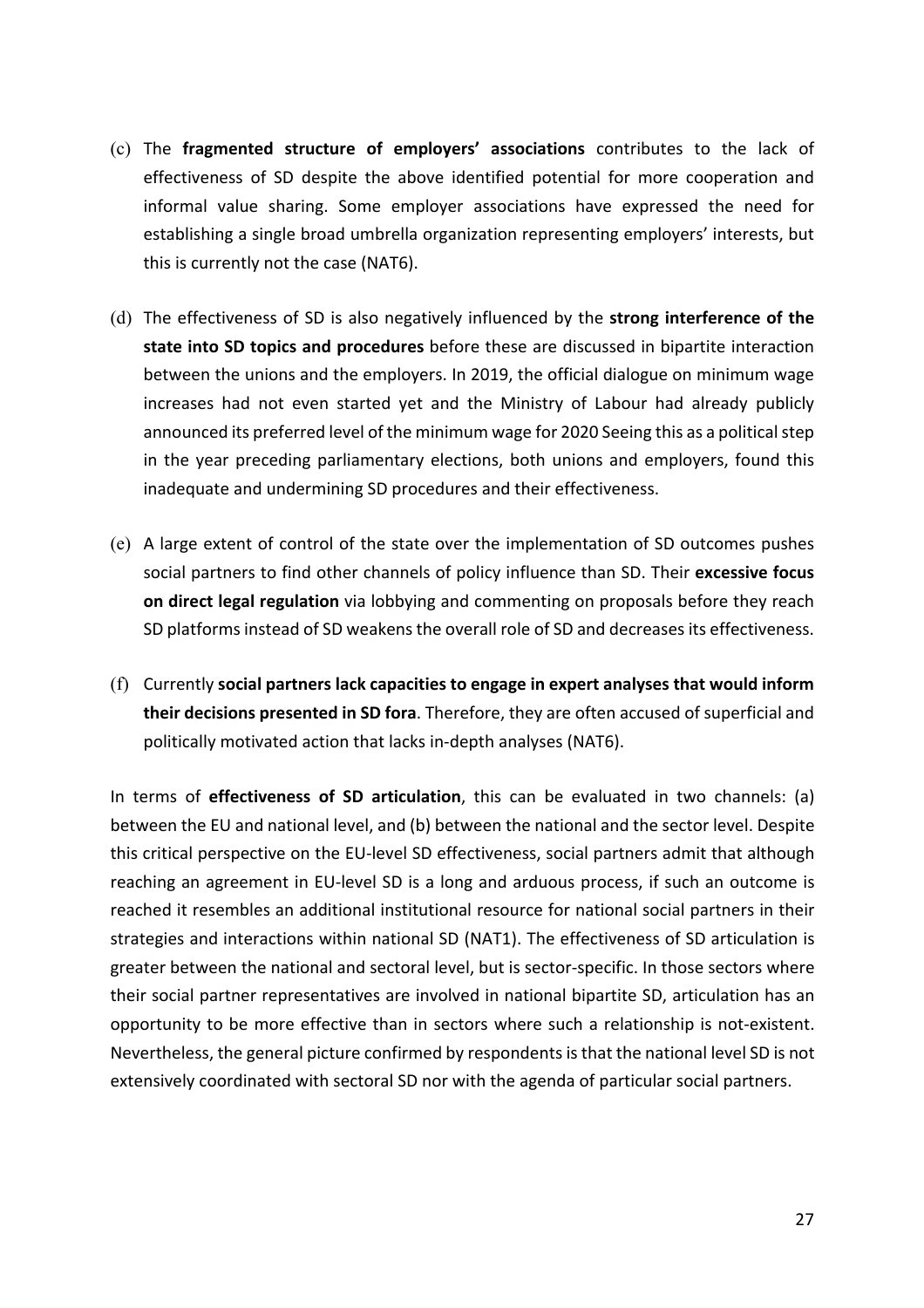## **2.8 Assessment of the national SD structure through a multi-level governance perspective**

Within the multi-level governance (MLG) framework which we studied in the EESDA Analytical framework (WP1.1), Curry (2016) distinguished between structural and relational factors of actors' involvement in SD (input and throughput legitimacy) and their impact on results implementation (output legitimacy). Through these categories, national-level SD in Slovakia can be characterized by a rigid structure where the degree of social partners involvement is defined by legislation and where social partners do not have the possibility of defining how binding each particular result will be.

In terms of interaction among actors, the fact that the government possesses discretion over the implementation of the outcomes of SD establishes highly hierarchical relationship among social partners and the government. The low level of flexibility in actors' involvement and **high** degree of control given to the government makes SD at the national level only partially **efficient** for social partners interests articulation. As a result, social partners search **other channels of articulation** - both at the national and at the EU levels. At the national level, it is mostly by **commenting on the proposed legislative changes already in earlier phases** before they reach the agenda of national tripartism, but also by **lobbying** among politicians and members of the parliament. For social partners, the EU level represents an additional channel for the articulation of their interests. The analysis in this study shows that in some cases, the bottom-up and especially the top-down articulation between the EU and the national level social partners serves as an important, yet not frequently used, channel for attaining tangible results in national-level SD.

# **2.9** Suggestions for improvements

Possible improvements in the articulation of SD between the national and European level of SD is perceived according to Slovak employers' associations that responded to the EESDA survey in the structure of who participates in EU-level SD, in the agenda discussed in the committees (2), in the relationships between organizations (1) and in the follow-up procedure after implementation (2). Trade union representatives have emphasized the need to improve the depth of SD, more negotiation instead of only information exchange (2), in the type of outputs (2), and in the implementation of follow up procedures (3).

Improving the **effectiveness of SD and its articulation within Slovakia** requires embracing the following suggestions collected from respondents and analysed within the EESDA project: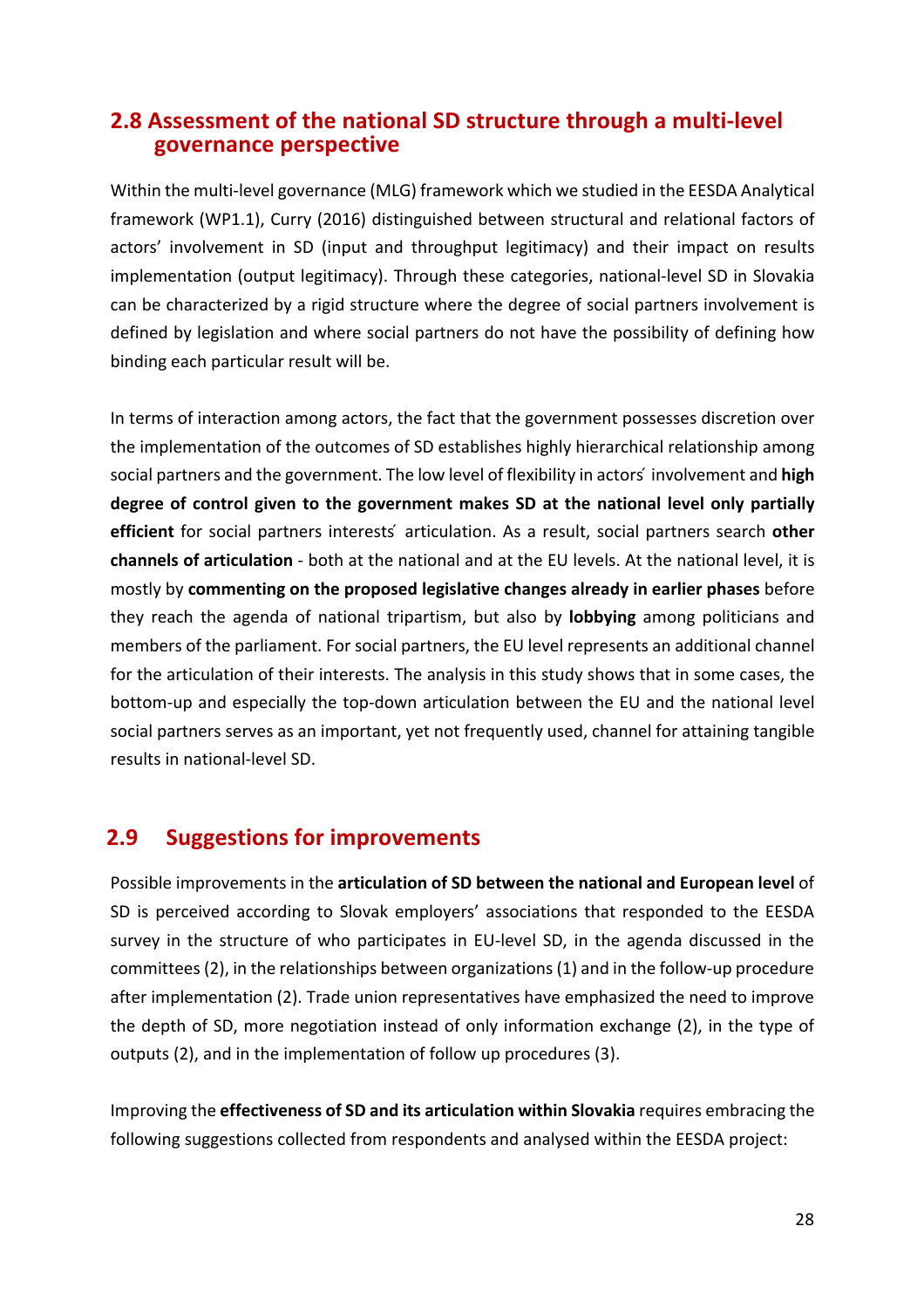- (a) A **clearer hierarchy of SD** that would enhance the articulation of SD between sectoral and national level: a topic should first be discussed in sectoral bipartism before making it to national bipartism and only then to national tripartism. Currently, a number of topics is being directly discussed in national tripartism without prior consultations at lower levels (NAT1).
- (b) Both unions and employers agree that a **greater proactiveness** on their part would benefit national tripartism. Currently a number of topics within tripartism are proposed by the government and social partners feel that their role in tripartism is passive to approve or not approve the government proposals (NAT2).
- (c) Effectiveness can be further enhanced by the **professionalization of SD** through better internal debates within social partner organizations, longer time periods available for preparation, more flexibility to actively propose topics and more internal engagement in expert analyses in order to justify their arguments in SD (NAT4, 5 and 8). This requires expert capacity building on the side of social partners.
- (d) Limit the number of topics discussed in national tripartism and eliminate unimportant topics. For example, each tripartite meeting would facilitate an in-depth discussion on a single topic instead of approving/disapproving 25 to 30 topics on the agenda, which decreases the role of tripartism to a 'voting machine' (NAT2).
- (e) Facilitate so-called 'meta SD committees' prior to formalized plenary meetings where social partners would have the opportunity to professionally discuss their attitudes and possible solutions in an informal way and thus be better prepared for the formal SD meetings to deliver outcomes in an effective way (NAT1 and NAT5).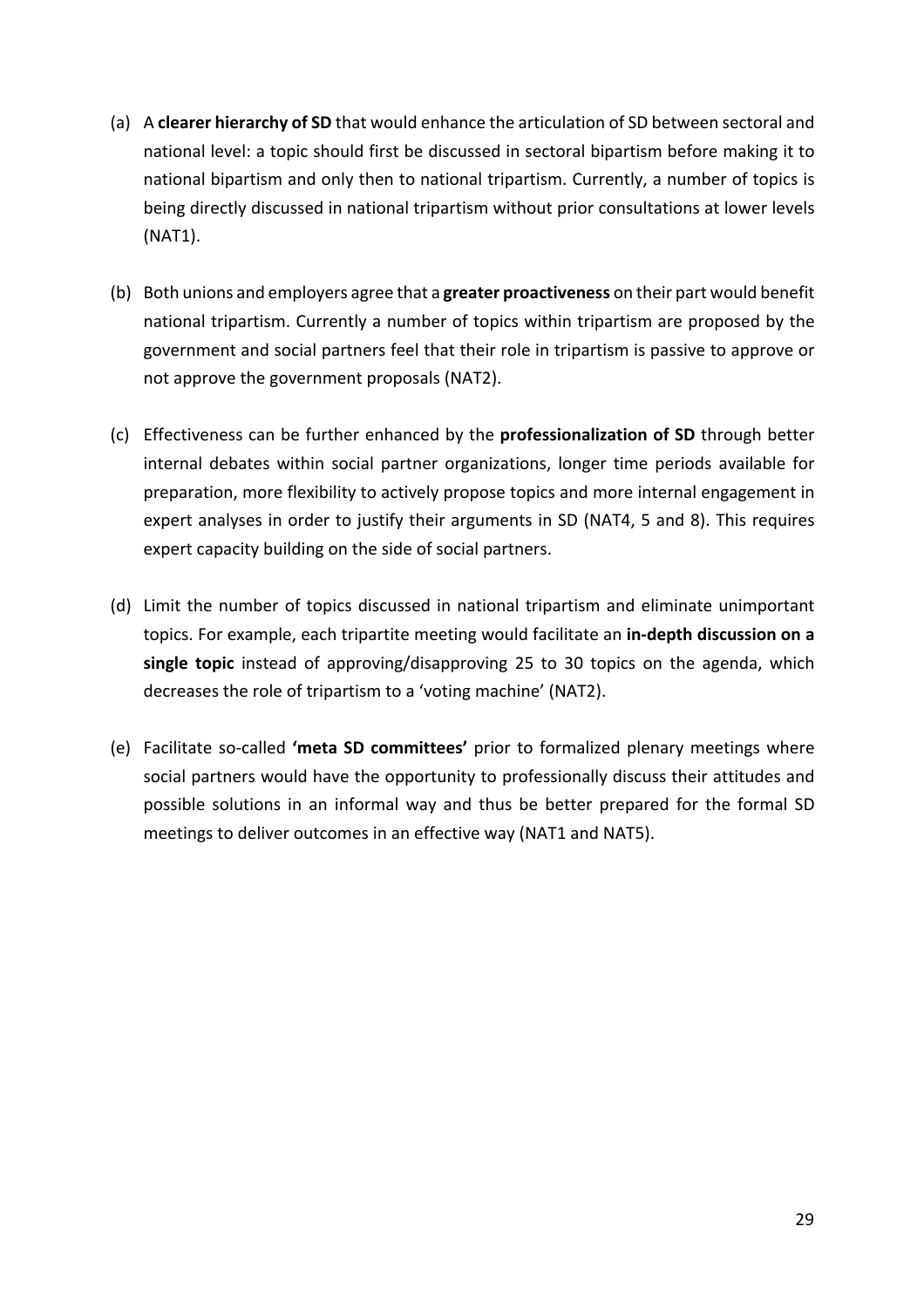# **3. Sectoral case studies**

Slovakia belongs to a small number of CEE countries where sectoral SD and collective bargaining exists despite the all-European challenges of bargaining decentralization (OECD 2019). Nevertheless, Slovakia is still characterized by a clear sector-specific hierarchy of social partner structure.<sup>14</sup> An important aspect in understanding the sectoral SD and its effectiveness is the relationship between sectoral and company-level organizations. After 1989, union structures were decentralized and a high autonomy was granted to base organizations in companies (*základné organizácie, ZO*) (Myant 2010). This made vertical coordination between sectoral bargaining and company bargaining increasingly difficult. On the side of employers, sectoral federations often face the challenge of how to represent diverse interests of individual employers, e.g., between larger multinational firms and smaller domestic firms. As a result, SD is viable and practiced even if the bargaining elements therein are weaker in some sectors.

While sectoral SD exists and is viable, in contrast to national SD, a key element in the agenda of sectoral social partners is **collective bargaining**. Sectoral bargaining is characterized by lack of regular pattern setting and a weak involvement of peak-level social partners that participate in the tripartite committee. In other words, there is no direct coordination between national-level SD and sector-specific collective bargaining. Sector-level bargaining is widespread in the public sector and in a number of private sectors, including the metal/automotive, steel, electronics, chemicals, construction and transport sectors. In some sectors, the crisis contributed to the consolidation of SD and bargaining, including the automotive industry, steel, electronics and public healthcare (Kahancová 2013). In other sectors, including tourism, retail, and agriculture, a decentralization trend is being observed, with sectoral collective agreements existing but remaining very general and often lacking wage stipulations in order to meet the diverse interests of various stakeholders in the sector.

The analysis below reviews SD practices in four selected sectors, including construction, education, healthcare and commerce. These sectors were selected because of their importance for employment, capturing developments both in the private and public sectors

<sup>&</sup>lt;sup>14</sup> Recent cross-sector initiatives include the establishment of a new union confederation Spoločné odbory *Slovenska* (SOS), which is not representative for national tripartism. SOS organizes unions from healthcare, police and part of the automotive industry. Some sectoral union organizations, in particular, OZ KOVO and IOZ, also expanded their activities in a cross-sectoral sense. OZ KOVO, despite its prime role in the metal, steel and electronic sectors, also embraces part of the transport sector and has recently started representing agency workers and organizing employees in the retail sector.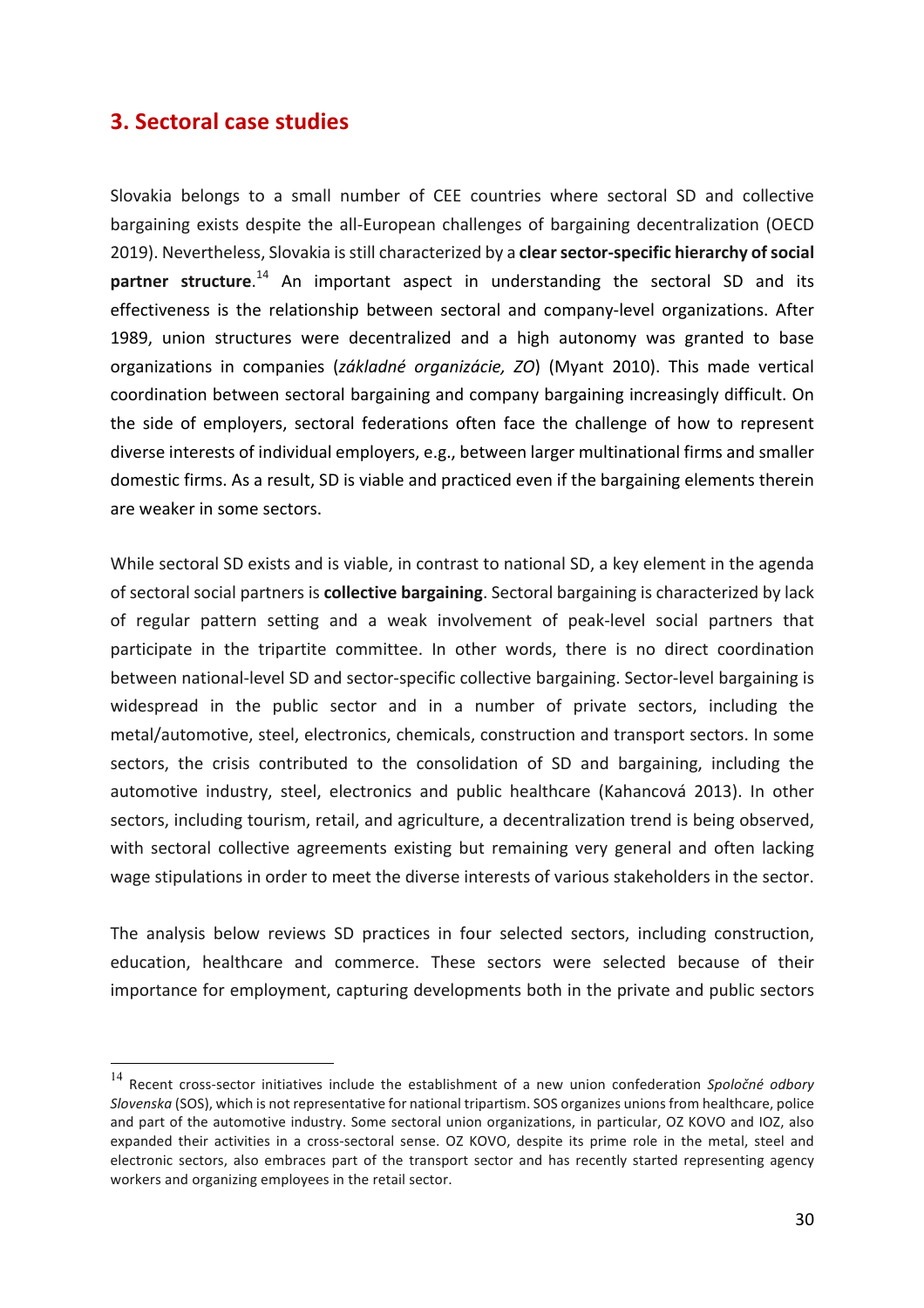and offering diversity in terms of how SD is organized and practiced.

# **3.1 Commerce**

The commerce sector, specifically focusing on commerce in retail, comprises 8% of employees of the whole economy, of which 27% work in multinational companies (Gregory and van Klaaveren 2019). The sector offers a large share of flexible contracts, and attracts workers with a low education background as well as a large share of female workers (see Table 3). The high **flexibility of employment contracts** affects both working conditions and workers organizing. Employment in the sector is also associated with high fluctuation and is one of the reasons why trade unions experience difficulties in increasing membership. Moreover, trade unions do not aim to eliminate precarity in the sector through the elimination of flexible contracts, but instead they are trying to ensure **equal working conditions at the workplace** regardless of the employment contract type and increase low wages. In recent years social partners made a significant effort to reduce opening hours during holidays which is also regarded as a step towards the elimination of precarious working conditions (Kahancová 2016). 

Recent legislative changes also increased labour costs for the sector significantly, through **increases of minimum wage and wage compensations for night work and work during the holidays and weekends**. In 2018, the sector also faced an attempt to introduce an additional taxation on multinationals, similar to Polish and Hungarian measures which in all three cases were cancelled by the EC being against the EU competition law.

|                                                        | 2009  | 2010  | 2011  | 2012  | 2013  | 2014  | 2015  | 2016  | 2017  | 2018  |
|--------------------------------------------------------|-------|-------|-------|-------|-------|-------|-------|-------|-------|-------|
|                                                        |       |       |       |       |       |       |       |       |       |       |
| Retail employment                                      | 198.9 | 195.2 | 189.9 | 187.8 | 205.5 | 191.3 | 194.5 | 207.1 | 194.9 | 206.6 |
| Retail employment as a<br>share on total<br>employment | 8.4%  | 8.5%  | 8.2%  | 8.1%  | 8.9%  | 8.1%  | 8.1%  | 8.4%  | 7.8%  | 8.2%  |
| Female workers in retail                               | 74.3% | 75.7% | 73.5% | 74.3% | 74.9% | 76.0% | 73.4% | 69.7% | 71.7% | 72.2% |
| Average wage in the<br>sector* (in EUR)                | 527   | 527   | 547   | 554   | 562   | 570   | 585   | 604   | 635   | 677   |

**Table 3 Employment and wages in the commerce sector (retail)** 

Source: Eurostat (Ifsa\_egan22d), retail employment NACE G47, \*Slovak statistical office, NACE G47

#### **3.1.1 Actors**

Social partners in the sector are long established stakeholders but also newly emerged players. Despite established sector level collective bargaining, a higher importance for working condition regulation lies in company level agreements. An estimated employer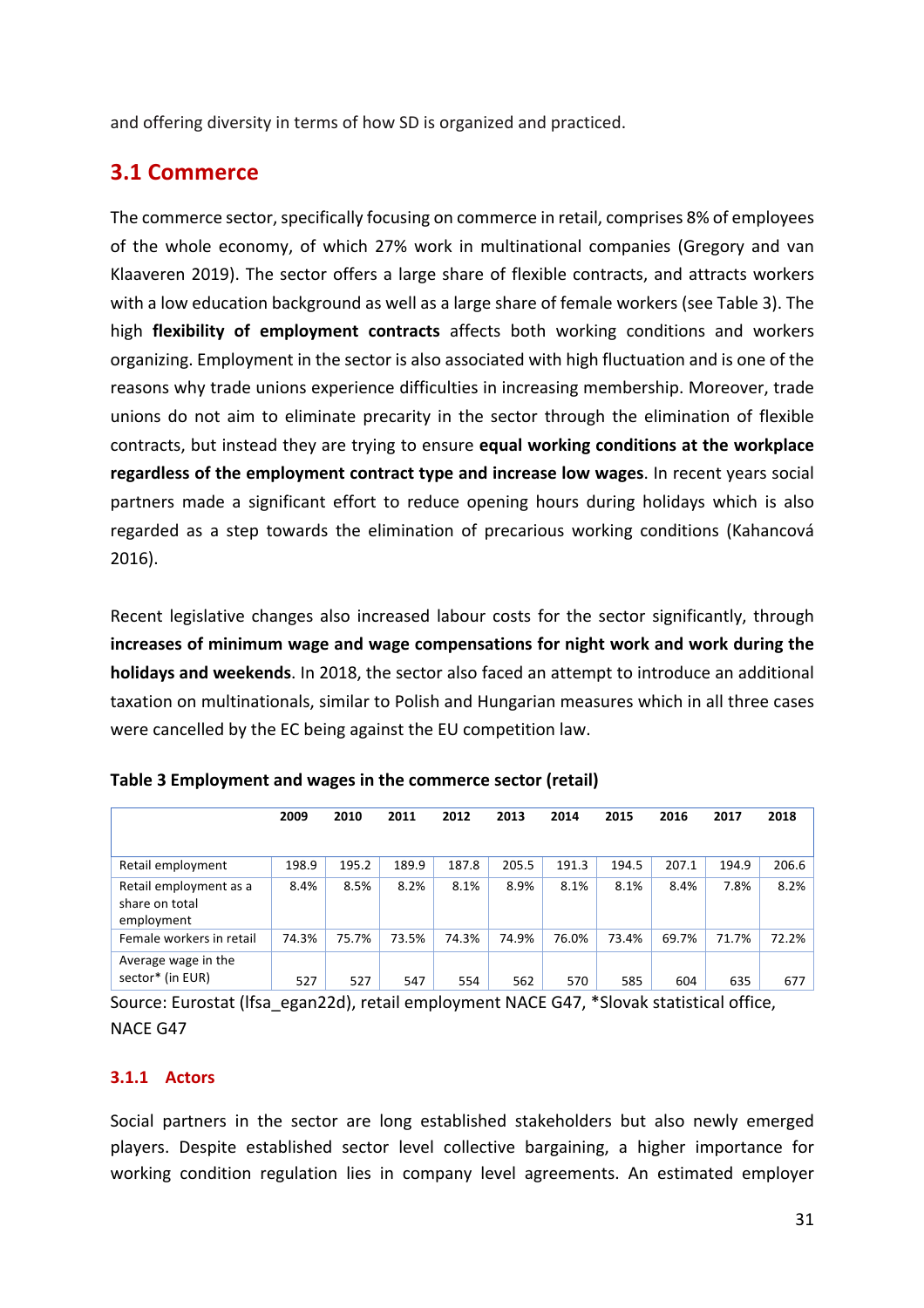organizations' density is between 15-16% while trade union density oscillates around 5% (see Table 4).

# Table 4 SD in the commerce sector (retail)

| <b>Commerce sector SD characteristics</b>                     |                            |  |  |  |  |
|---------------------------------------------------------------|----------------------------|--|--|--|--|
| Dominant bargaining level for collective agreements           | Sectoral and company level |  |  |  |  |
| Estimated employers' organization density in retail/wholesale | ZOCR: 15-16%               |  |  |  |  |
| Estimated trade union density in the sector                   | 6% (2018)                  |  |  |  |  |
| Sectoral bargaining coverage                                  | 15% (2018)                 |  |  |  |  |
|                                                               |                            |  |  |  |  |

Source: Kahancová et al. (2018)

Industrial relations in retail are summarized in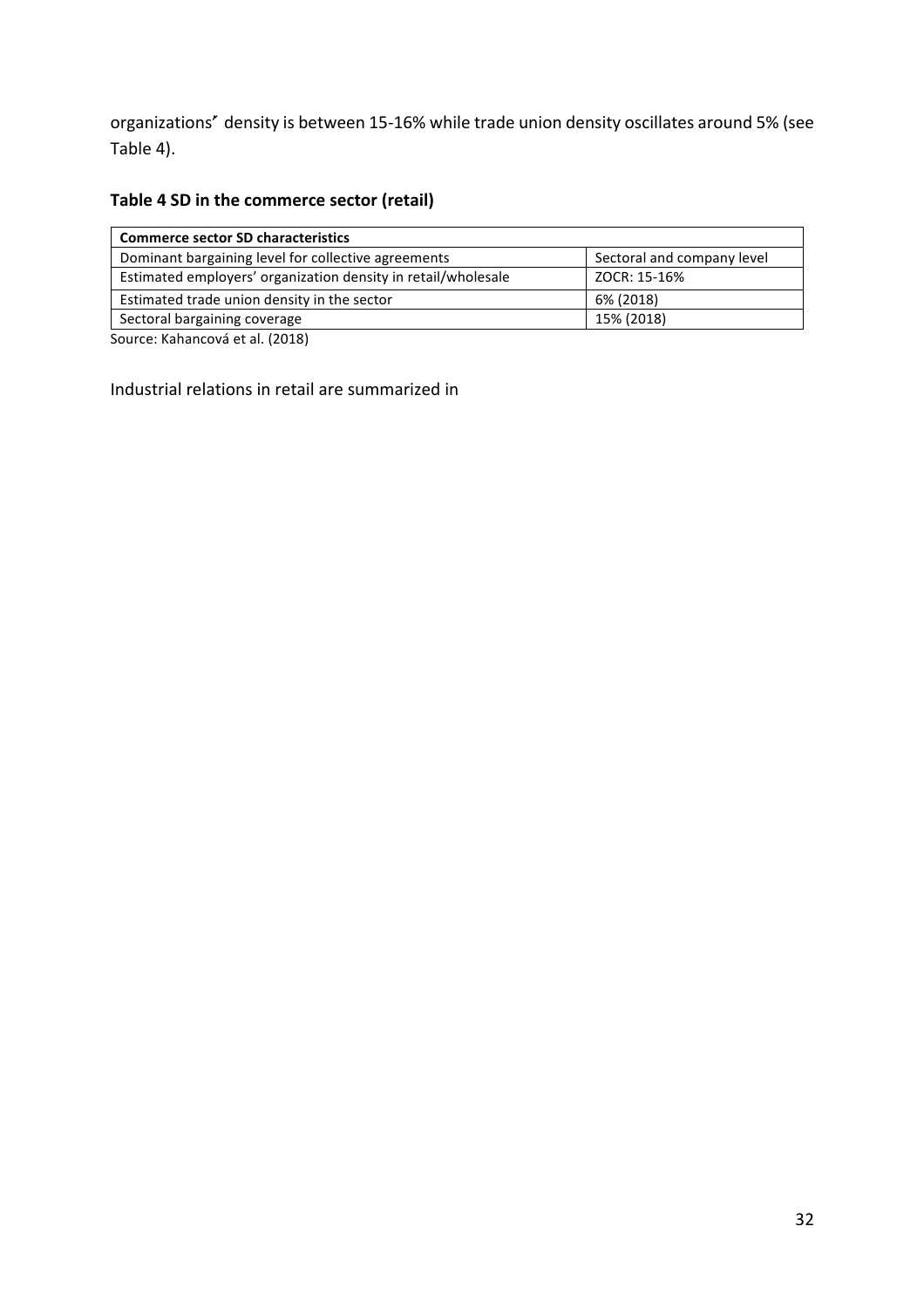Table 5. On the employers' side, the last years saw fragmentation when 5 multinationals operating in the sector formed new organization SAMO in 2016 (now associating Billa, Kaufland, Lidl, Tesco, Metro, DM Drogerie and Terno). However, SAMO is established as a nonfor-profit interest organization and does not fulfill the legal requirements of an employer association entitled to engage in collective bargaining. Therefore, bargaining in the member companies of SAMO occurs exclusively at the company level (Kahancová et al. 2018). All three organizations associating employers are **members of the nationwide employers' association RÚZ through which they have access to the tripartite meetings**. 

Despite low membership rates, **two higher level collective agreements** (*kolektívne zmluvy vyššieho stupňa - KZVS*) have been signed between COOP Jednota and the trade union OZ POCR, and between ZOCR and trade union OZ POCR. Estimated sector level bargaining coverage was in 2018 15 % (Kahancová et al. 2018). KZVS of COOP Jednota covered around 14 thousand employees in 2018<sup>15</sup> and KZVS of ZOCR and OZ POCR cover another 20 thousand employees (authors' estimate). The majority of employees in multinationals are thus not covered by the sector level collective agreements, although in some of them company level collective agreements are concluded (e.g. Tesco, Metro, Billa) and interestingly, the sector level trade union organization OZ POCR signs some of these company level collective agreements (COM1). SAMO, the third employers' organization in the sector does not bargain collectively. 

 $^{15}$  The number of employees in COOP Jednota was 14 046 in 2018, of which 11 000 were shopfloor workers and 1102 employees worked in the logistic centers (source: COOP Jednota annual report 2018: https://coop.sk/files/media/documents/coop-jednota-vs-2018-online-1745682508.pdf)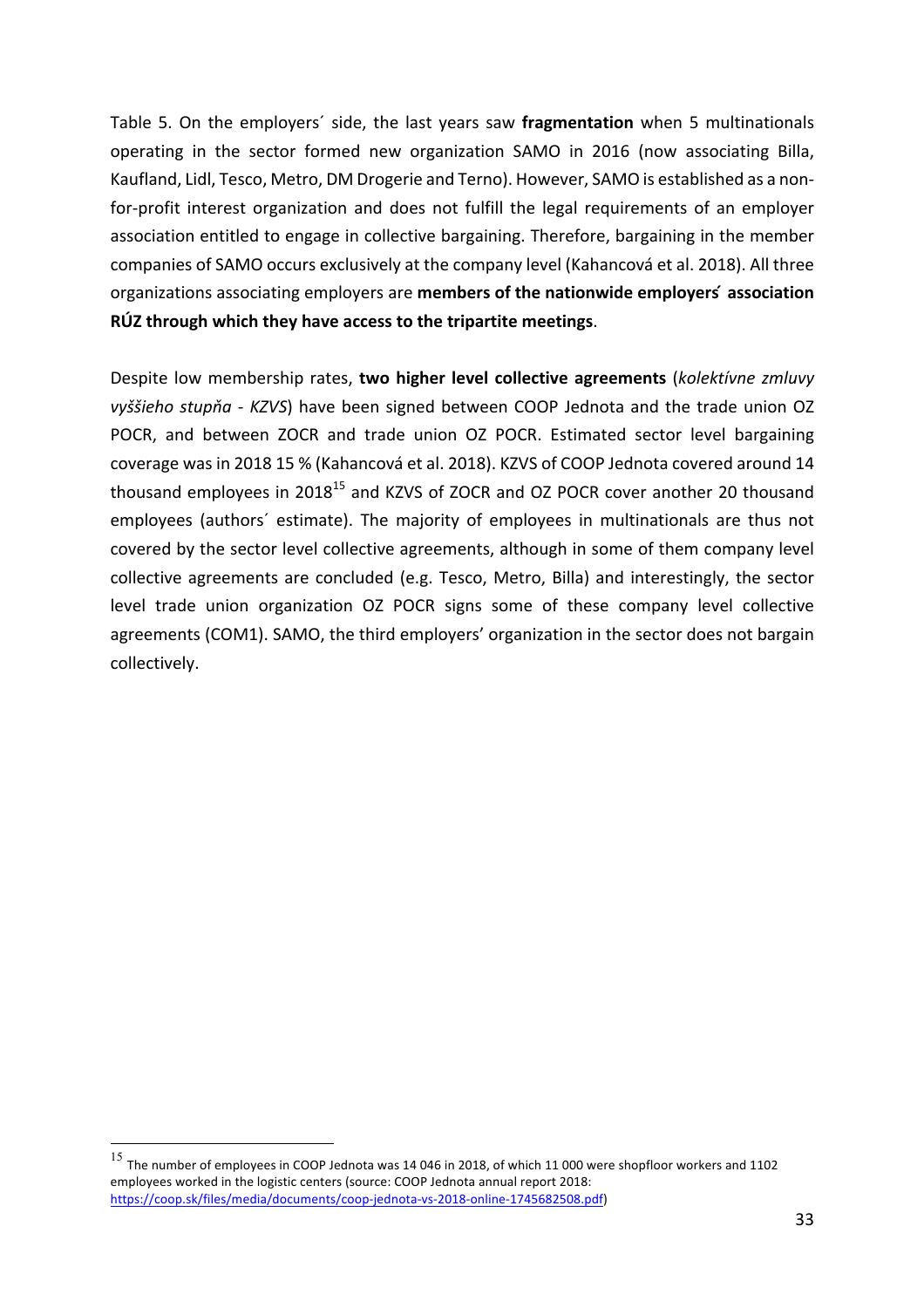| Table 5 Social partners in the commerce sector |  |  |  |  |
|------------------------------------------------|--|--|--|--|
|------------------------------------------------|--|--|--|--|

|                     | Name of the          | Membership in | Membership in     | <b>Participation at</b> |
|---------------------|----------------------|---------------|-------------------|-------------------------|
|                     | organization         | peak level    | international     | the sector              |
|                     |                      | organization  | organization      | collective              |
|                     |                      |               |                   | bargaining              |
| <b>Trade unions</b> | <b>Trade Union</b>   | <b>KOZ SR</b> | <b>UNI Europa</b> | yes                     |
|                     | Federation of        |               |                   |                         |
|                     | Employees in Retail  |               |                   |                         |
|                     | and Tourism (OZ      |               |                   |                         |
|                     | POCR)                |               |                   |                         |
| Employers'          | Federation of        | RÚZ SR        | None<br>(left     | yes                     |
| associations        | commerce and travel  |               | Eurocommerce)     |                         |
|                     | (ZOCR)               |               |                   |                         |
|                     | 88 members in 2019   |               |                   |                         |
|                     | COOP Jednota         | RÚZ SR        | Eurocoop,         | ves                     |
|                     | 30 cooperatives in   |               | Consumers         |                         |
|                     | 2019                 |               | Cooperative       |                         |
|                     |                      |               | Worldwide         |                         |
|                     | Slovak Alliance of   | RÚZ SR        | Eurocommerce      | No (not entitled to     |
|                     | Modern Retail (SAMO) |               |                   | bargain)                |
|                     | 7 members in 2019    |               |                   |                         |

Source: interviews with social partners and their websites

The content of the **higher-level collective agreement** does not imply significantly higher protection compared to labour legislation and extension of the collective agreements is not applied because of various interests on the employers' side. Consequently, real improvements of working conditions are set at the company level collective bargaining or **through labour legislation amendments**. At the company level, trade unions predominantly focus on collective bargaining at multinationals, which comprise one third of the sector's employment. Most of the multinationals avoid sector level collective bargaining, company level bargaining is thus at high priority of the trade unions. Moreover, company level bargaining covers all establishments in the country, trade unions thus reach similar coverage rates through company level collective bargaining than through sector level bargaining. A trade union representative admitted that in recent years, collective bargaining at the company level is difficult, the main reason being labour costs increases imposed by the legislation:

"It is difficult to ask for wage increases at the company level bargaining. Every time we open this debate we immediately get a list of recent wage increases because of *the legal regulations*" (COM1).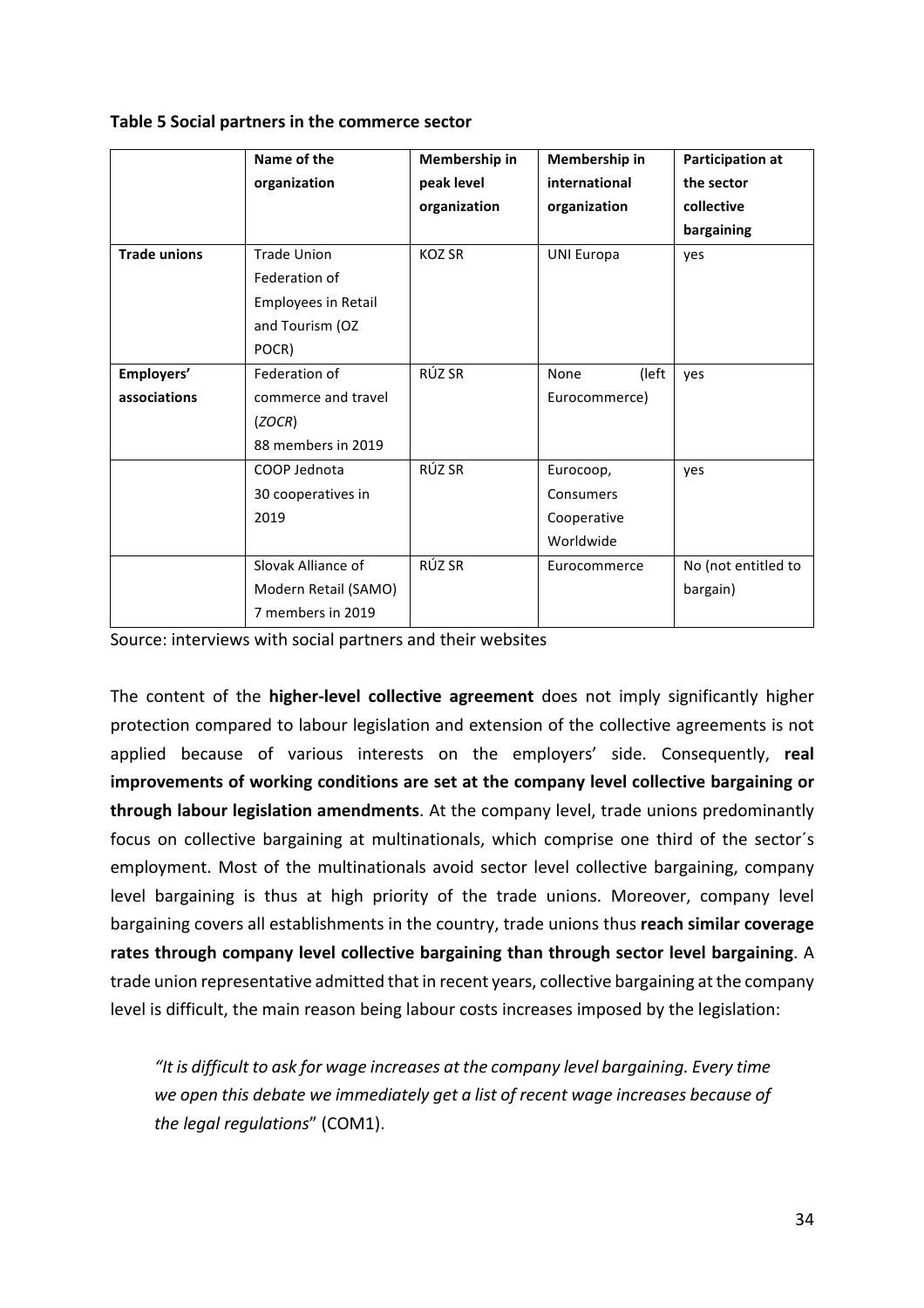Two out of the three employers' organizations are **members of an EU level organization**, while the remaining one has left the EU level organization in 2016. COOP Jednota is associated to **Eurocoop** and to **Consumers Cooperatives Worldwide**, SAMO is a member of **Eurocommerce** (COM2). ZOCR has left Eurocommerce three years ago, the main reason was **dissatisfaction** with the possibilities to address the topics of their priority at the EU level (COM3). As an example, our respondent mentioned the statutory minimum wage increases, which Slovak employers in retail perceived as the most striking issue, but they did not find anyone interested in dealing with their requests within Eurocommerce:

"They treated us as younger brothers, there was no opportunity to explain our *problems and get support so we decided to leave".* (COM3).

As our respondent mentioned, they also had difficulties in forming coalitions with other countries with similar problems:

"*There were Czechs and Poles in Eurocommerce, but they either did not have the*  same problems or they did not request to consult them at the EU level. Moreover, *at* that time, minimum wage was considered solely a national competence, which *is changing now, obviously.*" (COM3)

As a substitute to membership in Eurocommerce, ZOCR appeal to **Eurocoop** – the European **community of consumers cooperatives**. Personal interlinkages between ZOCR and COOP Jednota allow ZOCR to use this channel if anything needs to be discussed at the international level (COM3 2019). "If we need to appeal to the *EC*, we go through Eurocoop, there we can *articulate* our needs and *issues, but this connection is solely based on personal linkages, as ZOCR we are not official members of the Eurocoop."* (COM3)

On the other hand, the newest employers' organization SAMO is active at the EU level through membership in Eurocommerce and **highly appreciate this connection especially when they seek support in national level topics**. The last example was the introduction of additional taxation on multinationals in retail valid since January 2019:

"When they approved it in the parliament, we immediately appealed the EC. They already knew what was going on because similar measures were approved in Poland and Hungary and cancelled shortly after its introduction because of *breaking equal competition rules of the EU. International appeal helped us cancel the measure before it was active thus saving a significant amount of money to*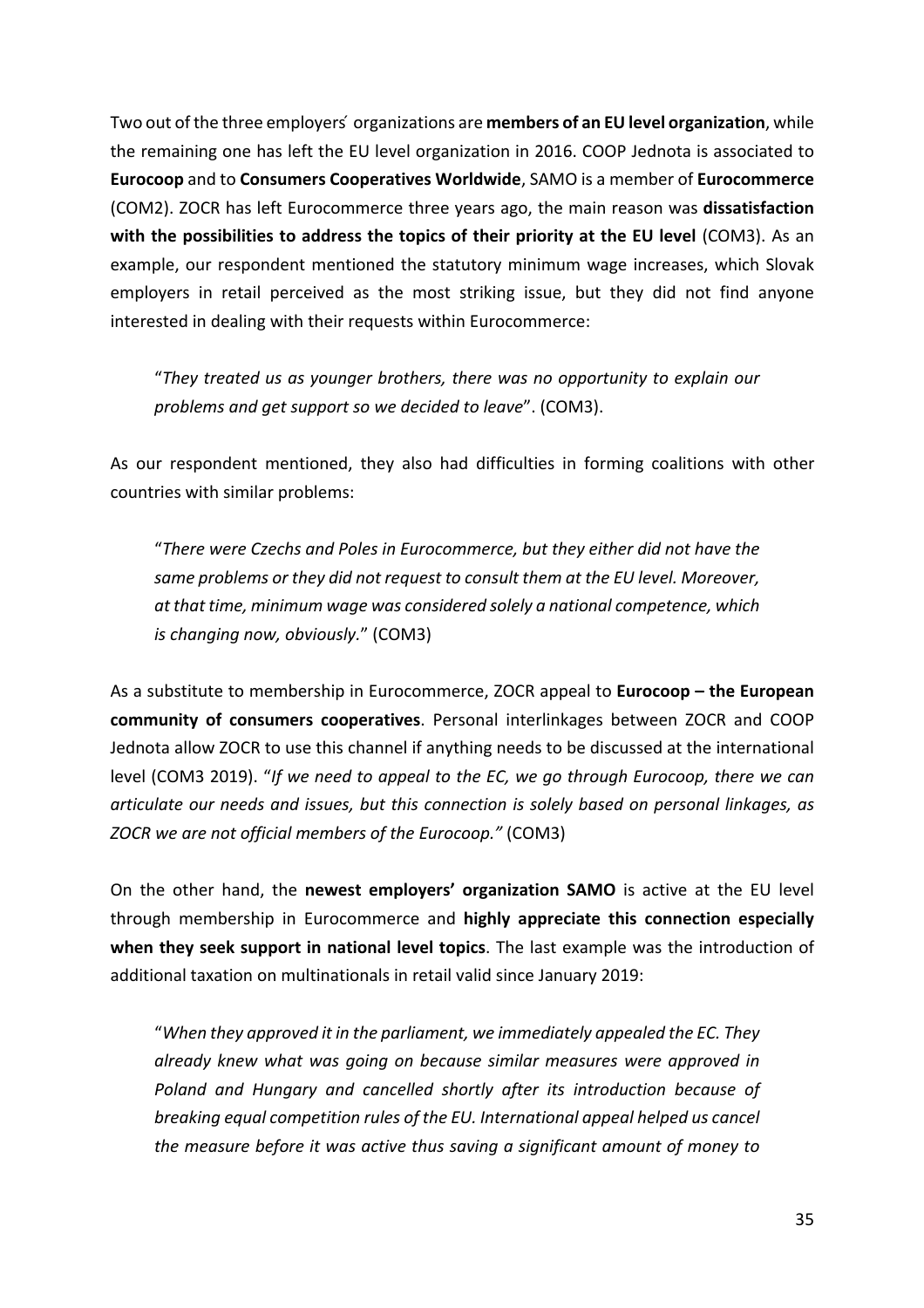*our* members. Thanks to international ties we knew what to do and we got support." (COM2)

As the representative further claimed, in this specific case, the support of the social partners (RÚZ and KOZ) helped them to **attain the attention of the EC and reach quick policy cancellation**. 

The trade union organization is a member of UNI Europe and declare active participation at meetings and projects. Of similar importance to the EU level sector organization is their participation at the **European work councils (EWC) of multinationals**. The frameworks agreements concluded at EWCs help trade unions ensure similar working conditions across the chains, despite not regulating wages. Moreover, trade unions from the same multinationals form working groups within UNI Europe where particular claims and suggestions for further steps are discussed.

**Membership in the EU level organization is used by the Slovak social partners as an additional power resource**. International appeal is important mostly because of the increased presence of multinationals in the sector. **For trade unions**, it is an additional power resource when other means to resolve employees' maltreatment, such as SD at the workplace, fails. The **employer's association appreciates** membership in the EU organization because it allows them to coordinate among multinational retailers who seek to find a common approach across the EU countries:

"If one country is successful in implementing additional taxation in retail, within *one* year you will have several countries to where it will have spread. Our aim is to prevent such measures from the EU level and protect the interests of our *members* across the EU." (COM1).

#### **3.1.2 Topics**

The two interviewed employers mentioned among recent topics measures increasing labour costs such as **minimum wage**, or increased **wage compensations for night work and work during the weekends and holidays**, or planned a new system of the deposits on plastic bottles or an attempt to impose additional taxation on multinationals. One of the employer organization and trade union representative appreciated the **closure of retails during the** public holidays where social partners found an agreement.

When it comes to the topics articulation, the topic is firstly discussed among members in the organization and then alliances are formed either among social partners or with MPs. Both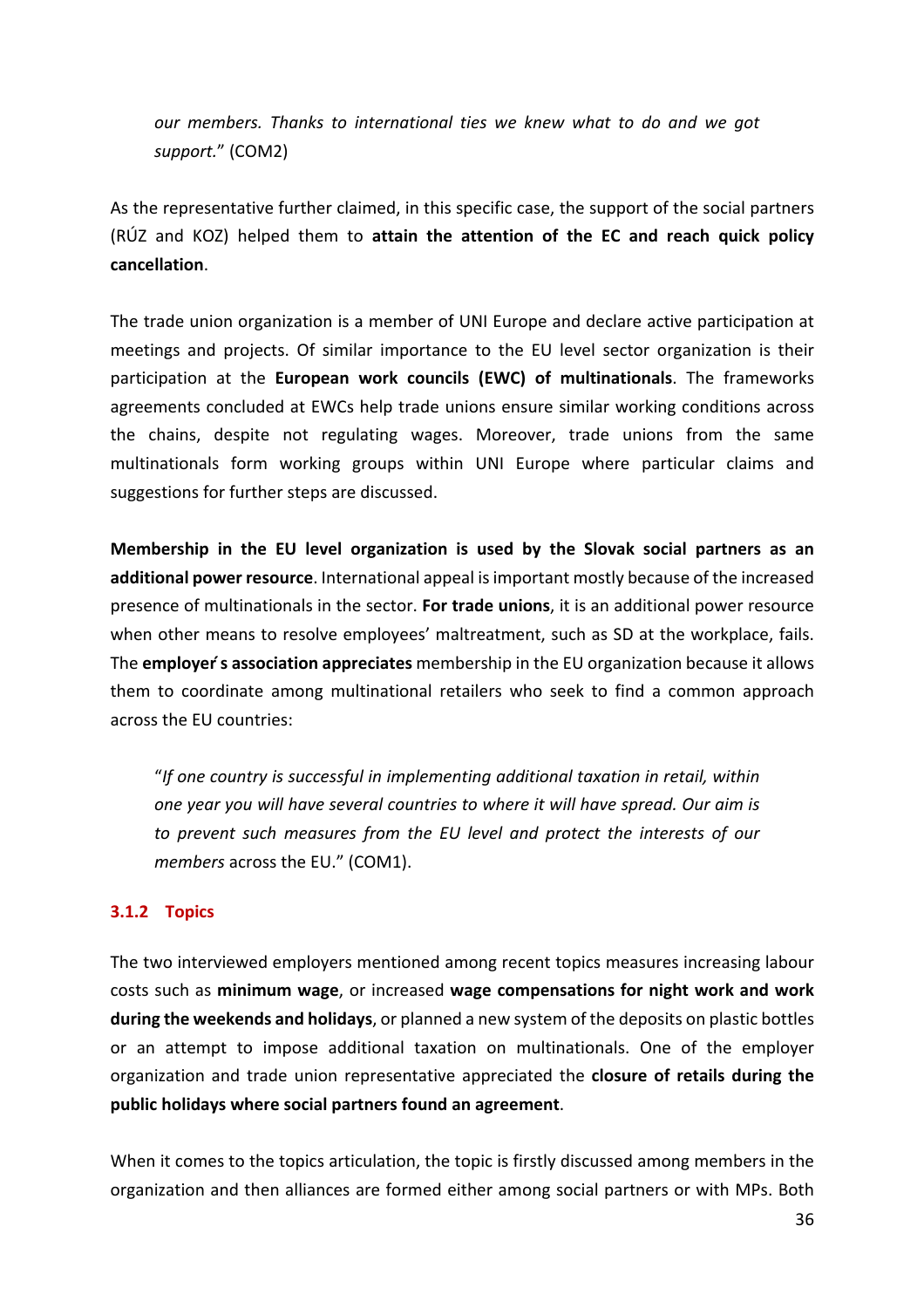our respondents, from employers and trade unions, mentioned as an example, a discussion about **shop opening hours on Sundays:** 

"We know we have the support of trade unions, and even Christian democrats in *the parliament, but we do not want to form alliances with Christians. But first we* need to garee in our organization and then we will get in touch with relevant MPs *to discuss how to approve our proposal*" (COM2). 

A similar mechanism of the bottom-up articulation was confirmed by the trade unions. Also, **active participation at parliamentary committees** are important parts of employers' agenda articulation. Besides, sector social partners have an opportunity to articulate their positions on governmental proposals through their peak level organization at the tripartite meetings or through inter-ministerial commenting procedure. All our respondents also confirmed high importance of informal tights:

"It is important to know whom to call or meet. It was important in the times of *communists and it is important now as well*" (COM3).

#### **3.1.3 Outcomes**

Formalized sectoral SD produces binding outcomes, which are however poor in content. Moreover because of the limited coverage, it is not perceived as an efficient mean for agenda articulation, social partners thus rely on other channels of articulation which produce more binding outcomes such as legal regulations. Both employers and trade unions combine **formal** and informal ways to transform their agenda into legal proposals. All respondents agreed that a **tripartite body but also sector collective bargaining**, are the least appropriate places where the topic can be proposed, while **informal discussions** with MPs, government representatives and other stakeholders was perceived as better way how to propose the topic and reach tangible outcome. As a first step, when proposing the topic, social partners seek the MPs support, as well as other social partners through separate meetings and discussions. It is also important to gain support from the peak level organizations or employers and trade unions, respectively. Finally, after agreeing on the measure the proposal, it is submitted officially as a legal amendment. Then it is officially discussed either as a government proposal (in this case also a subject to discussion at the Tripartite meeting), or it is proposed by MPs directly in the parliament. All respondents agreed that **once there is an agreement between** social partners, it is much easier to implement the proposal:

"Despite the *lobbying* strategy is not that official as tripartite consultations, we reach satisfactory results this way, because at Tripartite consultations the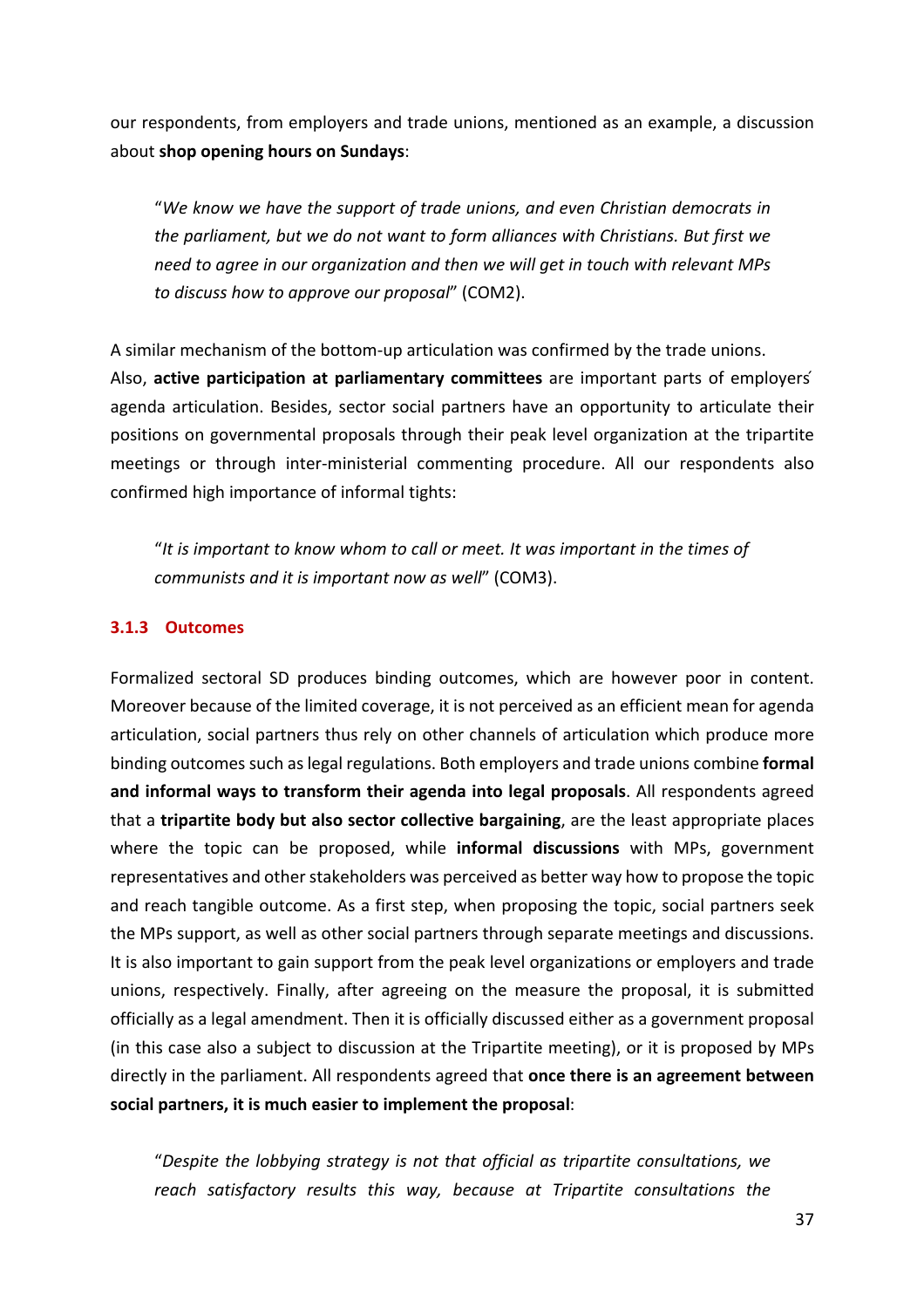*government and trade unions are much more powerful than we are, but we have a possibility to deliver binding outcomes through MPs proposals.*" (COM3). 

#### **3.1.4 Actors' interaction**

All respondents confirmed the importance of **cooperation to attain binding results** as a legal regulation. In terms of assessment of their interactions, negotiation in collective agreement is institutionalized but not the most relevant form of interaction. Interestingly, **information** sharing, mutual support and informal tights bring more binding outcomes in the form of **legal amendments.** In recent years, social partner's cooperation has intensified, the main reason being the pressure on the sector. Both employers and trade unions representatives confirmed that with the support of the counterpart, the result is much more easily achieved.

At the EU level, social partners mostly interact within their membership organizations. When it comes to coalition building at the EU level, this is not the preferred way of increasing leverage at the international level; none of the social partners confirmed coalition building at the international level.

#### **3.1.5 Perceived effectiveness of SD and its articulation**

We take into account the two analytical categories to assess effectiveness: SD effectiveness and effective SD articulation. **Sector level SD in the form of collective bargaining produce** very limited improvements. With constant effort to regulate working conditions through **legislation** the margin bargained in collective bargaining is shrinking. This was confirmed by the trade unions which experienced difficulties in increasing wages at company level bargaining. From this perspective, we can assess the **effectiveness of SD to be poor, despite that SD is institutionally well established**. 

Employers assessed SD as inefficient, consultations with the government and trade unions at the tripartite level were perceived as irrelevant because of the **strong government discretion over the final outcome**. This explains why **lobbying, an informal way of agenda articulation is** a well-established method among social partners instead of SD.

Despite low SD efficiency, the **mechanism for articulation** of the topics and ability of the agenda to travel between different levels **can be assessed as effective**. Several examples of **successful bottom-up articulation** emerged in our interviews. Both social partners employ internal discussion mechanisms before articulation of the specific agenda and also have developed channels of articulation towards their peak organization. In recent years, coalition building proved to be a necessary condition for successful adoption of the articulated agenda.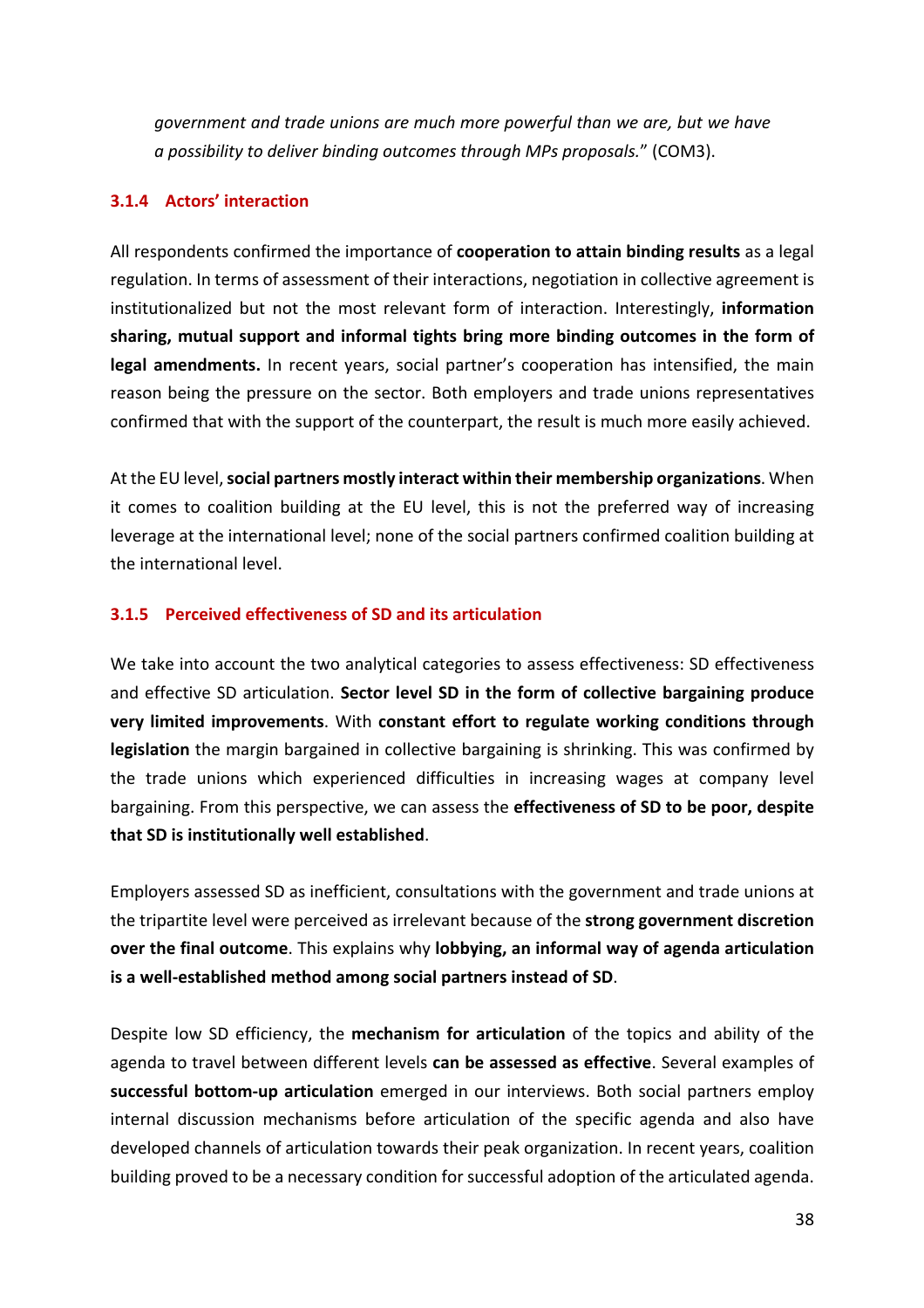In the retail sector, we found **effective SD articulation, while the effectiveness of SD itself was assessed as poor**. The main reason is that sector level collective bargaining brings very weak outcomes and **increasing importance of legislation continues to undermine SD in the sector**. On the other hand, social partners through mutual cooperation search of **joint leverage to government proposals which enhance their ability to interact efficiently**. Despite claiming political neutrality, the future of SD in the sector depends on the government's position. To overcome this drawback, social partners will need to transform the mutual interaction from information sharing to producing more binding outcomes through negotiation. This should be done through increasing the depth of SD in its content as well as its coverage. Forming strong SD in the sector would shelter social partners from exposure to swinging political will.

#### **3.1.6 Conclusions**

To sum up, social partners apply **bottom-up articulation** and combine **formal and informal interaction** in articulating their points of interests. Interestingly, tripartite consultations and sector SDs are perceived as the least suitable forums where the topics can be articulated, while the **best outcomes are reached in legal regulations through coalition building and lobbying**. Sector level actors also highlighted the **importance of cooperation with peak level associations** at the national level.

For the majority of social partners, **membership in the EU level organizations is an additional power resource**, the main reason is the high share of multinational retailers operating in Slovakia. Both employers and employees are engaged in their EU level membership organizations while their participation on ESSD meetings is limited. In one case, however, EU level participation was not perceived as useful because discussed topics were considered irrelevant and the possibility to articulate one's own agenda limited, which was also the reason for leaving the EU level organization.

Suggestions for improvement are based on the finding of effective SD articulation, but a poor **effectiveness of SD itself**. The main reason is that sector level collective bargaining brings very weak outcomes and **increasing importance of legislation continues to undermine SD in the sector**. On the other hand, social partners through mutual cooperation search for a **joint** leverage to governments proposals which enhance their ability to interact efficiently. Despite claiming political neutrality, the future of SD in the sector depends on the government position. To overcome this drawback, social partners will need to transform the mutual interaction from information sharing to producing more binding outcomes through negotiation. This should be done through increasing the depth of SD in its content as well as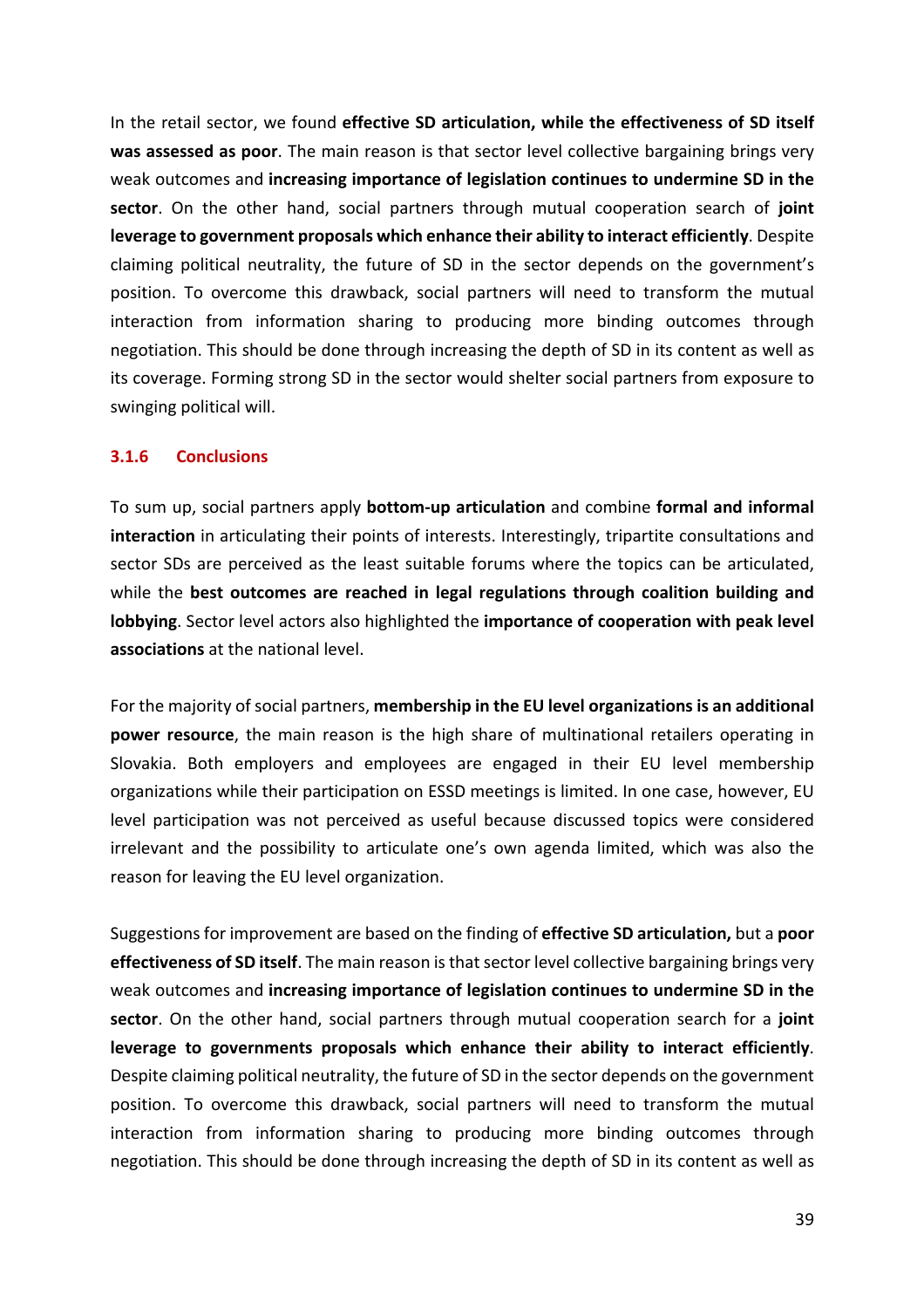its coverage. Forming strong SD in the sector would shelter social partners from exposure to swinging political will.

# **3.2 Construction**

The construction sector in Slovakia has experienced continuous expansion since 2000, but was significantly affected by the post-2008 crisis because of the decrease in public investments, the general stagnation in demand for construction, and the insolvency of some construction companies. The quick recovery of the Slovak economy after the crisis again brought a boom to the construction sector including employment growth, but the sector is aware of fluctuations in demand and responds to it via the flexibility of hiring and firing construction workers. A wide usage of self-employment is an inherent feature of the construction sector. Table 6 shows that while the total number of construction workers decreased between 2010 and 2018 by 7%, this was in fact a structural redistribution of employment towards smaller **companies** (from 0 to 50 employees) and a massive decline of employment in companies with more than 500 construction employees.

| <b>Company size</b><br>(employees) | 2010    | 2011    | 2012    | 2013     | 2014    | 2015    | 2016    | 2017    | 2018    |
|------------------------------------|---------|---------|---------|----------|---------|---------|---------|---------|---------|
| $0 - 9$                            | 18 2 36 | 12 938  | 17089   | 15 5 8 5 | 17923   | 17672   | 19 3 28 | 22 736  | 25 5 69 |
| $10 - 19$                          | 4 2 8 8 | 8573    | 5914    | 7962     | 8470    | 8447    | 9033    | 8683    | 8645    |
| $20 - 49$                          | 10 299  | 12 117  | 10 149  | 10 906   | 10 843  | 10 4 96 | 11825   | 12 12 1 | 13 2 23 |
| $50 - 99$                          | 10 303  | 8732    | 7881    | 8 2 4 6  | 8 3 8 9 | 8810    | 8 2 9 3 | 9 1 2 0 | 7993    |
| $100 - 249$                        | 10952   | 10 285  | 8822    | 6814     | 5 7 1 8 | 5815    | 6041    | 5 1 9 0 | 5825    |
| $250 - 499$                        | 4537    | 4 0 0 6 | 3 5 7 4 | 2785     | 1903    | 2616    | 2 3 3 9 | 3 8 0 2 | 3 1 2 4 |
| $500+$                             | 10 114  | 7884    | 7556    | 7 2 9 1  | 6077    | 5 5 3 3 | 5 6 4 0 | 4883    | 5 1 1 7 |
| Enterpreneur                       | 110 066 | 107 742 | 103 572 | 98 629   | 95 735  | 94 539  | 94 737  | 96 096  | 97 368  |
| s                                  |         |         |         |          |         |         |         |         |         |
| <b>Total</b>                       | 178795  | 172 277 | 164 557 | 158 218  | 155 058 | 153 928 | 157 236 | 162 631 | 166 864 |

Table 6 Average number of registered employees in construction (by company size)

Source: Slovak Statistical Office DataCube [data extracted December 12, 2019].

Wage developments in the construction sectors show significant wage differences according to company sizes (see Table 7). Relevant wage growth applied to larger companies, while wages in small companies and among entrepreneurs only underwent minor increases. Combining this evidence with the above-presented structural changes in construction employment, we conclude that employment in construction in the past decade has been located mostly in smaller firms with lower wages. These structural employment and wage characteristics on the sector have also shaped the functioning and the agenda of sectoral SD.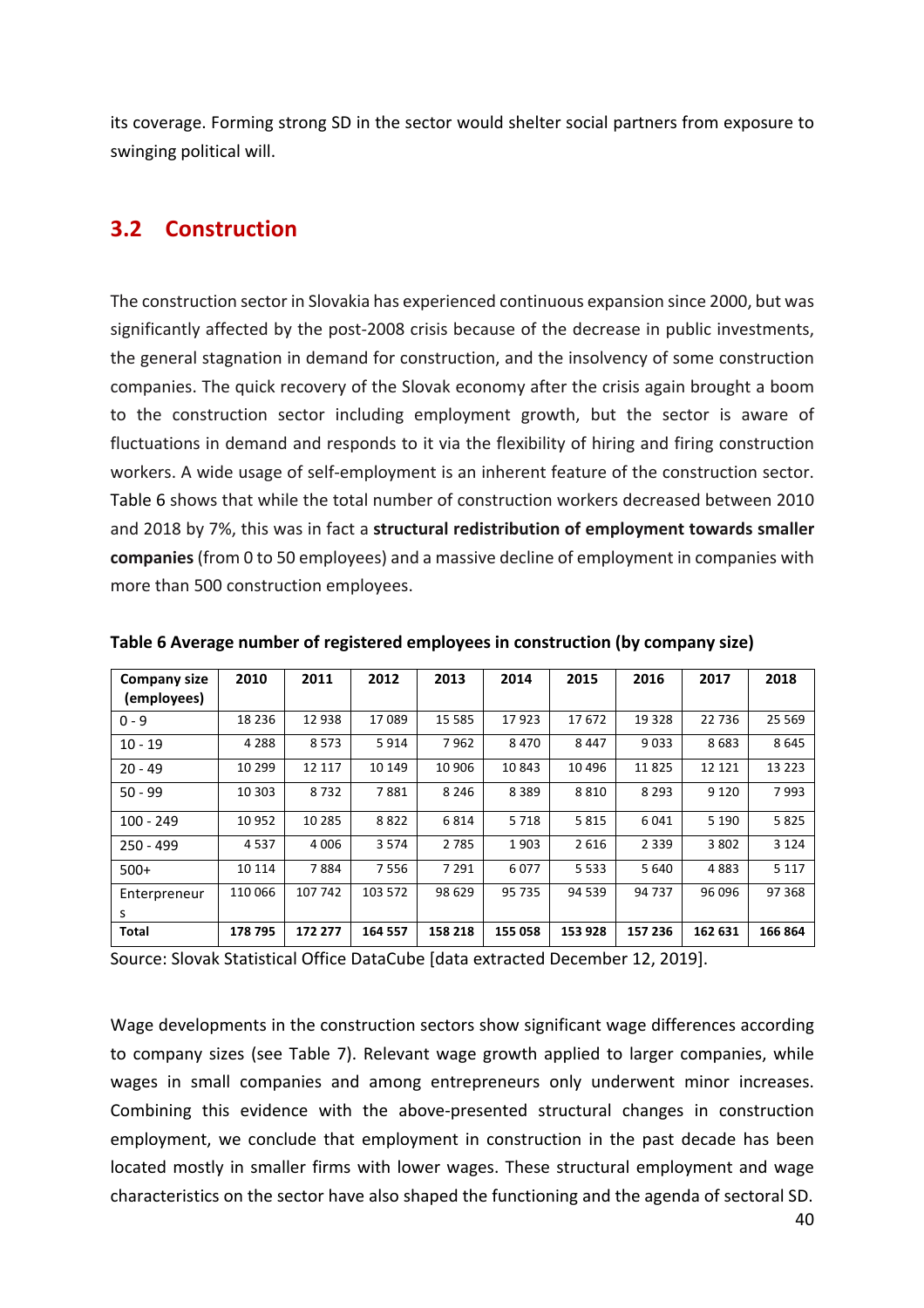| <b>Company size</b><br>(employees) | 2010   | 2011   | 2012   | 2013   | 2014   | 2015   | 2016   | 2017   | 2018   |
|------------------------------------|--------|--------|--------|--------|--------|--------|--------|--------|--------|
| $0 - 9$                            | 531,55 | 523,98 | 501,72 | 477,58 | 467,96 | 497,41 | 525,41 | 548,91 | 578,49 |
| $10 - 19$                          | 544,44 | 574,40 | 592,37 | 607,60 | 601,43 | 605,74 | 694,95 | 688,80 | 731,49 |
| $20 - 49$                          | 698,34 | 754,67 | 771,55 | 736,83 | 766,74 | 850,70 | 884,97 | 893,01 | 929,43 |
| $50 - 99$                          | 819,24 | 849,21 | 943,08 | 888,27 | 936,86 | 1      | 986,82 |        |        |
|                                    |        |        |        |        |        | 041,67 |        | 027,75 | 116,93 |
| $100 - 249$                        | 812,29 | 854,77 | 908,60 | 945,24 | 947,05 | 1      |        |        |        |
|                                    |        |        |        |        |        | 078,53 | 046,24 | 145,45 | 327,88 |
| $250 - 499$                        | 924,20 | 1      | 1      | 1      |        |        |        |        |        |
|                                    |        | 150,02 | 176,69 | 303,70 | 445,72 | 389,75 | 617,70 | 455,64 | 605,69 |
| 500 a viac                         | 1      | 1      |        |        |        |        |        |        |        |
|                                    | 106,45 | 163,01 | 235,68 | 228,68 | 235,53 | 312,84 | 420,53 | 504,12 | 622,66 |
| Enterpreneur                       | 361,41 | 385,64 | 387,40 | 394,21 | 396,48 | 389,39 | 391,17 | 406,05 | 427,64 |
| s                                  |        |        |        |        |        |        |        |        |        |
| Total                              | 580,39 | 604,74 | 611,50 | 607,07 | 599,94 | 633,71 | 652,84 | 672,66 | 712,52 |

Table 7 Average nominal monthly wage per construction employee (EUR) by company size

Source: Slovak Statistical Office DataCube [data extracted December 12, 2019].

#### **3.2.1 Actors**

Despite post-crisis turbulences in demand, the construction sector has had a very stable structure of actors and SD structures with sector-level collective agreements regularly concluded (see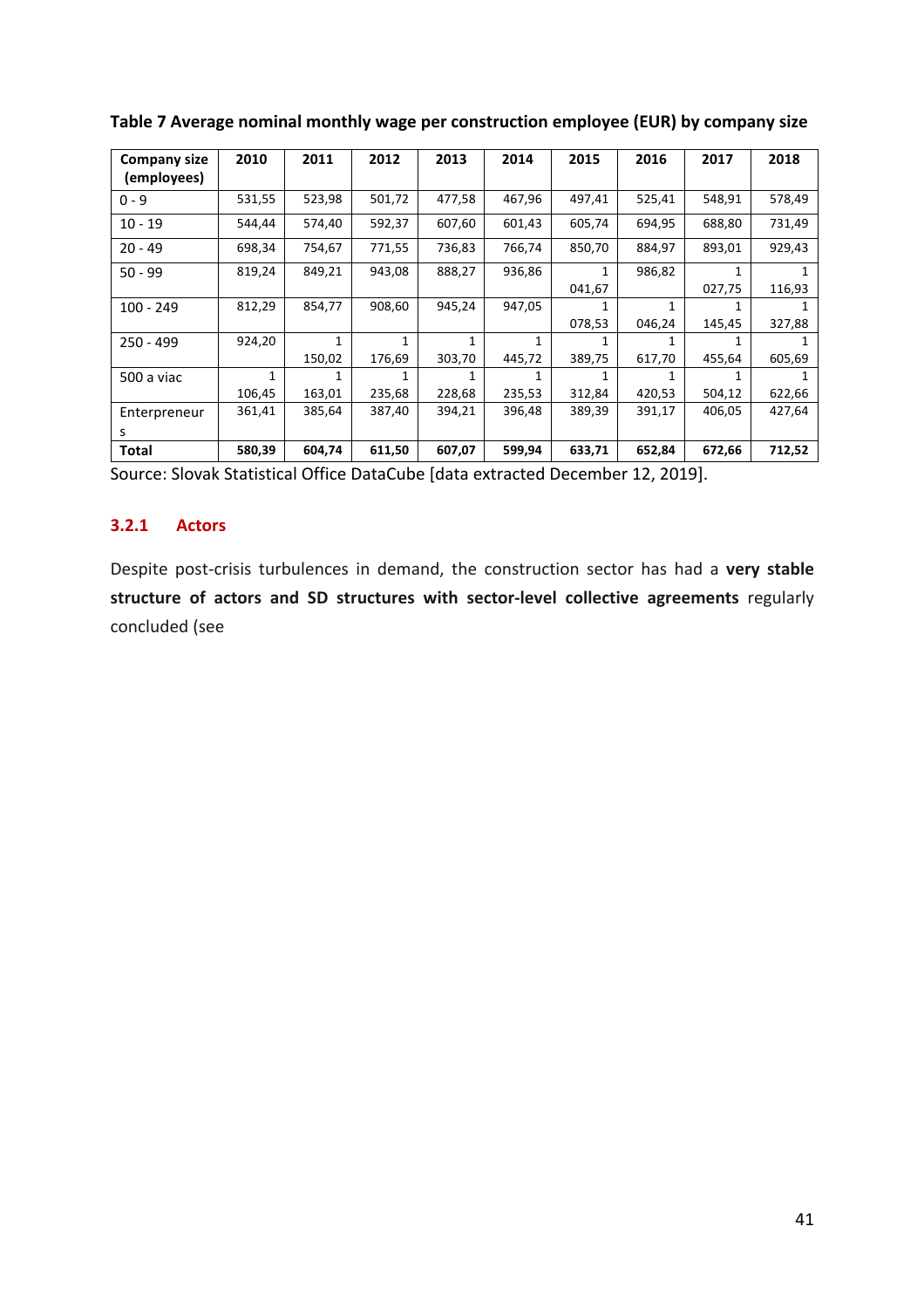Table 8). The Integrated trade union federation IOZ (Integrovaný odborový zväz, IOZ) is the only trade union representing construction workers at the sector level. Employers are organized in a single sector-level organization Federation of Construction Entrepreneurs of Slovakia (Zväz stavebných podnikateľov Slovenska, ZSPS). Due to the high number of selfemployed in the sector, it is likely that small companies and entrepreneurs are also members of other organizations, including the Slovak Federation of Entrepreneurs (Slovenský *živnostenský zväz, SŽZ*) and the Entrepreneurs Association of Slovakia (*Združenie podnikateľov Slovenska, ZPS*). However, only ZSPS and IOZ are engaged in sectoral tripartism and collective bargaining in construction, therefore, only these two actors are considered important for the purpose of this study.

Although **union density in the sector seems low**, IOZ appreciates the fact that bargaining coverage is significantly higher due to an actively practiced extension of coverage of the sectoral collective agreement. At the same time, the high number of self-employed workers and the increasing number of employees with fixed-term contracts negatively affects trade union membership in the sector (CON1).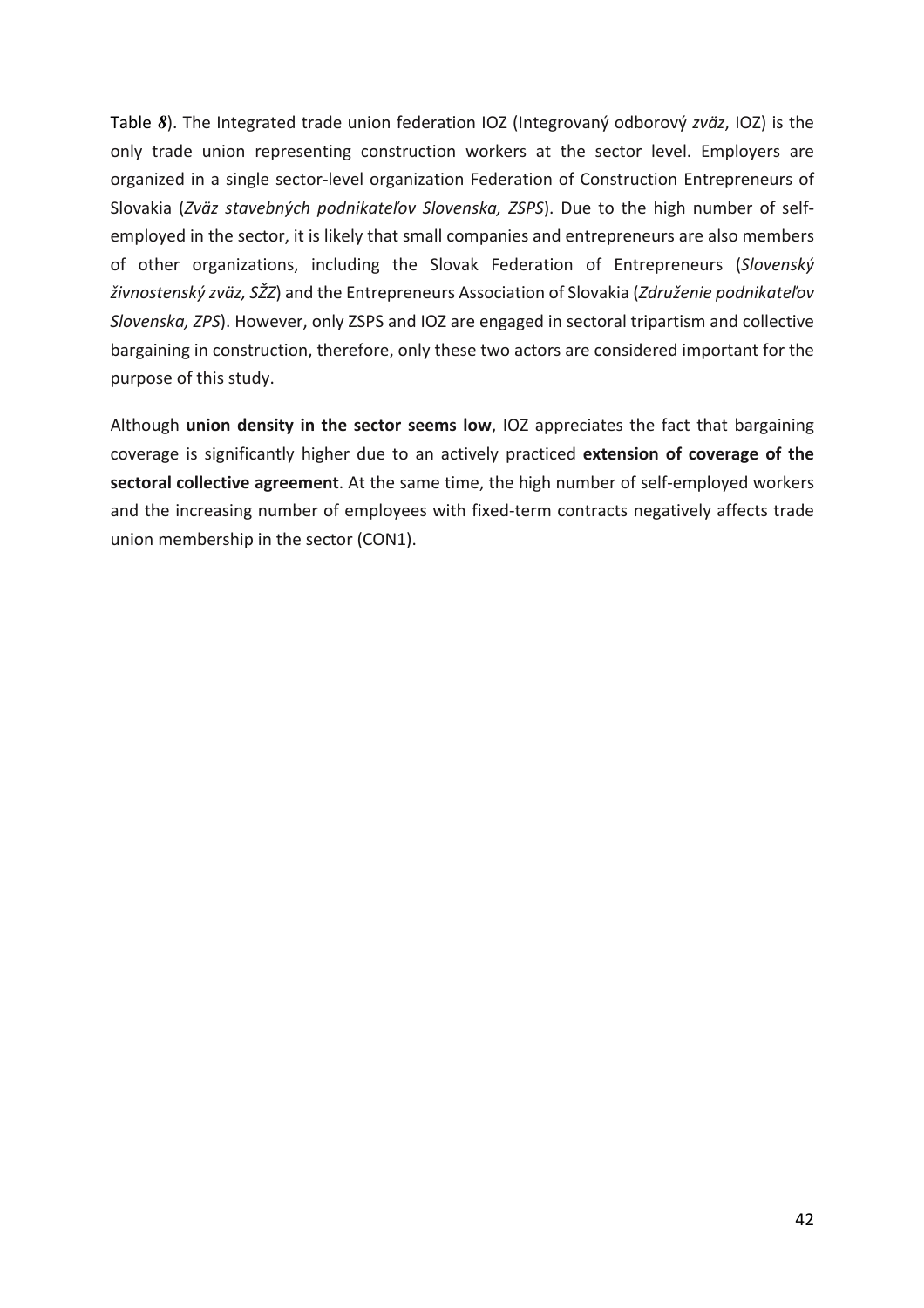| Table 8 Actors and SD in the construction sector |  |
|--------------------------------------------------|--|
|--------------------------------------------------|--|

| Trade union                   | Integrovaný odborový zväz (IOZ)                                          |
|-------------------------------|--------------------------------------------------------------------------|
| Trade union density in sector | 5-6 % (data for 2011), 67 construction companies had trade unions        |
|                               | established, unions concentrated in larger construction companies        |
| Employers' association        | Zväz stavebných podnikateľov Slovenska (ZSPS), 78 members (2019)         |
| Forms of SD                   | Sectoral tripartism involving the Ministry of Transport and Construction |
|                               | Sectoral bipartite collective bargaining                                 |
| Collective bargaining         | Sectoral bipartite with binding collective agreements, their validity    |
|                               | extended upon non-organized employers in the sector (request by social   |
|                               | partners)                                                                |
| Sectoral bargaining coverage  | Estimated at 10-30% (2014), 67 companies have trade unions established,  |
|                               | in total 207 construction companies covered by sectoral collective       |
|                               | agreement (2014)                                                         |

Source: interviews, social partner websites and Eurofound (Czíria 2013)

The reason behind the lack of fragmentation of social partners, which is observed in the other studied sectors, is the **broad and encompassing character of both IOZ and ZSPS**. IOZ emerged after a merger of sector-specific unions and currently represents workers in the following sectors: construction, textile and clothing and tanning industries, public transportation, road transportation and infrastructure, civil aviation, services and public service including education/schools.<sup>16</sup> On the employers' side, ZSPS is aware of the diversity of firms operating in construction in terms of their employment size and has an inclusive approach to this. In turn, the statutes of the organization enable the Presidency include even an elected representative of a very small company with under 20 employees. This shows ZSPS's interest to represent not only large construction firms, but also the small ones (that dominate the employment landscape in the sector). $^{17}$ 

In terms of membership, IOZ is member of the union confederation KOZ SR. ZSPS is a member of two peak-level employers' federations represented in national tripartism, namely, RUZ SR and APZ. International membership is fostered through ZSPS's membership in the **European Construction Industry Federation (FIEC)**. IOZ is a member of the **European Federation of Building and Woodworkers (EFBWW)** and through this organization has access to IndustriAll Global Union.

 $16$  Source: www.ioz.sk [accessed on December 2, 2019].

 $17$  Source: Hospodárske noviny, 22. 2. 2011, available at: https://hnonline.sk/expert/324879-vizitka-cechovdnes-zvaz-stavebnych-podnikatelov-slovenska [data accessed on December 2, 2019].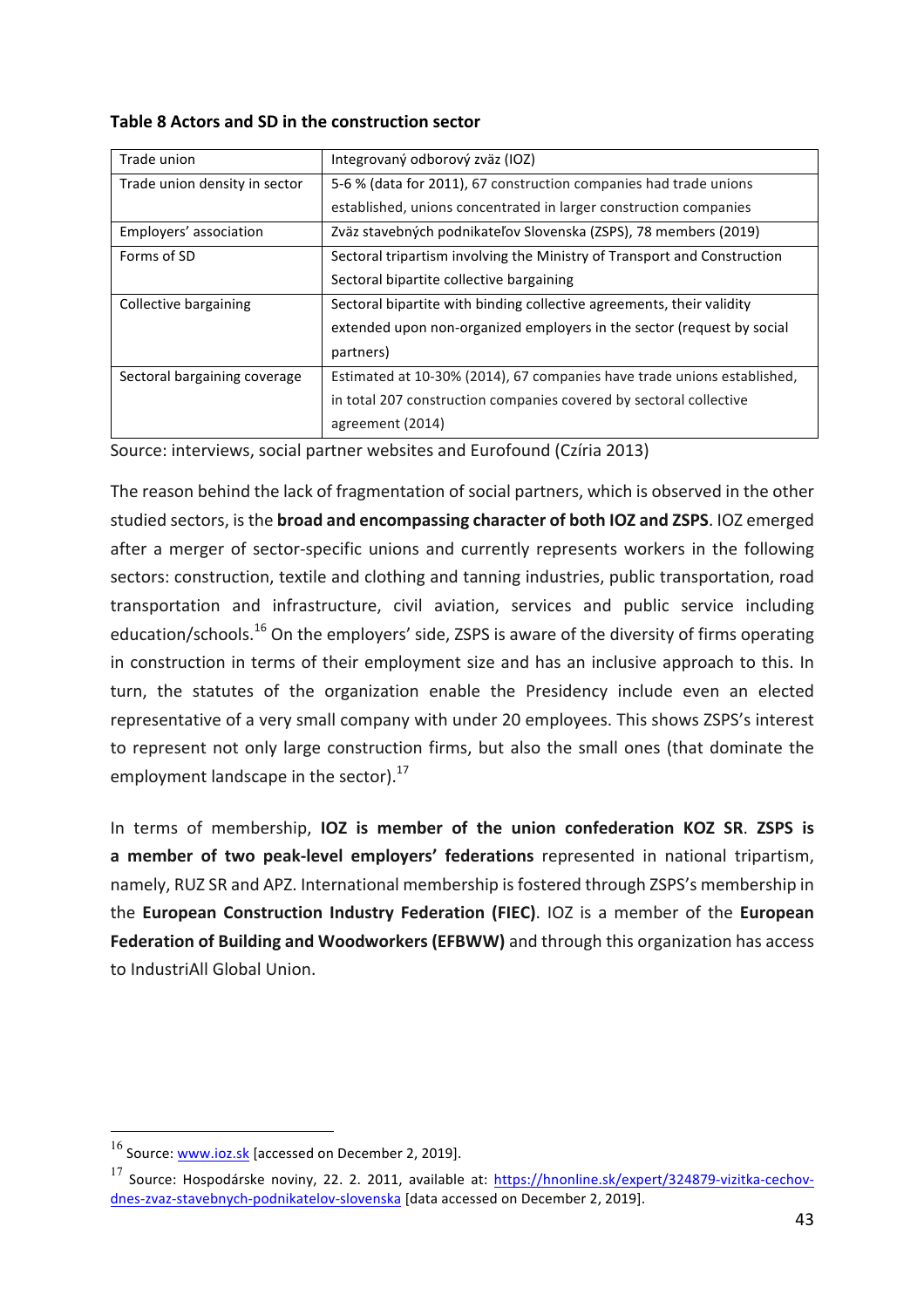#### **3.2.2 Topics**

Topics addressed in the construction sector's SD directly emerge from the main challenges of the sector presented above. First, sectoral bipartite dialogue between IOZ and ZSPS addresses topics related to **vocational education and training**, to public procurement regulations regarding the share of its own employees (due to the wide-spread practice of subcontracting in the sector, but also questions of **career development and remuneration**. The latter, especially remuneration, is a topic in bipartite collective bargaining practiced between IOZ and ZSPS. The sectoral agreement for construction is one of the few sectoral collective agreements that stipulate wage tariffs that are divided into 12 categories including bonuses and other payments exceeding the statutory minimum wage.

Finally, in sectoral tripartism, facilitated by the Ministry of Transportation and Construction, the attention of social partners focuses on topics that are (potentially) subject to legal **regulation**. Actors aim at discussing these topics together before articulating them to nationallevel industry bipartism or peak-level tripartism.

#### **3.2.3 Outcomes**

Two types of outcomes prevail in the sector's SD: in bipartite sector-wide collective bargaining, results in the form of **collective agreements are binding**. Social partners, due to their long-standing cooperation, succeed in signing an agreement on a regular bi-annual basis and does not experience difficulties in reaching a joint agreement between unions and employers' representatives.

The second type of outcome is non-binding joint statements and opinions, which are discussed in sectoral tripartism and are then articulated to national legislation-making procedures via the industry bipartism as well as via peak-level associations of which IOZ and ZSPS are members. Despite their non-binding character, the interviewed respondent considers it important and **effective as a preparatory step for national-level SD**. In this regard, the articulation of SD topics and outcomes between the national and sectoral level is effective, especially when benchmarked to other studied sectors.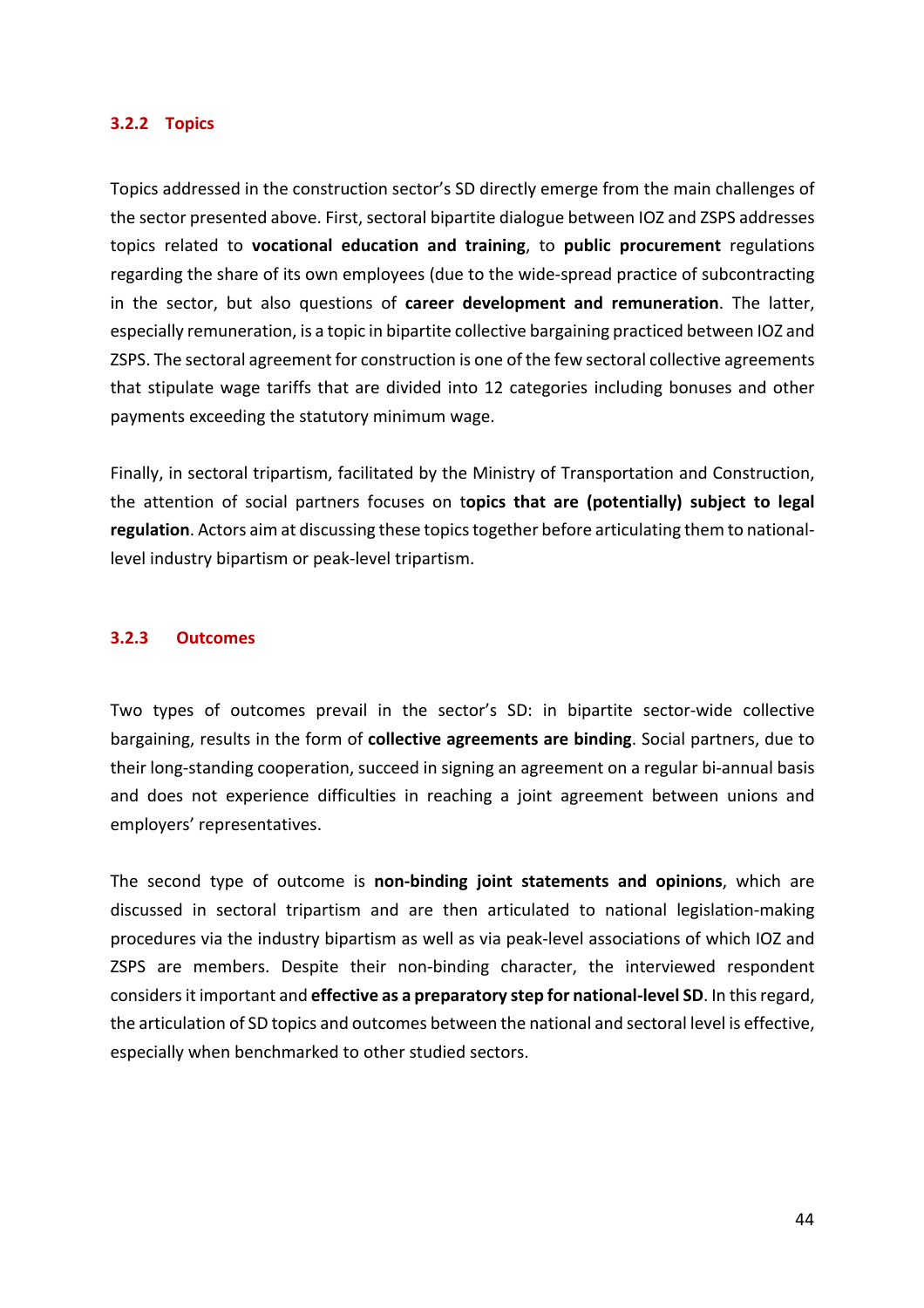#### **3.2.4 Actors' interaction**

Actors' interaction in the construction sector is **long-established, stable, and based on value** sharing and cooperative informal relations. Employers appreciate that trade unions take into account the economic situation in the sector and formulate realistic demands, which underlines mutual cooperation and the sustainability of sector-level SD (CON2). The role of the state in sectoral tripartism serves to facilitate tripartism, where SD is definitely not dominated by the Ministry. Instead, the involved actors perceive the sectoral SD rather as cooperative bipartite interaction, which facilitates joint opinions and access to information. A cooperative interaction also persists between the sectoral social partners and their peak-level organizations in which they are members.

In addition, the cooperative relationships between IOZ and ZSPS are demonstrated by the fact that construction is the only sector where social partners **jointly request the extension to the validity** of the signed collective agreement (CON1). In other sectors, by legislative requirements, it is more common that only one side of the social partners, likely trade unions, request the extension.

#### **3.2.5 Perceived effectiveness of SD and its articulation**

The fact that IOZ and ZSPS succeed to reach joint statements, engage in joint projects (e.g., a 2019 competition related to occupational health and safety for secondary schools educating future construction technicians) and regularly signs a binding collective agreement demonstrates the **high effectiveness of sectoral SD**. The cooperative relationships also facilitate informal debates that in turn help articulating joint statements by both social partners to the national-level. According to the particular topic, the articulation of sectoral interests either targets national tripartism, or directly the legislative procedure. Based on these findings, we consider articulation of sectoral SD to the national level also effective.

#### **3.2.6 Conclusions**

In sum, SD in the construction sector is **well established and effective, and so is the articulation of sectoral interests to national-level tripartism and legislation making**. Nevertheless, the effectiveness argument has to be interpreted in the context of SD in Slovakia, where social partners extensively focus on legislative solutions and tripartism is often overruled by direct lobbying and intervention by social partners instead of their cooperative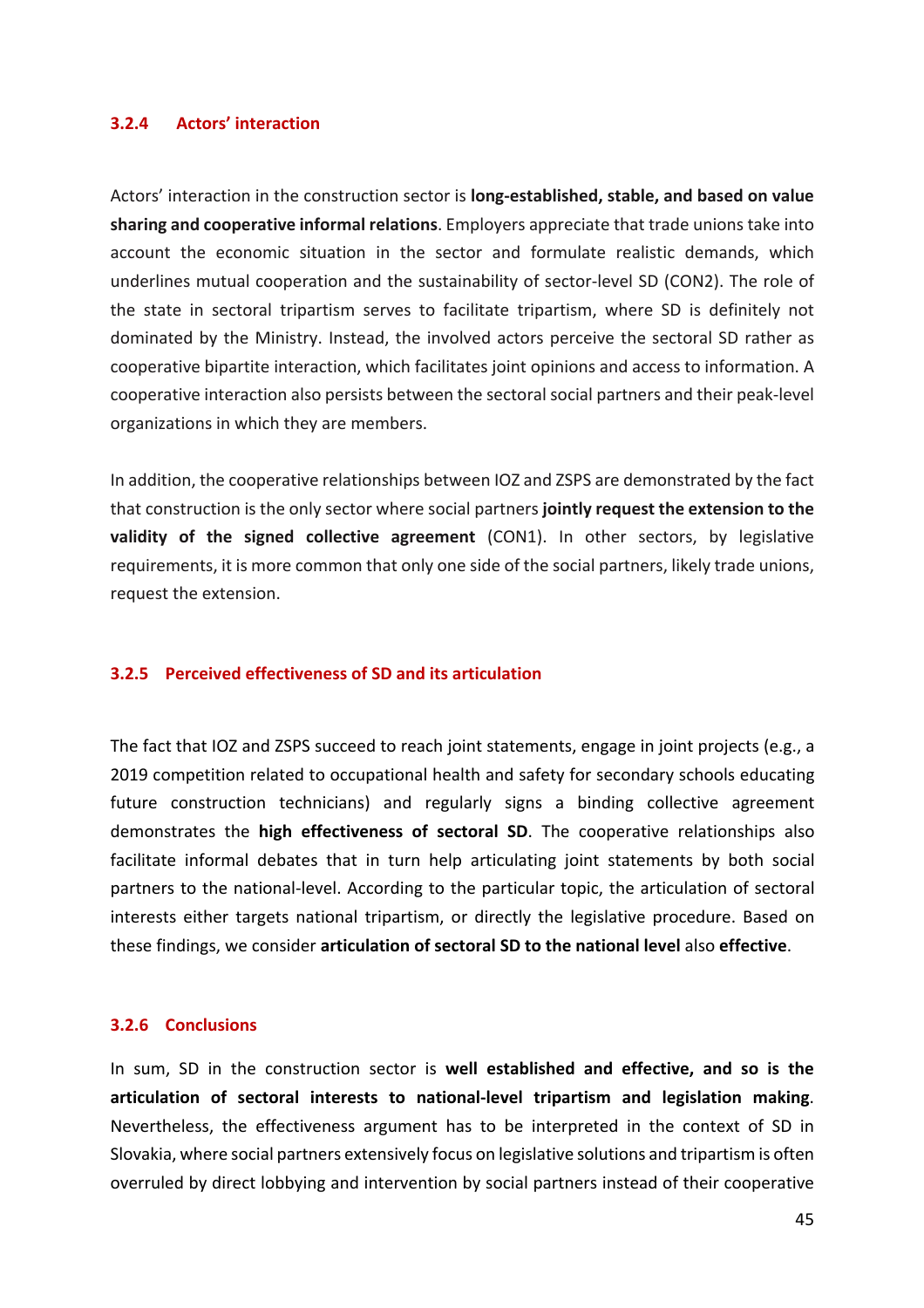interaction. The role of the state is also important: at the national level and in some sectors the states actively shape the SD agenda and even possesses the discretion to finally implement (or not) the agreed outcomes of SD. In construction, sectoral tripartism is well established and facilitates articulation of relevant topics between the national and the sector level exactly because the state (Ministry of Transportation and Construction) does not control this process and in fact leaves enough manoeuvring space to the social partners to negotiate in form of bipartism (CON3).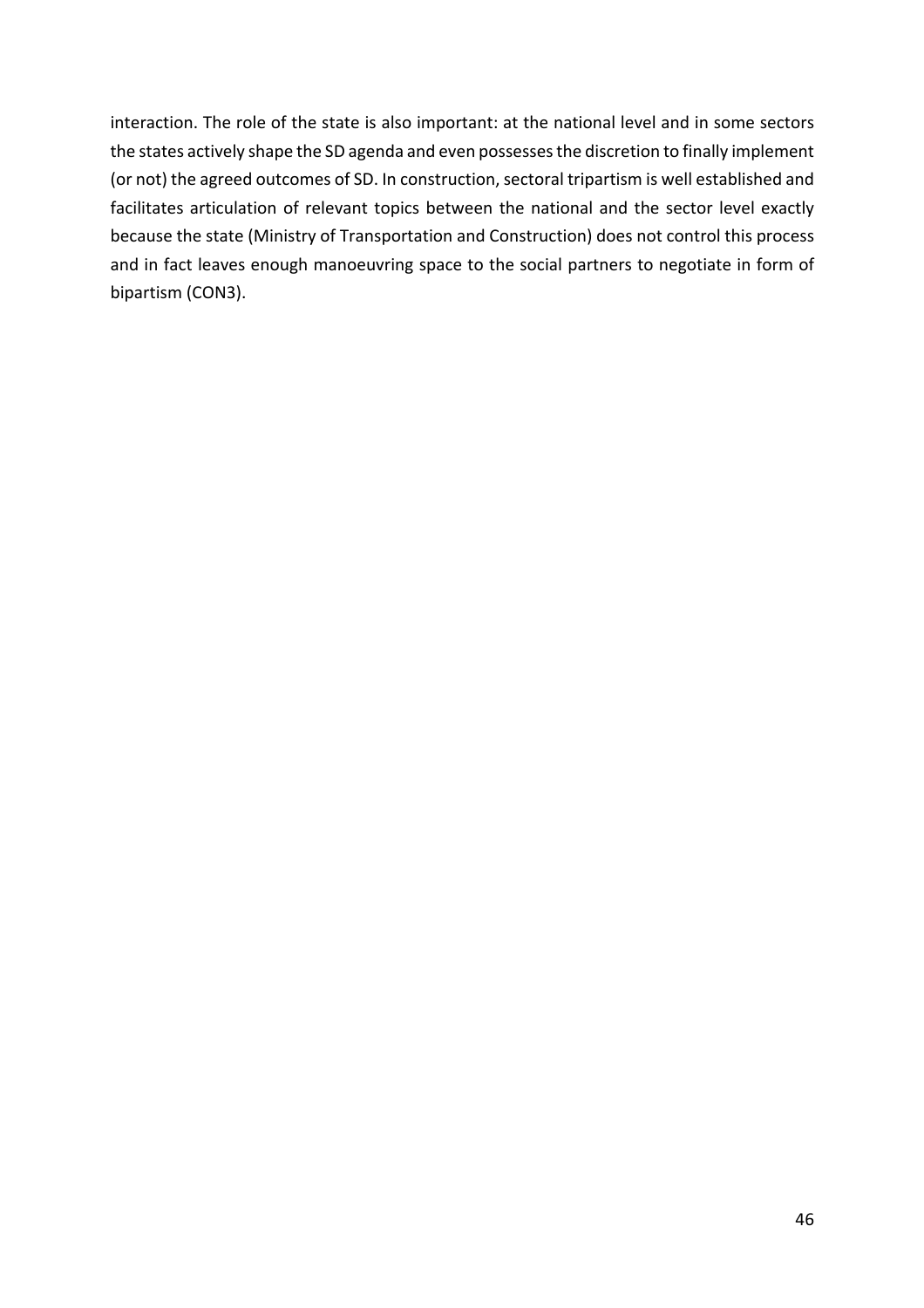# **3.3 Education**

The Slovak sector of education suffers from several challenges: low wages, ageing teachers and decreasing pupil performance in PISA testing belonging to the most striking ones. Compared to other countries, the level of government expenditures on education in Slovakia is relatively low. In 2018, the government spent 4.3% of GDP on all levels of education, which was both below the OECD and the EU average. Slovakia also underperforms in education spending as a percentage of total public expenditures (OECD 2019).

Separate wage tariffs regulate salaries of non-pedagogical employees, pedagogical and professional employees and pedagogical employees in higher, university education. Wage tariffs account for the level of education, workload and difficulty of the job, and years of experience with a maximum of 32 years. Teachers are motivated to increase their wage by class supervision, extra-curricular activities, field trips and additional professional training (earning credits for attestation). Table 9 shows the development of average wages for pedagogical employees in primary education. The total number of employees in education has been modestly increasing after a period of stagnation between 2011 - 2014 (see Table 9). Table 10 shows the development of employment in the sector, with a relative stability of staff between  $2011 - 2017$  and a slight increase in 2018.

| Table 9 Development of average wages of pedagogical employees in primary education |
|------------------------------------------------------------------------------------|
| (2009-2018), in EUR                                                                |

| Year   | 2009   | 2010   | 2011  | 2012   | 2013   | 2014   | 2015    | 2016     | 2017   | 2018   |
|--------|--------|--------|-------|--------|--------|--------|---------|----------|--------|--------|
| Averag | 780.33 | 797.84 | 801.7 | 850.53 | 916.24 | 984.05 | 1031.13 | 1 086.12 | 1157.9 | 1203.4 |
| e      |        |        |       |        |        |        |         |          |        |        |
| wage   |        |        |       |        |        |        |         |          |        |        |

Source: Ministry of Education, Science, Research and Sport of the Slovak Republic (Ministerstvo školstva, vedy, výskumu a športu, MŠVVŠ SR), https://www.minedu.sk/data/att/14465.pdf

#### **Table 10 Employees in the education sector**

| Year                             | 2010        | 2011        | 2012    | 2013         | 2014    | 2015    | 2016         | 2017    | 2018         |
|----------------------------------|-------------|-------------|---------|--------------|---------|---------|--------------|---------|--------------|
| Pedagogical<br>employees         | 87142.      | 86858.      | 86571.8 | 86301.8      | 85749.1 | 86584.2 | 87458.2      | 88144.7 | 89313,8      |
| Non-<br>pedagogical<br>employees | 39922.<br>4 | 39592.<br>4 | 38986.3 | 38799.4      | 38696.7 | 38761.4 | 38878.2      | 39304.3 | 39670        |
| Total                            | 128375      | 127820      | 126982. | 126575.<br>8 | 125965. | 126892. | 128015.<br>6 | 129249. | 130846,<br>4 |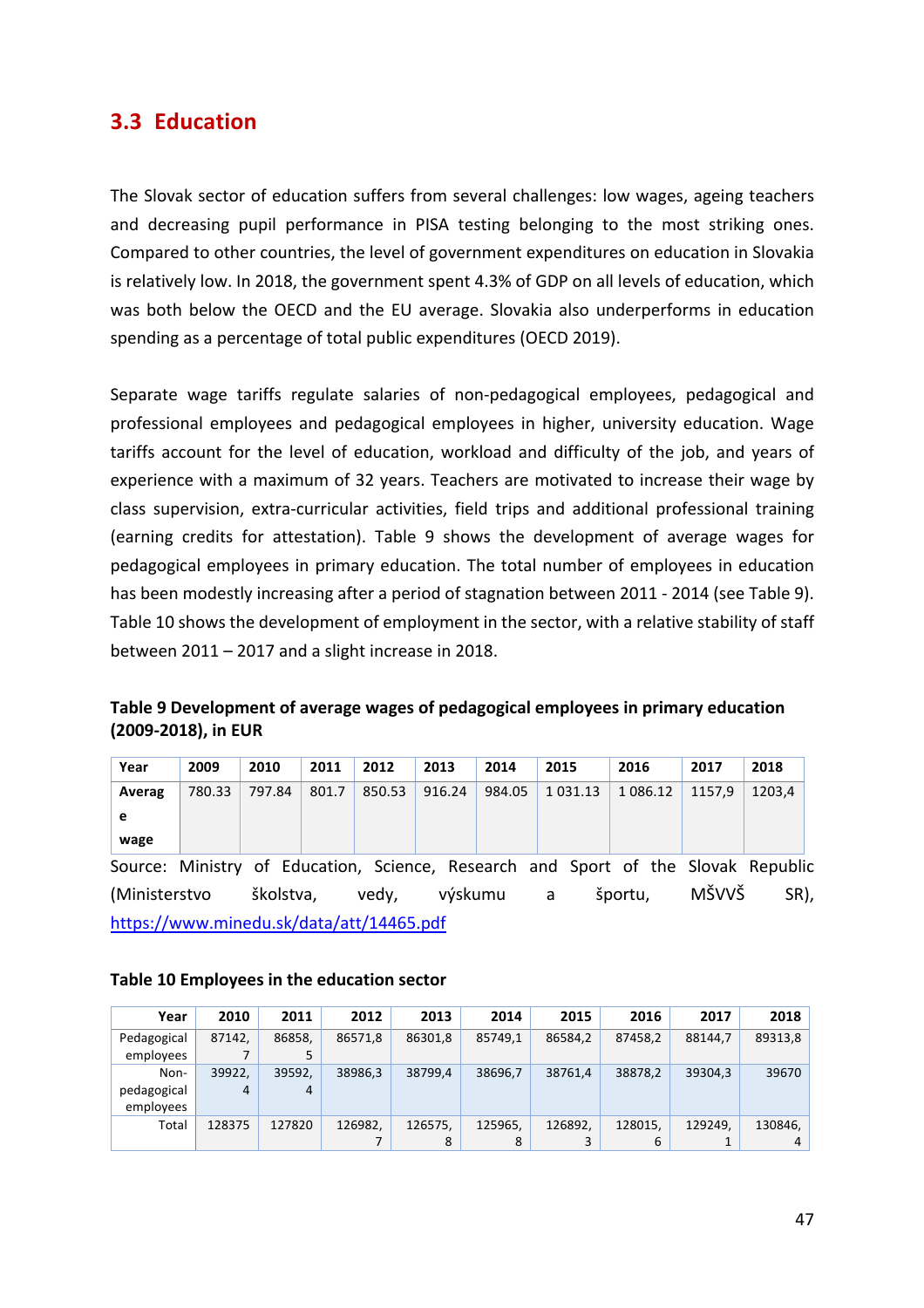Source: Ministry of Education, Science, Research and Sport of the Slovak Republic (*Ministerstvo školstva, vedy, výskumu a športu, MŠVVŠ SR*), https://www.minedu.sk/data/att/14465.pdf

#### **3.3.1 Actors**

In the education sector, we can distinguish **traditional actors** and those who emerged in the post-crisis period as **protest actors** criticizing working conditions in the sector. Among traditional trade unions, we find the Trade union of Employees in Education and Research (*Odborový zväz pracovníkov školstva a vedy, OZPŠaV*) affiliated to the biggest trade union confederation KOZ and the Independent Christian Trade Union (Nezávislé kresťanské odbory *Slovenska*, NKOS). Thanks to the formalized procedure of wage setting in the public (budgetary) sector through collective bargaining, two trade unions are now recognized as social partners and sign collective agreement with the government. New actors criticize traditional actors (especially OZPŠaV), of insufficient pressures on improvements of working conditions and wage increases and of being too compliant with the government (EDU2, EDU3). Among new actors, we find several organizations which cooperate within the platform called the Initiative of Slovak Teachers (*Iniciatíva slovenských učiteľov, ISU*). Among the most active members we find New Trade Unions in Education (Nové školské odbory, NŠO), and a professional organization, the Slovak Chamber of Teachers (Slovenská komora učiteľov, SKU). Despite new actors being very vocal in their demands, these demands remain significantly smaller compared to OZPŠaV (see The two traditional trade union organizations are members of the international organizations. OZPŠaV is a member of the European Trade Union Committee for Education (ETUCE). NKOS through their participation at the European Centre for Workers' Questions (EZA) also cooperates at the international level, although this is not part of the formal structure of EU-level sectoral SD. Nevertheless, the international presence allows them to follow topics discussed and they also transfer them into their agenda. The topics evolve around competences relevant and needed in the era of digitalization, or in previous year's green economy and green workplaces. Other organizations in the sector are not involved into international associations.

**Table** *11*).

The two traditional trade union organizations are members of the international organizations. OZPŠaV is a member of the European Trade Union Committee for Education (ETUCE). NKOS through their participation at the European Centre for Workers' Questions (EZA)<sup>18</sup> also

 $^{18}$  The European Centre for Workers' Questions (EZA) is a network of 73 workers' organisations from 30 European countries that are based on Christian social values. EZA members are trade unions and socio-cultural workers'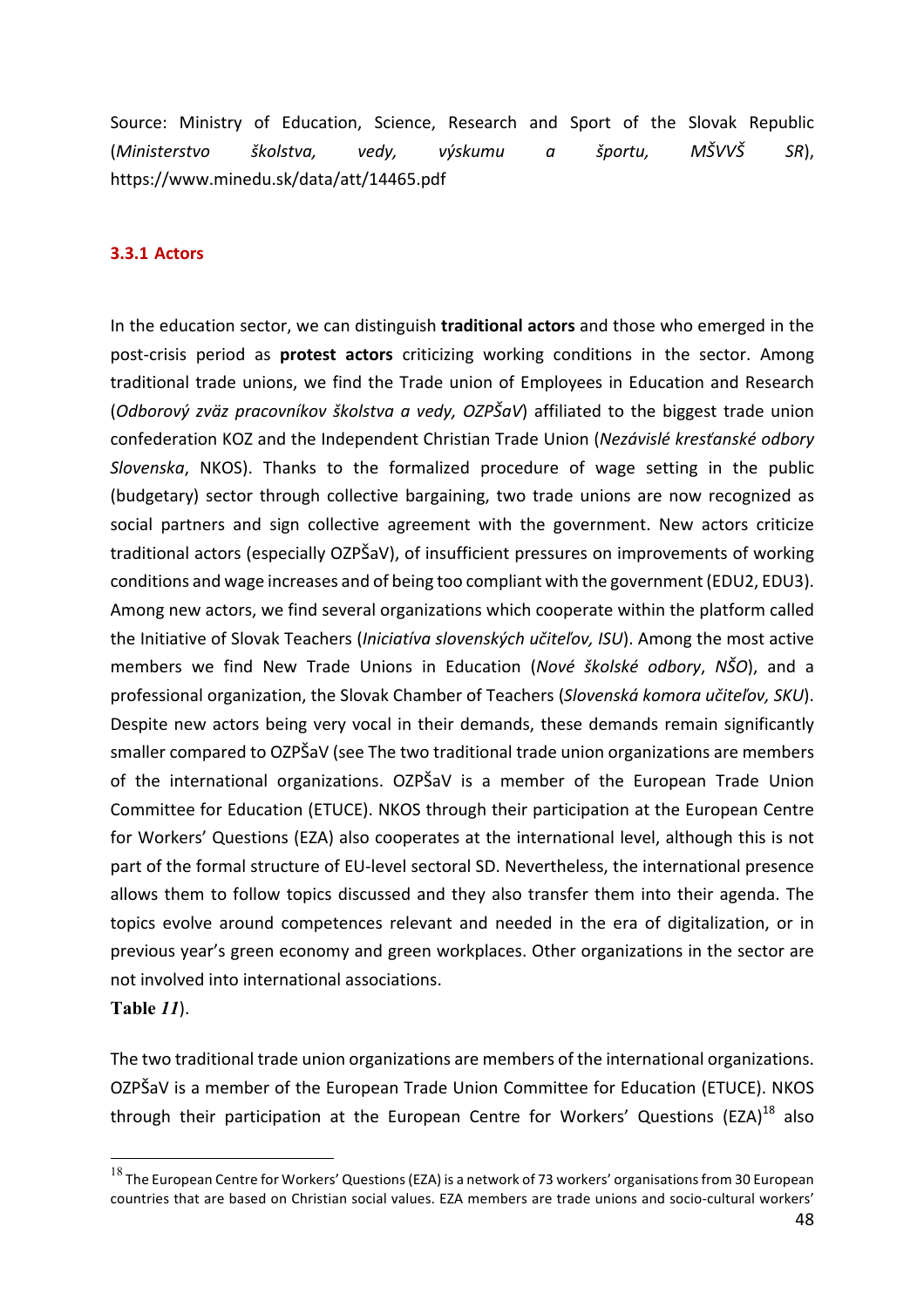cooperates at the international level, although this is not part of the formal structure of EUlevel sectoral SD. Nevertheless, the international presence allows them to follow topics discussed and they also transfer them into their agenda. The topics evolve around competences relevant and needed in the era of digitalization, or in previous year's green economy and green workplaces. Other organizations in the sector are not involved into international associations.

| Organization                                                                                                     | Membership  | Area                                                | <b>Sector level SD</b><br>participation | level<br><b>Sector</b><br>consultations | <b>EU level</b><br>participation                   |
|------------------------------------------------------------------------------------------------------------------|-------------|-----------------------------------------------------|-----------------------------------------|-----------------------------------------|----------------------------------------------------|
| Trade union of<br><b>Employees in</b><br><b>Education and</b><br>Research (OZPŠaV)                               | 54 000      | National                                            | yes                                     | yes                                     | <b>ETUCE</b>                                       |
| <b>Independent Christian</b><br><b>Trade Union (NKOS)</b>                                                        |             | National                                            | yes                                     | ves                                     | European center<br>for workers'<br>Questions (EZA) |
| <b>New Trade Union in</b><br>Education (NŠO)                                                                     | Below 1000* | National<br>(mostly)<br>in<br>present<br>West part) | no                                      | yes                                     | no                                                 |
| <b>Initiative of Slovak</b><br>Teachers (ISU)                                                                    |             | National<br>(mostly)<br>in<br>present<br>West part) | no                                      | yes                                     | no                                                 |
| <b>Slovak Chamber of</b><br>Teachers (SKU)                                                                       |             | National                                            | no                                      | yes                                     | no                                                 |
| Independent trade<br>unions at workplaces<br>not associated to any<br>TU sector organization<br>$F^{\text{min}}$ |             |                                                     | no                                      | no                                      | no                                                 |

**Table 11 Actors in the education sector** 

\*source: EDU2. 

 $\overline{a}$ 

The two traditional trade union organizations are **members of the international organizations**. OZPŠaV is a member of the **European Trade Union Committee for Education (ETUCE)**. NKOS through their participation at the European Centre for Workers' Questions  $(EZA)<sup>19</sup>$  also cooperates at the international level, although this is not part of the formal structure of EU-level sectoral SD. Nevertheless, the international presence allows them to

organisations as well as education, training and research institutions that address workers' questions. Through its "European Social Dialogue" education and training programme the EZA promotes the social dialogue on a national and European level and discussion of social challenges in Europe. The aim is to help solve workers' and social questions. The EZA's work is co-funded by the European Union. Source: https://www.eza.org/en/abouteza/what-is-eza

 $19$  The European Centre for Workers' Questions (EZA) is a network of 73 workers' organisations from 30 European countries that are based on Christian social values. EZA members are trade unions and socio-cultural workers' organisations as well as education, training and research institutions that address workers' questions. Through its "European Social Dialogue" education and training programme the EZA promotes the social dialogue on a national and European level and discussion of social challenges in Europe. The aim is to help solve workers' and social questions. The EZA's work is co-funded by the European Union. Source: https://www.eza.org/en/abouteza/what-is-eza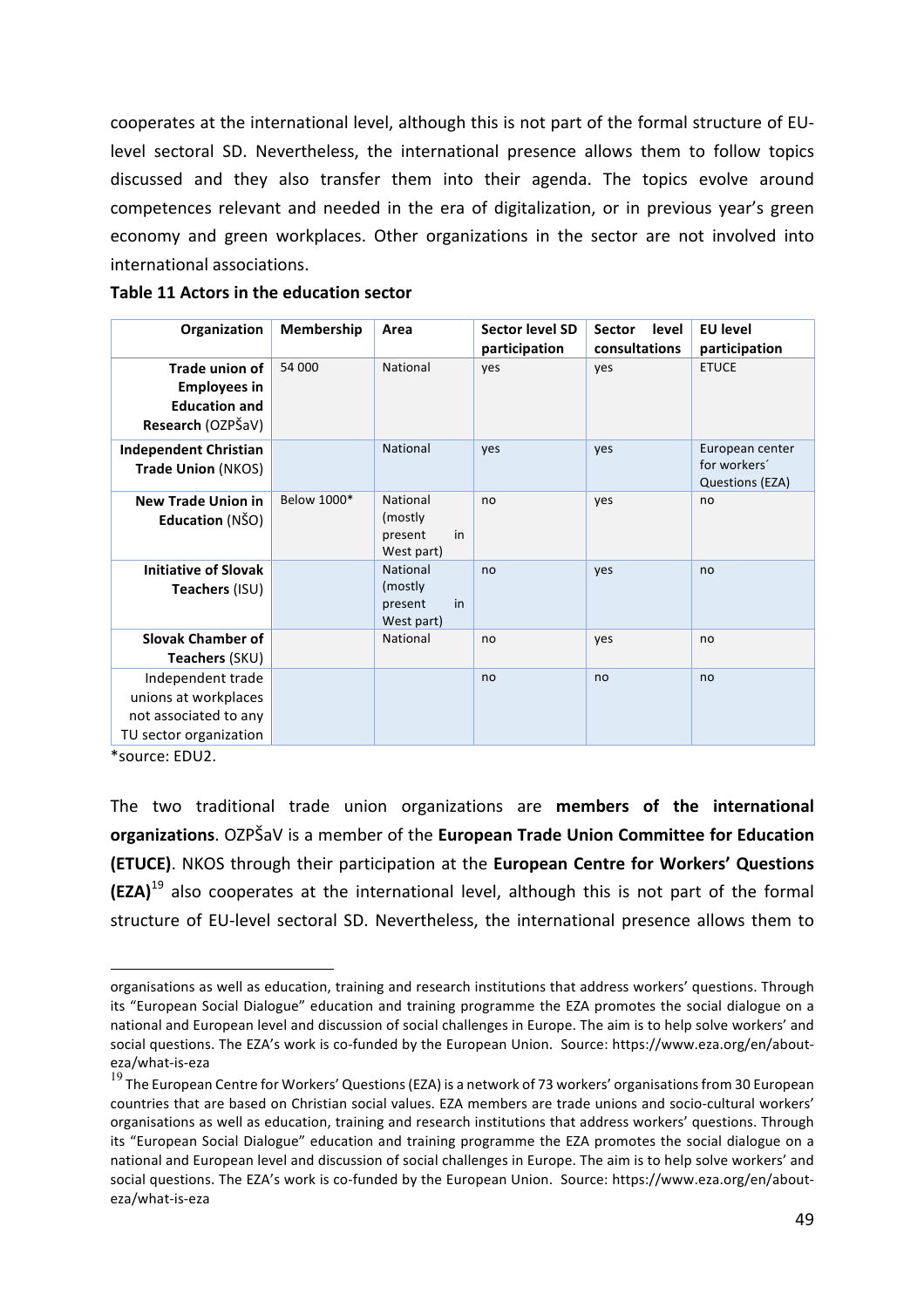follow topics discussed and they also transfer them into their agenda. The topics evolve around competences relevant and needed in the era of digitalization, or in previous year's green economy and green workplaces. Other organizations in the sector are not involved into international associations.

From the two organizations active at the international level, both mostly appreciate the **information exchange and access to training**. OZPŠaV closely cooperates with the neighbouring countries which have "similar problems", namely Czechia, Poland and Hungary. As our respondent mentioned, it is difficult to demand common EU level policies with such significant differences between eastern and western EU countries in teacher's working conditions. Therefore, in spite of European partners having the common aim to improve teachers working conditions and its status in society, OZPŠaV must rely mostly on the national level SD, because their national problems appear irrelevant or too distant at the EU level:

"The education level is dependent on the economic situation of the country, which *makes post-soviet countries still less developed compared to the western- EU countries, and the EU level participation thus serve to us mostly as the platform for information exchange.*" (EDU 1).

The traditional actor OZPŠaV mostly relies on *institutional resources* when its primary channel for improving working conditions is collective bargaining at the sector level. Through the collective bargaining in the public sector, trade unions were able to improve working conditions beyond the Labour Code provisions. Despite this strong institutional arrangement, trade union representatives admitted that they still need to rely on other channels of articulation than official bargaining, namely a lobbying among MPs and communication about their proposals with the Ministry of Education.

Most of the resources of the new actors stem from **mobilization activities**, when in 2010 they organized a strike focused on teachers wages and working conditions. Thanks to this activity they became a recognized partner for discussing reforms in education and despite not being part of the sector collective bargaining, the Ministry of Education consulted new legislation proposals with them in various committees and through inter-ministerial commenting procedure (EDU3). They are mostly active in the Western part of the country, where centrally set wages of teachers are relatively lower compared to the rest of the country. Their main instrument is media presence and communication. Sometimes, issues articulated by these smaller TUs are then adopted by the traditional OZPŠaV. Political alliances are not preferred but perceived as efficient channel for articulation and remain one of their strategies.

#### **3.3.2 Topics**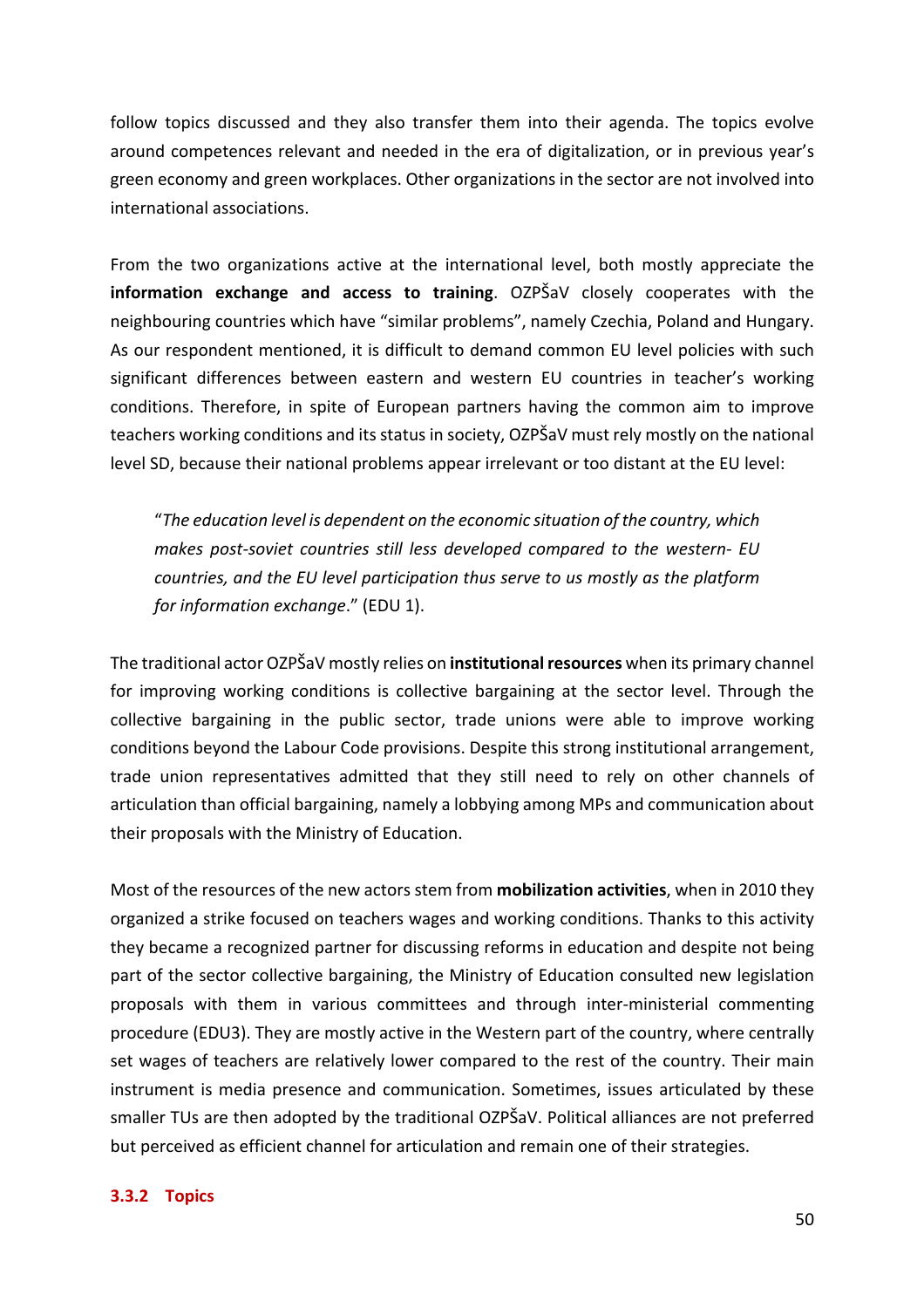All actors in education are concerned with the **working conditions and wages** in the sector, focusing mostly on teachers, but also on non-pedagogical staff. While traditional trade unions focus primarily on wages and working conditions, **new actors consider wage increases necessary, but not a satisfactory condition for quality improvements in education**. They are mostly concerned with **international comparisons** according to which the Slovak education sector is struggling with the decreasing performance in PISA measurements (see PISA results in 2019),<sup>20</sup> but they also **criticize the level of discretion school directors possess in employment relations** which have significant impact on working conditions at schools (EDU3). First, anything paid above fixed wages set at the sector level is in the sole competence of school director, thus **remuneration may appear unfair and without clear rules**. Second, school directors can regulate teachers' presence at school beyond the teaching time. New actors aim to leave non-teaching time arrangements on teachers so the director could not demand presence at the school for non-teaching time (EDU2). Third, new actors also criticize the **process of school directors' selection**. The selection is based on voting at the school council consisting of representatives of teachers, parents, students, municipality representatives and non-pedagogical employees. According to our respondents, teachers should have more representatives and have a stronger voice in the school council, because they are those who are subordinated to the selected school principal (EDU3). New actors also aim to establish **sabbaticals with wage compensation**, because the now zero-wage compensation currently offered contributes to its limited use (EDU4).

Traditional and new actors differ in channels they use for agenda articulation. The traditional trade union federation OZPŠaV attain their goals through **collective bargaining in the public sector** which allows them to improve working conditions beyond the Labour Code provisions in terms of working time, holidays, severance payments, wage compensations for illnesses. On top of that, they also participate in different committees established by the Ministry of Education discussing proposals of legal amendments, e.g. **on teacher career development or** minimum time for temporary working contract. As a successful example of topic articulation, traditional trade unions mentioned continuous collective bargaining at the sector level where improvements of working conditions are attained. In terms of wages they are not satisfied with the results, but perceive it as a long-term process.

New actors use **different channels to articulate their agenda at the sector and national level**. The first is connected with their ability to mobilize and organize protest activities and subsequent bargaining with government representatives. Through this channel, they are also able to attract the attention of traditional actors who further adopt the topic which might lead to a tangible outcome. One example mentioned by the representatives of the new actors was

 $^{20}$ https://www.oecd.org/pisa/publications/PISA2018\_CN\_SVK.pdf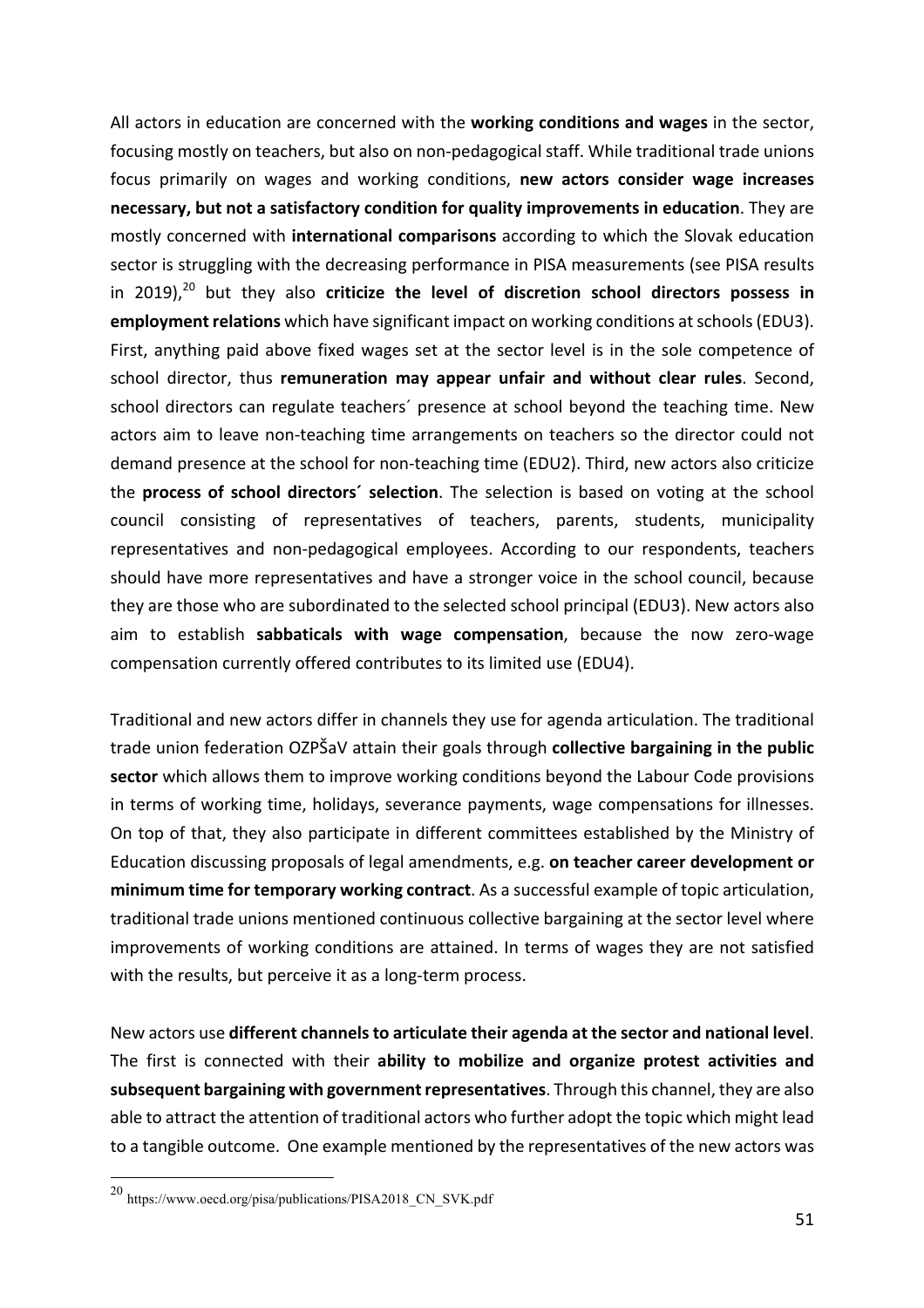legislative regulation of the minimum length of a employment, which was set at 12 months in 2016. It was a response on the spread practice of the school directors, who were saving resources by employing some teachers only for 10 months, i.e., during the school year, while during the two months of holidays teachers appeared without the contract.

Another channel of the topic articulation for small trade unions is a **programmed focus on specific topic**. The last issue they tried to promote was the role of trade union organizations in dual education implementation at the school level. In Slovakia, the cooperation between employer and particular school, the dual education model, has been established to ensure coordination between labour market needs and school graduates' profiles in vocational education. School involvement in dual education might have an impact on teacher's working conditions which is often the issue neglected by the trade unions at the school level (EDU 4). And last but not least, **collective bargaining at the school level was mentioned as a very important channel for topics articulations among small trade unions.** 

#### **3.3.3 Outcomes**

The outcomes of SD have a binding character. Collective bargaining at the sector level is **especially important** where wages and other working conditions are set for the education sector within the public sector collective agreement signed by the government representatives, trade unions and employers' organizations. The results of the CB in the public sector is then transmitted to the official state budget approved by Parliament. Therefore, the results of the CB are further confirmed by **legal enforcement**. This is an **unusually strong outcome of SD**. However, not all aspects of working conditions are regulated in the sector level CA. For instance, remuneration, despite being regulated by the sector level CB, is finally implemented at the school level, where resulting wages are composed of fixed levels, set by the sector collective agreement, and a flexible component decided on by the school level collective agreement, or if non-existent, upon the discretion of the school director.

For new actors, the school level of SD is an important channel because it further brings tangible outcomes in working condition improvements beyond wages. What new actors highlighted from their perspective on outcomes implementation is the **role of the municipality**. Despite not being directly involved in collective bargaining, municipalities are responsible for money redistribution to schools. Thus, claims arising from the social partners agreement at the school level needs to be addressed at municipalities. Both, new and old actors consider active trade unions at the school level the most important element to ensure outcomes implementation of the CB agreements. "A lot can be attained at the school level in terms of improving working conditions For instance, we added 10 days of holidays to nonpedagogical workers and 3 days to pedagogical staff, the only problem remain financial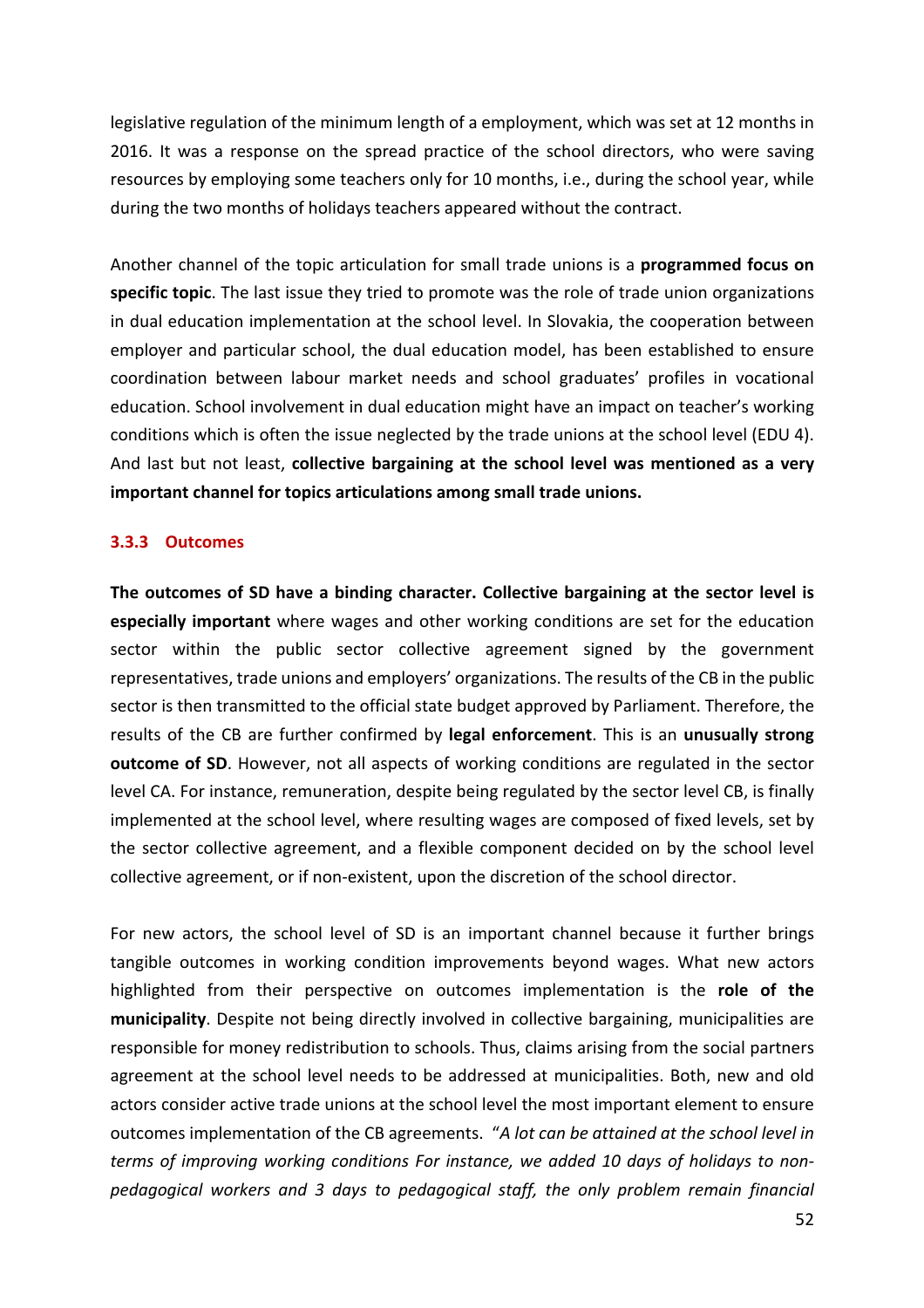resources allocated by municipalities to each school, because municipalities responsible for the schools' operation must be approached and asked for the additional resources on working *conditions improvement individually by each school*," claimed our respondent (EDU2 2019).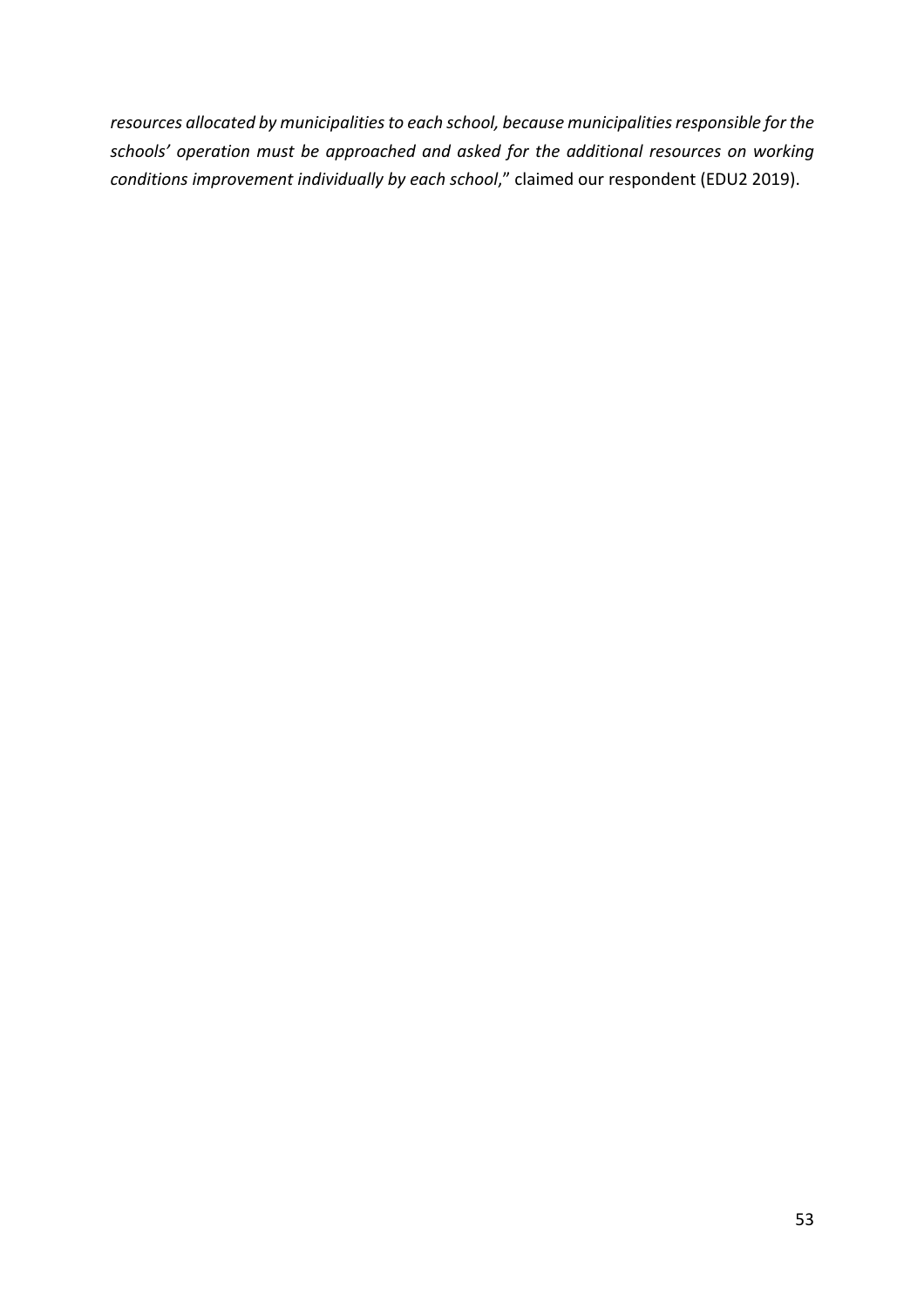#### **3.3.4 Actors's interactions**

The arrangement of the sector level SD with a binding character for the whole sector gives the biggest trade union OZPŠaV an exceptional position among social partners. Together with smaller traditional trade unions in education, they are signatories of the public sector collective agreement which sets wages in the sector. Given its size and position, OZPŠaV claims no need to cooperate with smaller actors, the only exception is NKOS, a small but long-time established organization which also signs public sector collective agreement. Nevertheless, there is a **record of cooperation among all actors** in education comprising traditional and new trade unions as well as other professional associations in education sector between 2010 and 2013. Organizations signed a memorandum in 2012 when major protests against working conditions burst and organizations needed to create common pressures on the government. In our interviews, however, traditional and newly emerged actors claimed **no cooperation or even spoke about competition** against each other. Trade union representatives questioned the relevance and the size of other actors, claiming they are missing structures and have an insignificant number of members (EDU4). On the other hand, new actors accused the traditional trade union from the lack of activity at the school level and servility towards the government. Smaller, newly emerged trade unions and independent initiatives are cooperating with each other:

#### "It is easy to communicate, as we are also personally interconnected" (EDU2)

All respondents confirmed the *importance* of *informal relations* in articulation of their agenda. While the biggest social partner to the government highlights the importance of professionalism, and knowledge about the sector in collective bargaining or in contact with Ministry representatives, smaller organizations try to communicate their agenda through their own expert reports and announcements and/or through participation on ministerial ad hoc committees on education reforms. Nevertheless, they claimed that in some cases their proposals are not accepted without any reasoning (EDU2). Actors perceive lack of a unified voice throughout the actors in the sector as a handicap in reaching satisfactory outcomes.

#### **3.3.5 Perceived effectiveness of SD and its articulation**

SD in education can be assessed as effective when it comes to its ability to produce tangible and binding outcomes. When it comes to assessing the efficiency of SD articulation, there is **limited space for actors to engage in sector level collective bargaining**. This is the reason why actors other than traditional trade union need to search for other ways of their agenda articulation. The most efficient for smaller trade unions proved to be collective bargaining at the school level and for other non-trade union actors also lobbying and mobilizing.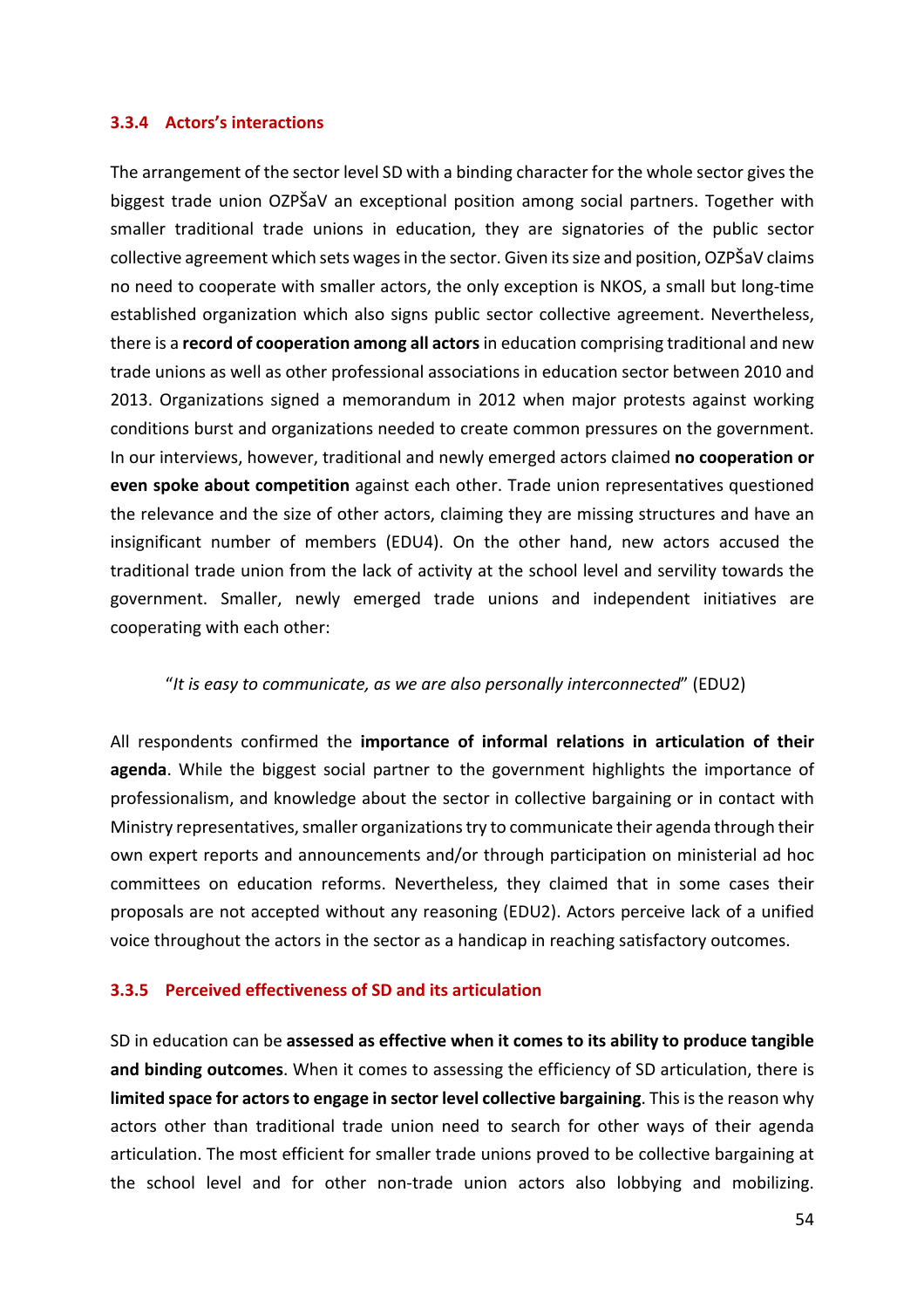Effectiveness at the sector level is further deteriorated by the inconsistent policies of the Ministry of Education and the frequent changes of ministers of education.

#### **3.3.6 Conclusions**

Social partners in the education sector combine **institutional and organizational resources** when it comes to their agenda articulation. Despite strong and well-established SD in the sector, the desired outcomes are not considered satisfactory for smaller actors in the sector. The **polarization among actors** contribute to postponing reform efforts in the sector. The overall effectiveness of SD was assessed as high when it comes to outcome delivery, however, effectiveness of SD articulation is poor because of the limited access to SD for **several actors**. As a result, actors operating in the sector lack the motivation for coordinating their activities, thus weakening their leverage towards the government representatives and postponing any reasonable action and plan for change. Interestingly, **international coordination plays a rather marginal role** and the agenda of working conditions is perceived exclusively as a national policy and membership in international organizations serves for information exchange purposes only.

Despite a fairly established SD, the sector faces similar challenges as in other sectors, namely the **undermining of SD by lobbying and protest activities**. This is the reason why besides institutional and organizational resources all actors use lobbying and a direct approach to MPs and other stakeholders as another efficient strategy for agenda articulation. To improve social partners involvement into the sector level SD the **input legitimacy of the actors should increase**. Specifically, there should be more opportunities for new actors engaging in shaping working conditions in the sector besides traditional trade unions. As a prerequisite, **trade** unions and other actors should seek a common approach to increase their leverage vis-à-vis the government.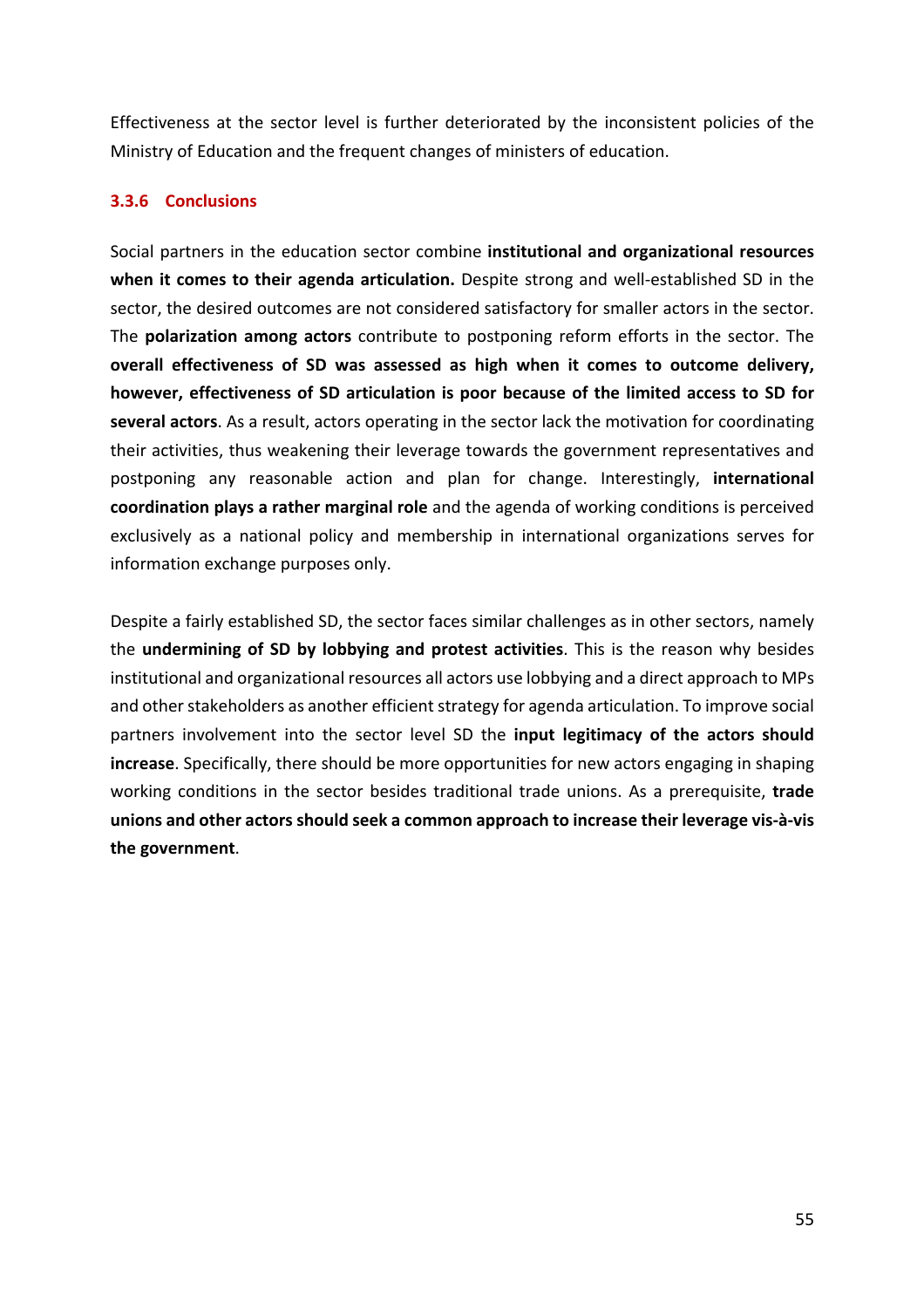# **3.4 Healthcare**

This section focuses on SD in the healthcare sector, with a specific focus on the profession of nurses and hospitals as types of healthcare organizations. Nurses comprise the largest occupational group and at the same time, the one exposed to demanding working conditions due to labour shortages and slow wage increases compared to doctors (Kaminska and Kahancová 2011 and 2017, Kahancová 2016).

The Slovak hospital sector, but also the education sector preparing nurses for the labour market, has undergone a series of reforms since 2001. The fundamental idea of the reform was to introduce some principles of the market economy to the operation of hospitals. Instead of direct privatization, the management of selected smaller regional hospitals was decentralized and shifted from the central government (the Ministry of Healthcare) to the local government, embracing higher territorial units, cities and municipalities (Kahancová and Szabó 2015). These hospitals were turned into public corporations and their operation became exposed to profit-making principles and budgetary constraints, while large stateowned and state-run hospitals remained under the direct control of the Ministry of Healthcare and continued enjoying access to public funds and bailout options in case of accumulated debt (ibid.). 

This differentiation between two types of hospitals has significantly influenced working conditions in healthcare and also the structure of sectoral SD and collective bargaining. First, hospital employees, including nurses, lost their public employee status; and their remuneration became subject to independent collective bargaining rather than tariff-based wage setting applied in the public service. Second, due to budget constraints, corporatized hospitals adopted severe austerity measures, which also influenced their bargaining position towards trade unions. Third, corporatized hospitals faced the challenge of labour shortages and the migration of health professionals to better paying state hospitals or abroad (Kaminska and Kahancová 2011). Fourth, these sector-specific frustrations led to significant organized actions of doctors and nurses between 2011 and 2017 (Kahancová 2016). The impact on SD and its effectiveness was very important, as explained below.

#### **3.4.1 Actors**

The healthcare/hospital sector comprises a defined set of representative actors (see Table 12). Fragmentation on the employers' side is directly driven by the hospital reforms and corporatization presented above. Both hospital organizations, Asociácia štátnych nemocníc SR (AŠN SR) and Asociácia nemocníc Slovenska (ANS) are representative social partners that have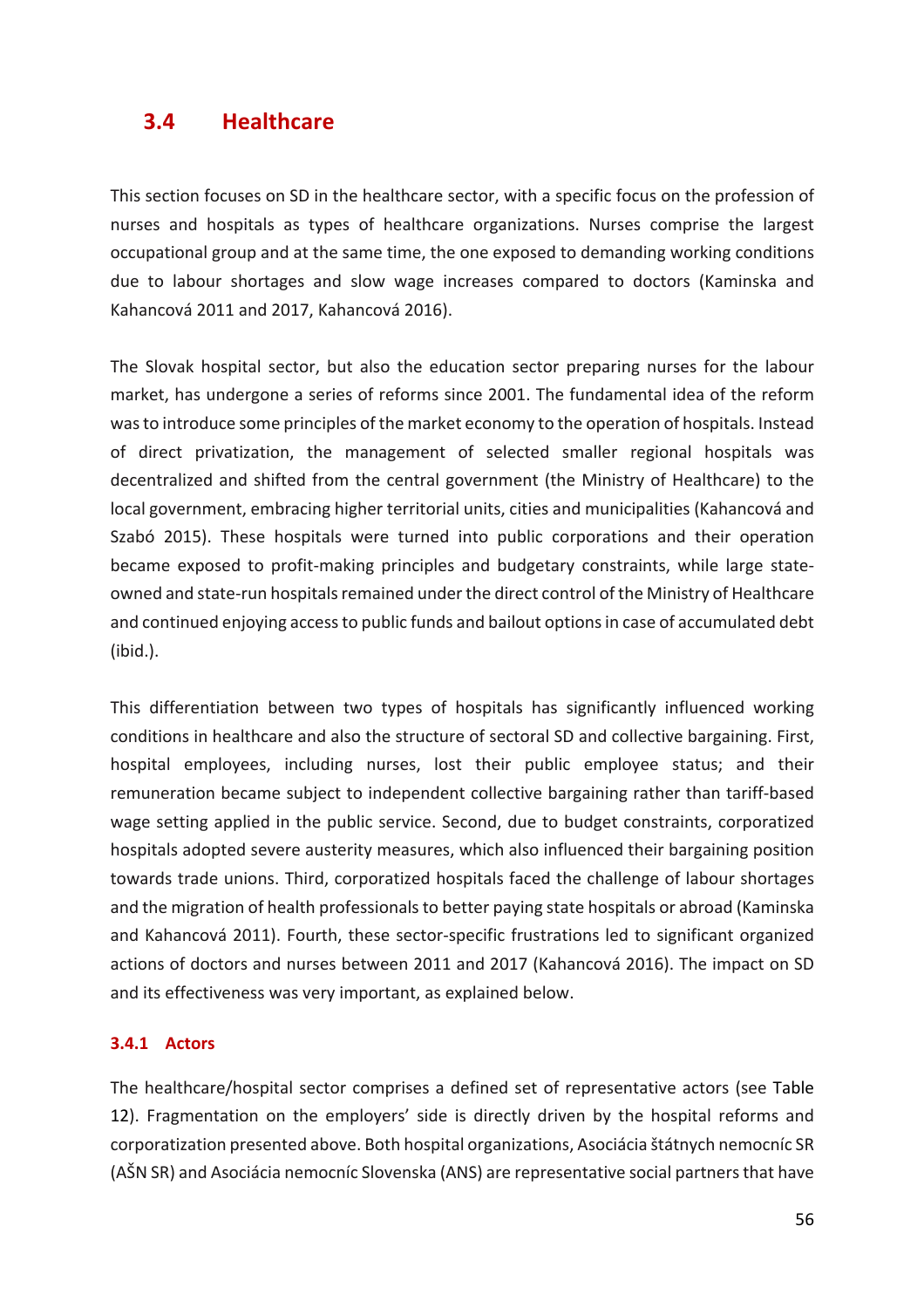been actively engaged in SD since 2006 when independent SD in the hospital sector was established. Fragmentation on the workers' side emerged through occupational groups splitting off from the largest and oldest healthcare trade union SOZZaSS. The doctor's trade union *Lekárske odborové združenie* (LOZ), has been active for more than 15 years in SD, whereas the voungest trade union federation of nurses and midwives (Odborové združenie sestier a pôrodných asistentiek, OZSaPA) was established in 2012.

| Trade unions                                                  | SOZZaSS, LOZ, OZSaPA                                                                                                                                               |  |  |  |  |  |
|---------------------------------------------------------------|--------------------------------------------------------------------------------------------------------------------------------------------------------------------|--|--|--|--|--|
| Estimated<br>trade<br>union<br>density in the hospital sector | 66,3% from medical professions in hospitals (34,133 reported medical workers,<br>2019)<br>49% from all hospital employees (46,177 reported hospital workers, 2019) |  |  |  |  |  |
|                                                               | <b>SOZZaSS:</b> 18,380 members (2019),                                                                                                                             |  |  |  |  |  |
|                                                               | 81% of total union membership                                                                                                                                      |  |  |  |  |  |
|                                                               | 53,8% union density in reported 34,133 medical hospital staff (2019)                                                                                               |  |  |  |  |  |
|                                                               | 39,8% union density in reported 46,177 total hospital staff (2019)                                                                                                 |  |  |  |  |  |
| union<br>Estimated<br>trade                                   | <b>LOZ</b> : 2250 members (2019)                                                                                                                                   |  |  |  |  |  |
| membership<br>density<br>and                                  | 10% of total union membership                                                                                                                                      |  |  |  |  |  |
| per actor                                                     | 6,6% union density in reported 34,133 medical hospital staff (2019)                                                                                                |  |  |  |  |  |
|                                                               | 4,9% union density in reported 46,177 total hospital staff (2019)                                                                                                  |  |  |  |  |  |
|                                                               | <b>OZSaPA:</b> 2000 members (2019)                                                                                                                                 |  |  |  |  |  |
|                                                               | 5,86% union density in reported 34,133 medical hospital staff (2019)                                                                                               |  |  |  |  |  |
|                                                               | 4,3% density in reported 46,177 total hospital staff (2019)                                                                                                        |  |  |  |  |  |
|                                                               | Asociácia štátnych nemocníc Slovenskej republiky (AŠN SR), 23 members (2019)                                                                                       |  |  |  |  |  |
| Employers' associations                                       | - formerly known as Asociácia fakultných nemocníc Slovenskej republiky (AFN                                                                                        |  |  |  |  |  |
|                                                               | SR) Asociácia nemocníc Slovenska (ANS), 75 members (2019)                                                                                                          |  |  |  |  |  |
|                                                               | Multi-employer bargaining (AŠN and ANS separately), hospital-level bargaining                                                                                      |  |  |  |  |  |
| Forms of sectoral SD                                          | Some healthcare workers covered by bargaining for public services                                                                                                  |  |  |  |  |  |
|                                                               | Sectoral tripartite SD with the Ministry of Healthcare – without collective                                                                                        |  |  |  |  |  |
|                                                               | agreements                                                                                                                                                         |  |  |  |  |  |
| Sectoral bargaining coverage                                  | 95% (2006)                                                                                                                                                         |  |  |  |  |  |
|                                                               |                                                                                                                                                                    |  |  |  |  |  |

Source: Eurofound (2020), Czíria (2009), authors' calculation of union density using the data from Eurofound and National Centre for Healthcare Information (NCZI) on healthcare employment published in the SOZZaSS Bulletin (October 2019). Employment data used for the calculation of union densities refer to the first half of 2019.

Both employers' federations are members of the national employers' organization AZZZ and therefore have direct **access to national SD**. On the side of trade unions, only SOZZaSS is a member of the union confederation KOZ SR and directly engaged in SD in public service and in national tripartism, where representatives of SOZZaSS directly participate in tripartite HSR meetings on behalf of KOZ SR. In contrast, the other professional unions LOZ and OZSaPA remain outside established national-level SD structures, but have succeeded in achieving significant changes to the regulation of health workers' conditions via direct lobbying, the doctors' resignation campaign (2011), and the nurses' public protests and hunger strikes (2012 and 2013). By an active engagement in the public discourse, they are vital and publicly visible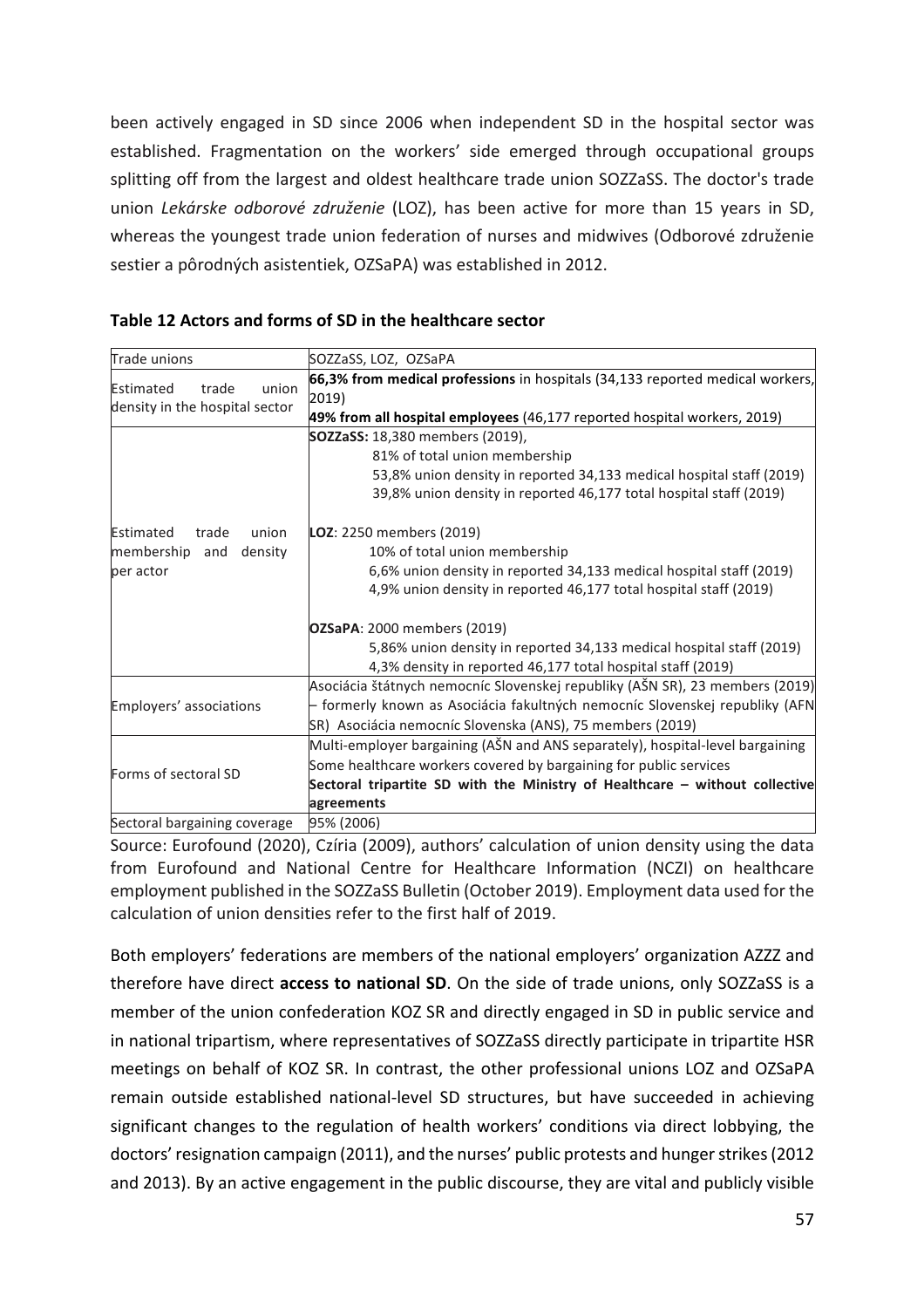organizations despite their low density in the sector compared to SOZZaSS.

In terms of their involvement in EU-level social partner organizations, **SOZZaSS is an active member of the European Public Service Union (EPSU)**, even part of the EPSU's steering committee and thus having direct access to topics discussed in EU-level SD. In Slovakia, SOZZaSS implemented an EPSU-led initiative Right to Water, which EPSU did not succeed in transposing into a binding outcome in form of EU-level legislation.<sup>21</sup> Nevertheless, top-down articulation of SD topics is effective between EPSU and SOZZaSS. Bottom-up articulation is less developed as SOZZaSS considers a number of topics addressed in Slovak SD nationally specific. LOZ and OZSaPA have limited resources for formally engaging in EU-level SD structures, but previous interviews suggest that they consider EU-level sectoral SD to be an important resource for their domestic action (HEALTH 2 and HEALTH3). LOZ has a very vital individual cross-border cooperation with doctors' unions in other European countries.

On the side of hospital associations, ANS is member of the European Association of Hospital **Managers (EAHM)** and of the **Standing Committee of the European Hospital and Healthcare Federation (HOPE)**. ANS had an observer status in EAHM from 1991 before becoming a full member in 1994. In HOPE, ANS had an observer status since 2000 until 2004 when they were accepted as a full member.

Finally, besides the trade unions SOZZaSS and LOZ and the employers' associations ASN SR and ANS, sectoral tripartite SD involves the Ministry of Healthcare, the Association of Nursing Schools (Asociácia stredných zdravotných škôl) and the Association of Private Doctors (Asociácia súkromných lekárov SR) mostly representing doctors in outpatient care.<sup>22</sup> In some cases, representative of health insurance authorities are invited for meetings of sectoral tripartism. OZSaPA fights since its establishment in 2012 to join sectoral tripartism, but is currently not involved, since other unions, in particular SOZZaSS, does not consider OZSaPA representative and claims that SOZZaSS as a large encompassing union also represents the interests of nurses and midwives (HEALTH1). Nevertheless, the leader of OZSaPA has a different opinion and claimed that,

"...the Slovak Chamber of Nurses and Midwives registers over 42 thousand nurses and midwives. A missing representation of such a large group of medical professionals in sectoral tripartism is a serious shortcoming that hinders the true

<sup>&</sup>lt;sup>21</sup> Source: https://www.epsu.org/article/human-right-to-water-must-be-priority [accessed December 8, 2019].

 $22$  Source: website of the Ministry of Healthcare [accessed December 8, 2019].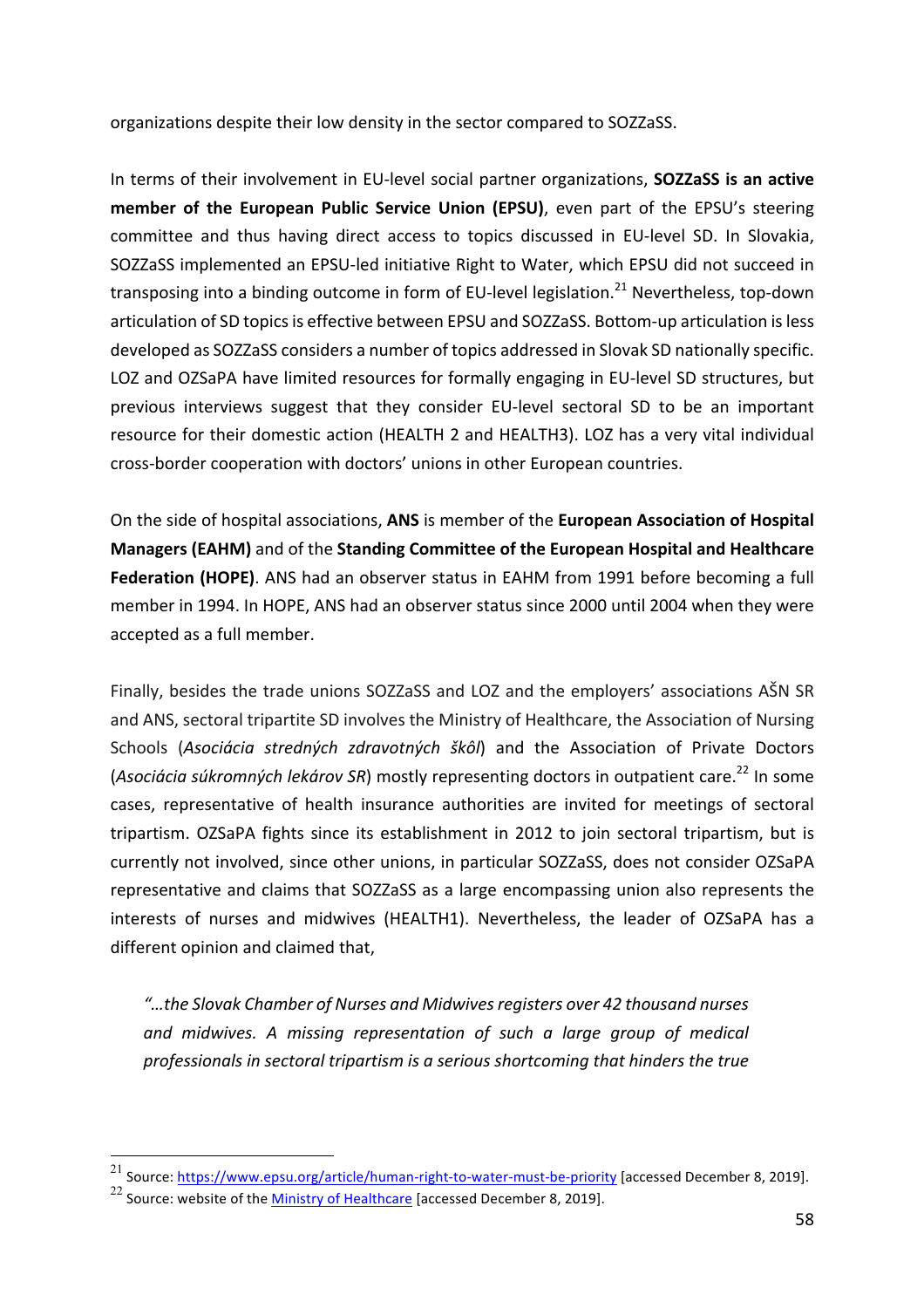*function of tripartism* – to engage in SD to facilitate social peace."<sup>23</sup>

Because of the lack of access of smaller union organizations to established structures of sectoral tripartism, they systematically engage in other forms of visibility and influence using the media and social media, stage protests, campaigns and direct negotiations with particular Ministries and other government and parliamentary bodies.

#### **3.4.2 Topics**

The topics addressed on sectoral SD are clearly distinguished from topics subject to **collective bargaining** in the sector. Next to wage issues, social partners identify overtime and work **organization** as the most important challenges and subjects in bargaining. Recent legislative changes, including the transposition of the EC Working Time Directive into the Slovak legislature, did not help mitigating overtime work in hospitals and this topic thus continues to resonate in collective bargaining. While bargaining addressed wages and working time as the two most important topics before wage regulations were transposed to legal regulation, **tripartite SD** in the sector deals with strategic issues to the relevance of the sector, including the overall **financing from the state budget** (among others, to cover excessive hospital costs deduced from legally stipulated wage increases and other legally introduced pay supplements). Other topics addressed in sectoral tripartism since 2016 include the adoption of the Government's Work Program for the four-year period after the 2016 elections, the **legislative plan of the government, financing health insurance companies and hospitals and** the general situation and challenges faced by public healthcare. Furthermore, more practical issues aimed at improving the provision of health services were discussed in tripartism (e.g. implementation of **eHealth and the DRG system**). A recurring topic is the coverage of excessive costs of hospitals in light of legislatively stipulated wage increases and bonuses, which are  $-$  in the view of employers  $-$  politically motivated and not acknowledging the budgetary constraints of hospitals. **The bailout of hospital debts** is also a regularly discussed and politicized topic. Other topics that featured in tripartite debates in the sector included a modernization of healthcare infrastructure and the recently proposed **stratification reform to the hospital structure**, which lacked support in the Parliament and facilitated a resignation of the Minister of Healthcare in December 2019.

#### **3.4.3 Outcomes**

Different outcomes refer to sectoral tripartism and to multi-employer collective bargaining in the sector. Collective bargaining facilitates binding outcomes in form of collective

en an allegation and the mode of the mode of the mode of the mode of the mode of the mode of the mode of the m<br>
23 Source: Online periodical vZdravotníctve [inHealthcare], available at: https://www.webnoviny.sk/vzdravotnictve/ozsapa-odvetvovej-tripartite-chybaju-sestry/ [accessed December 9, 2019].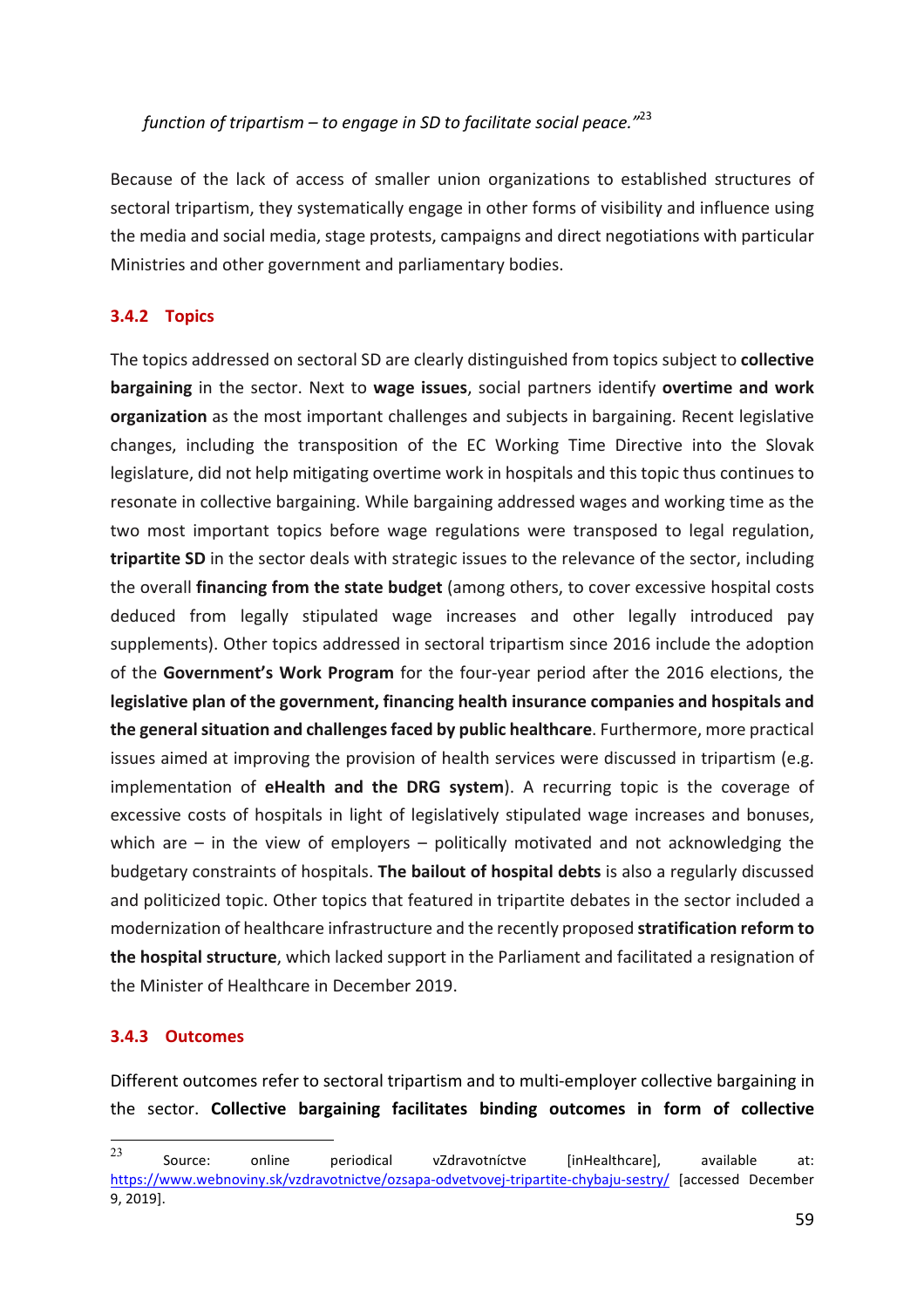**agreements,** negotiated mostly for a period of two years or until a new agreement is adopted. In contrast, the **outcomes of sectoral tripartite dialogue are non-binding** and refer to joint statements and access of social partners to information on strategic decisions concerning their sector. Through regular interaction, sectoral SD also facilitates the articulation of social partners' views on legislative proposals specifically targeting the healthcare sector or the occupational group of nurses and midwives.

#### **3.4.4 Actors' interaction**

The establishment of OZSaPA in 2012 as the third union in healthcare deepened the **competitive interaction and rivalry among social partners**, especially between the unions SOZZaSS and OZSaPA. The interaction on the side of employers' associations also faced tensions due to different treatment of large public hospitals and regional/private hospitals by the state and the imposition of additional budgetary constraints onto smaller hospitals via legislative changes to wages and working conditions while maintaining the debt bailout option for larger/state-run hospitals. **Interaction in form of control** best describes the functioning of sectoral tripartite SD on the side of unions, since **SD is dominated by the largest union SOZZaSS** and the lack of access of OZSaPA to sectoral tripartism.

While SOZZaSS enjoys a strong bargaining position in sectoral bargaining and SD, the two smaller unions engage, besides bargaining (at hospital level for OZSaPA and also on multiemployer level for LOZ unless LOZ agrees to sign the agreement in which case only SOZZaSS signs it on behalf of trade unions) actively in protests, campaigns, initiatives and direct negotiations with representatives of government and municipalities to gain influence. While the interaction between SOZZaSS and the other unions, in particular OZSaPA are competitive and hostile, recent years have seen more cooperation and some value-based interaction and support between LOZ and OZSaPA. For example, in 2019, both unions ran a campaign called "Don't shout at the nurse, write to the Ministry!", aiming to highlight the alarming shortages of medical staff and the impact of this situation on the patients.

The **rivalry exists but is less pronounced on the employers' side**, since each of them separately engages in multi-employer bargaining with unions. In addition, OZSaPA experienced a conflict with the Association of private doctors in 2012, when this Association filed a case to the Constitutional Court of Slovakia to investigate whether the newly adopted legislation stipulating the nurses' wage increases by law instead of collective bargaining was constitutional. The Court ruled against the nurses and the Act. No. 62/2012 Coll. on Minimum Wage Entitlements for Nurses and Midwives. This ruling launched a set of protest actions of nurses, represented by OZSaPA and the professional Chamber of Nurses and Midwives (*Slovenská komora sestier a pôrodných asistentiek, SKSaPA*).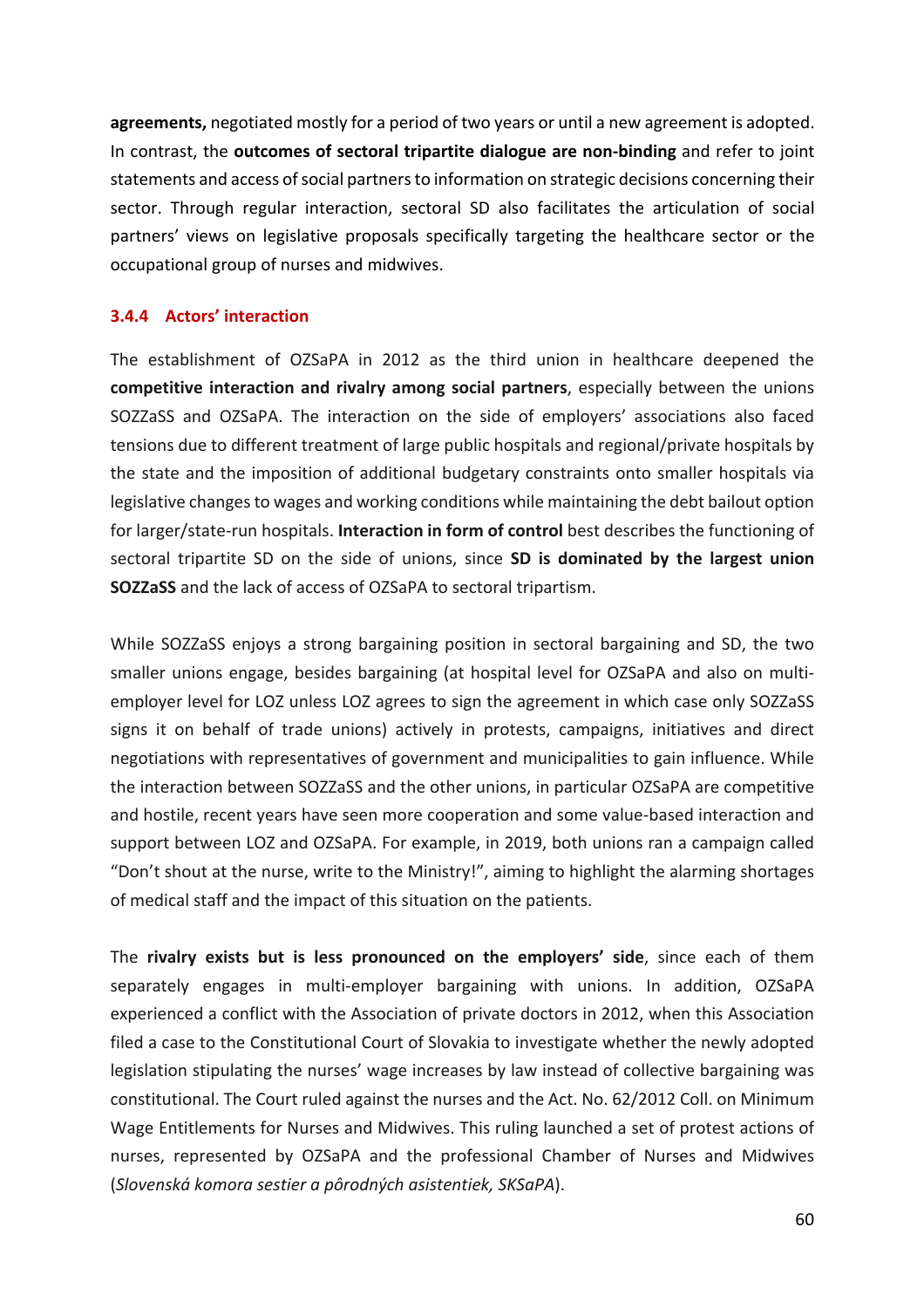The interaction of Slovak actors in healthcare with foreign counterparts, including EU-level organizations presented above, is based on **shared values** and is cooperative. In contrast, there is even some hostility and **competition in the interaction of social partners with the** state. While unions pushed the state to widen the scope of legislatively guaranteed regulation of wages and working conditions in healthcare, employers' associations (especially the ANS) were voicing their criticism towards the government's reluctance to increase hospital budgets in order to cope with the legislatively stipulated increase in their wage expenditures. In 2019, ANS even threatened to file a case at the Constitutional Court requesting an investigation into whether the legislatively stipulated increases in wages, bonuses, night work, etc. were constitutional if the state simultaneously did not provide extra funding (e.g. through higher budgets for health insurance companies) for hospitals to cover these expenses<sup>24</sup>.

Finally, the **interaction between unions and employers** occurs in form of interactive bargaining. Before achieving legislatively stipulated wage increases, more competitive interaction characterized multi-employer bargaining especially among smaller regional/private hospitals. Since wages were transposed from binding outcomes of bargaining to the legislation, the tensions have eased and the **relationships resemble interactive bargaining.** The fact that collective agreements are now more often concluded without a mediator, which was not the case prior to 2011, supports this argument of more effective bargaining.

#### **3.4.5 Perceived effectiveness of SD and its articulation**

The **perceived effectiveness** of SD and its articulation in the healthcare sector has improved after wages became subject to legal regulation. This is a paradox, which on the one hand has weakened collective bargaining in the hospital sector in favour of legal regulation, but at the same time, has left the involved actors to negotiate about topics with a higher extent of shared values and similar opinions. In fact, this change facilitated an easier conclusion of collective agreements that are considered binding outcomes of SD.

At the same time, challenging questions related to the financing structure of healthcare, with impact on wages, bonuses and other expenditures related to the working conditions of nurses and midwives, became more prominent features in the agenda of sectoral tripartite SD. While this type of **SD only facilitates non-binding outcomes**, we consider it to be effective because

 $24$  Source: Teraz. 19. 4. 2019. Association of Hospitals will turn to the Constitutional Court (Asociácia nemocníc sa obráti na Ústavný súd), available at: https://www.teraz.sk/slovensko/asociacia-nemocnic-sa-obrati-na-us/390610-clanok.html [accessed November 30, 2019].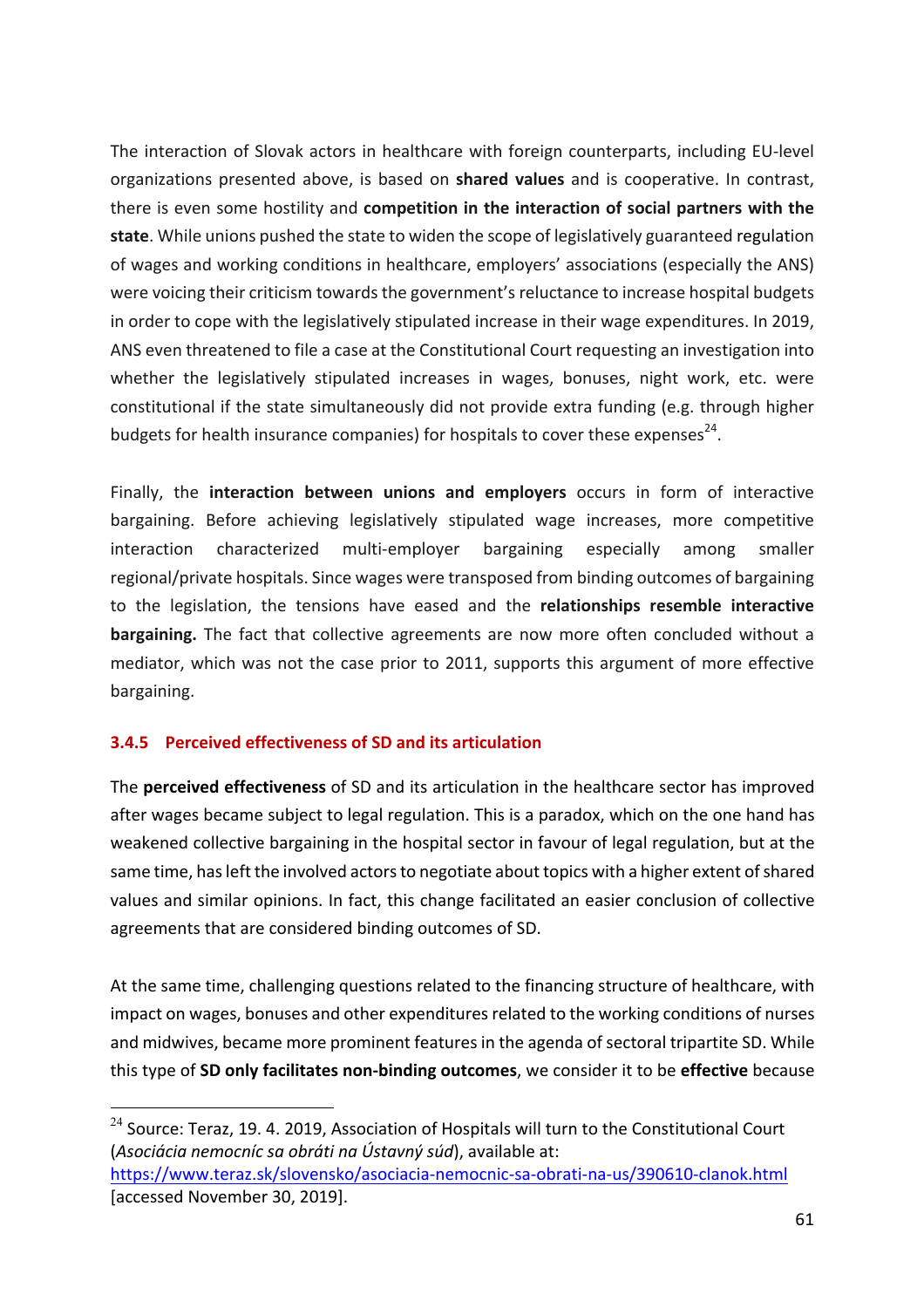of regular meetings and access of social partners to relevant information and opportunities to articulate their priorities to policy makers in a structured and institutionalized way. Sectoral tripartism also enables sector-specific topics to be picked up in national tripartism or other policy-making processes including the legislative process.

The **effectiveness of articulation** between the sectoral and EU-level sectoral SD is considered higher than in the case of national tripartism and EU-level SD. This is because sectoral interests are better aligned between social partners across the EU in their particular sector and it is easier to identify common challenges and topics for SD. The articulation between national and sectoral SD is facilitated by the channel of sectoral SD, but also via direct involvement of sectoral social partners in peak-level associations represented in national tripartism.

#### **3.4.6 Conclusions**

While hospital reforms strengthened independent SD and collective bargaining in the hospital sector, they also produced fragmentation among employers' associations between corporatized and non-corporatized hospitals, and trade union fragmentation along occupational lines. This has facilitated and strengthened **multi-employer collective bargaining** separately for state-run and for regional hospitals. Besides bargaining, a **sectoral tripartite SD** has been established and is vital in healthcare, with the presence of all relevant actors despite their fragmentation.

The most important topics covered in sector-specific SD included wages until 2016, when the topic of wages was shifted into legislative regulation (for medical doctors, legislatively stipulated wage increases were enforced already earlier). Working time, nurses' shortages and difficult working conditions due to high work pressure are additional topics of concern and extensively addressed by social partners. The working time topic has been enforced via articulation of the **EC Working Time Directive 2003/88/EC**, which was adopted into Slovak legislation after top-down articulation of SD outcome from the EU level to the national level.

The largest healthcare trade union SOZZaSS is **closely involved in the work of EPSU** representing healthcare workers in EU-level sectoral SD, while the small professional doctors' union LOZ has extensive bilateral international contacts. On the side of employers, ANS is member of two EU-level federations, which however lack a mandate for negotiations in EUlevel sectoral SD structures in the healthcare/hospital sector. Neither one of the Slovak hospital federations is member of HOSPEEM, representing employers in EU-level sectoral SD in the hospital/healthcare sector.

While sectoral tripartism is regularly practiced and provides access to social partners to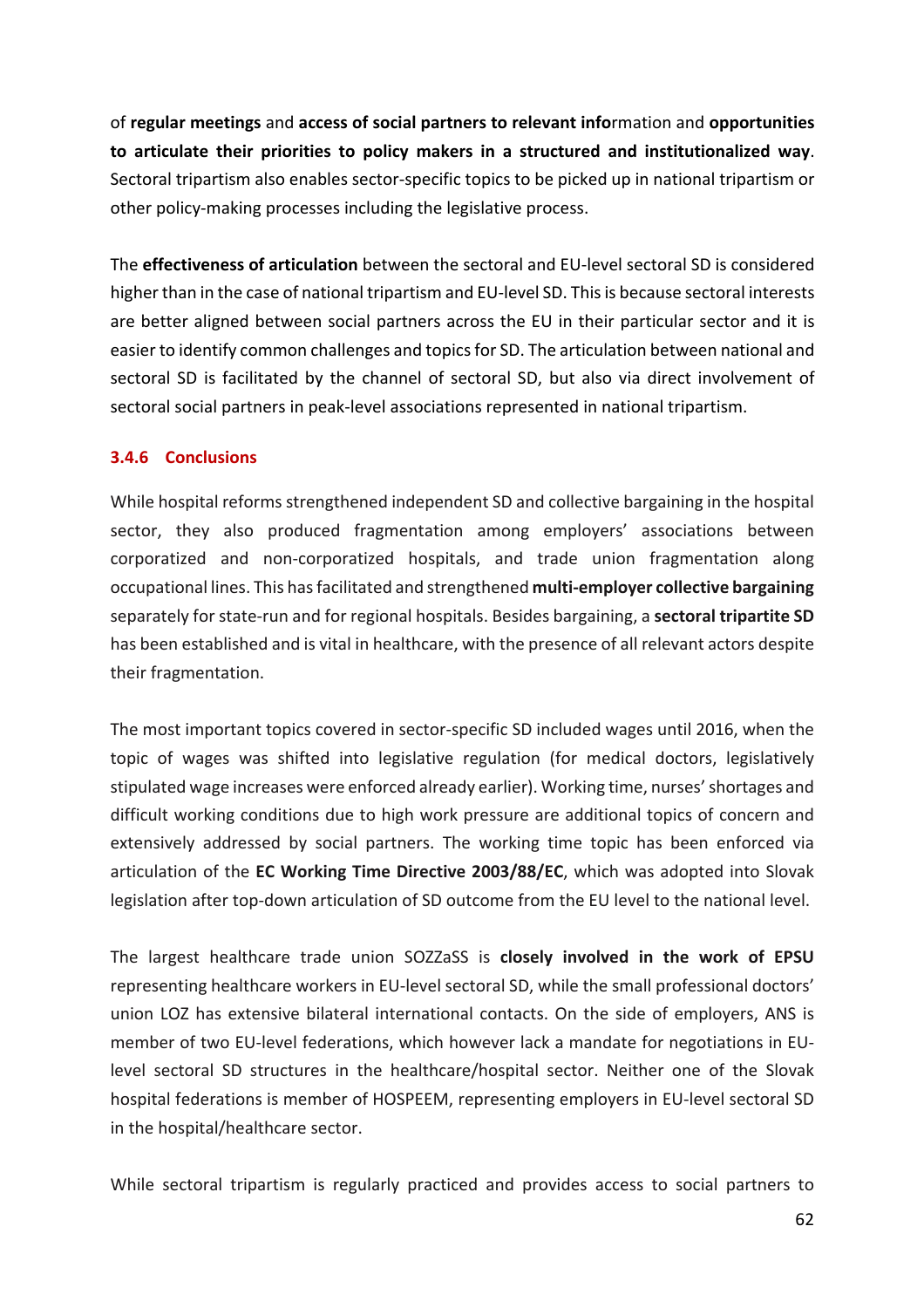specific policy influence relevant for the sector, it facilitates only **non-binding outcomes**. The increased difficulties to reach binding outcomes, mostly referring to wage increases in collective bargaining due to the budget constraints of hospitals, facilitated a change in the actors' strategy. The outcome of various waves of protests, campaigns and negotiations is that currently the wages of healthcare personnel are again legally regulated and unified despite different organizational forms of hospitals. In general, despite a **high extent of rivalry and** competition in the interaction of social partners, sectoral SD in healthcare is vital and **reasonably effective** given the conditions of weakening sectoral bargaining, the non-binding character of outcomes of the national tripartism and an increasing focus of social partners on individually lobbied legislative solutions to SD.

**Suggestions for improvements towards a more effective SD** include more scope for cooperation and value sharing among trade unions, which would help in overcoming their fragmentation and further strengthening the role of sectoral SD vis-à-vis national legislation and policy making. Also, foreseen improvements closely relate to the institutional shortcomings of national tripartism. If national tripartism could be strengthened by, among others, a weaker role of the state in SD and more scope and motivation for social partners **to engage in bipartite dialogue** and arrive at a jointly facilitated outcome, we assume this would also be beneficial for sector-level SD and particularly the SD articulation between the national and sectoral level. Finally, improvements can be made in the **engagement of Slovak social partners in EU-level SD structures** by membership in European social partner organizations with a mandate to engage in sector-level SD at the EU level.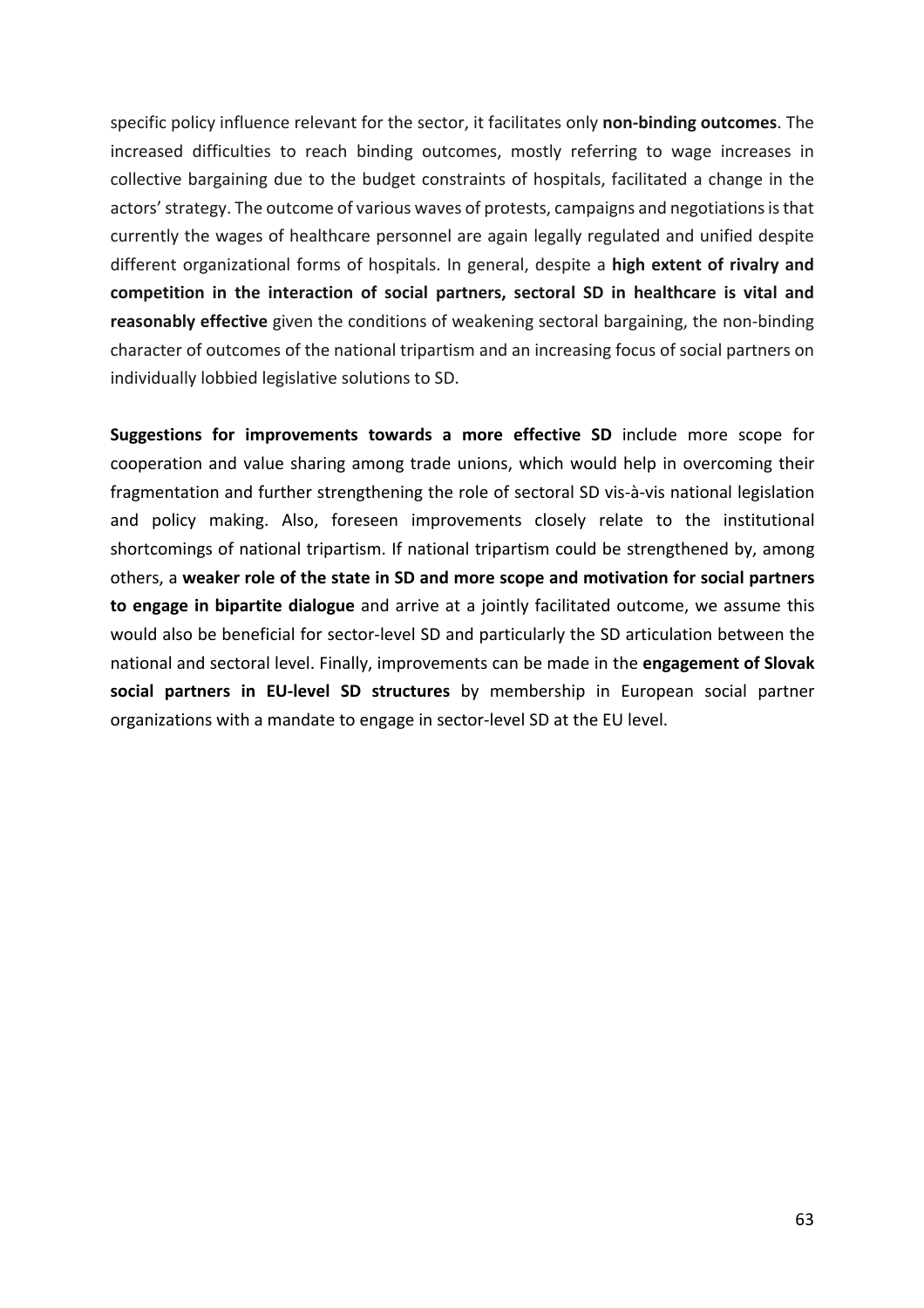### **4. Conclusions**

This report provides a detailed account on the functioning of SD in Slovakia and evaluates its effectiveness and the effectiveness of SD articulation. While the presented broad developments suggest a continued commitment to tripartite SD and its legislative **strengthening** in Slovakia, in fact the **direct influence of tripartism has weakened**. In particular, four developments underpin the weakening trend. First, **general agreements** that were the most important formalized binding outcomes of tripartite SD, ceased to exist in 2000. Second, with each legislative change, the scope of activities of tripartism was re**defined**, now serving as an advisory body to the government but lacking effective tools of enforcing the outcomes of tripartite negotiations. Third, while the minimum wage setting remained one of the core topics of tripartite negotiations, the lack of agreement among social partners saw a convergence to an automated indexation mechanism for minimum wage setting, which **changes the commitment of social partners to negotiate**. From 2020, the minimum wage will be set at 60% of the average wage, which further challenges the role of tripartite negotiations on a topic that once used to be its strategic pillar. Fourth, the **role of SD** has been challenged by a current long and ineffective procedure of legislative processes. Recent years have seen more direct legislative proposals by members of Parliament. These proposals are not subject to SD and can lead to new legislation faster and more efficiently, while undermining the established role of SD as a mechanism of voice granted to social partners over legislative developments.

Another important characteristic of Slovak SD is the **lack of vertical SD articulation**: national tripartite SD has been disconnected from other levels of collective bargaining (sectoral and company level) since 2000 when the peak-level social pact ceased to exist as a binding outcome of national tripartism. Vertical articulation is secured mostly within particular organizations, e.g., the membership of sectoral federations in the national-level social partner organization. However, multi-employer and industry-level bargaining are still important in **Slovakia**: they have more relevance in some sectors than in others, and the importance of company-level bargaining is also increasing. The degree of articulation is stronger between sectoral and company bargaining than between sectoral and national SD, although differences exist across sectors (to be elaborated in more detail in the country study).

Despite the existence of sectoral bargaining, all interviewed social partners confirmed that national-level legal regulation next to company-level bargaining are increasingly important for working conditions. The recent years have seen diverging interests of employers **(employment flexibility), trade unions (employment security) and the government (employment stability)**. An increased **reliance on legislation** also reflects the weakening capacities of social partners to negotiate better working conditions through collective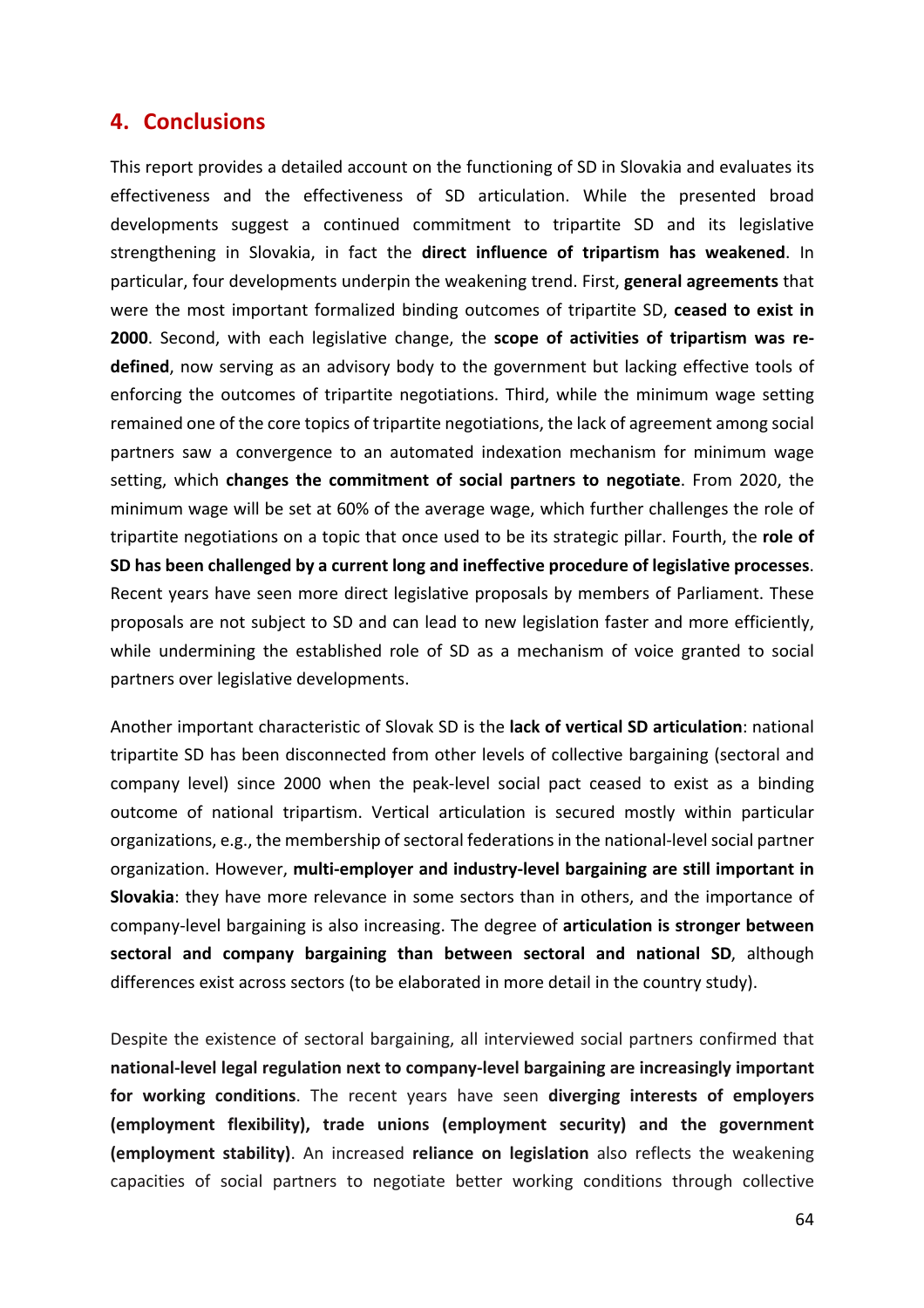agreements at the sector level. Within this trend, the actions of social partners in each sector tend to concentrate either on shaping national- level legislation, or on gaining relevant concessions in company-level bargaining (see sections below for more details).

Respondents perceived tripartism as functioning and well established however they consider it only as the top of the iceberg. As they reveal, **real influence is not practiced via tripartite SD, but via lobbying and commenting on legislative proposals within the cross-ministerial** commenting period (*MRP*), when real changes can still be accepted and implemented. **National tripartism is from this perspective less effective**, as disagreements among social partners are usually not resolved there.

Trade unions are committed to tripartism, which they associate with long-term stability since it is legally underpinned and functions on a regular basis. Nevertheless, they confirm the perception of employers' representatives that **real influence is exerted at earlier stages of the legislative process**. Social partners find it challenging that legislation can be adopted in fact without SD via two channels. The first one relates to **topics traditionally subject to national SD which are abused for political reasons**, e.g. minimum wage increases which are decided by the government instead of social partners. The second is an *increasing trend to* implement legislation through legislative amendments proposed directly upon MPs' **initiatives** – in this case, it is not obligatory to discuss the amendment in tripartism and social partners are left out of the process. This pushes social partners to change their strategy and weaken their commitment to tripartism as an institution, seeking other uncoordinated channels of influence; e.g. through direct lobbying with MPs, or government representatives.

Therefore, we conclude that despite some internal processes that facilitate bottom-up articulation within social partner organizations, **national level SD remain a platform where the effectiveness of SD is limited.** In contrast, when it comes to interaction between the sector and national level SD, social partners do engage actively in sectoral SD, but consider the peak level and in particular a legislative solution resulting from it the most important level of SD. The functioning of **sectoral SD as such is more effective** than the national SD and helps to clarify sector-specific topics and actors' agreement before topics are articulated to the national level (SD or directly to legislation via other lobbying channels). Nevertheless, the analysis of four sectors shows that the **effectiveness of SD is higher in sectors** where (a) the **structure of social partners is not fragmented**, and (b) where the **role of the state**, in the form of sectoral Ministries, is **not to control or dominate the SD process** but instead to serve as an actor facilitating effective bipartite SD between sectoral social partners. The latter also facilitates more independent action on the part of social partners, without seeking political alliances and thus external institutional resources for an effective SD.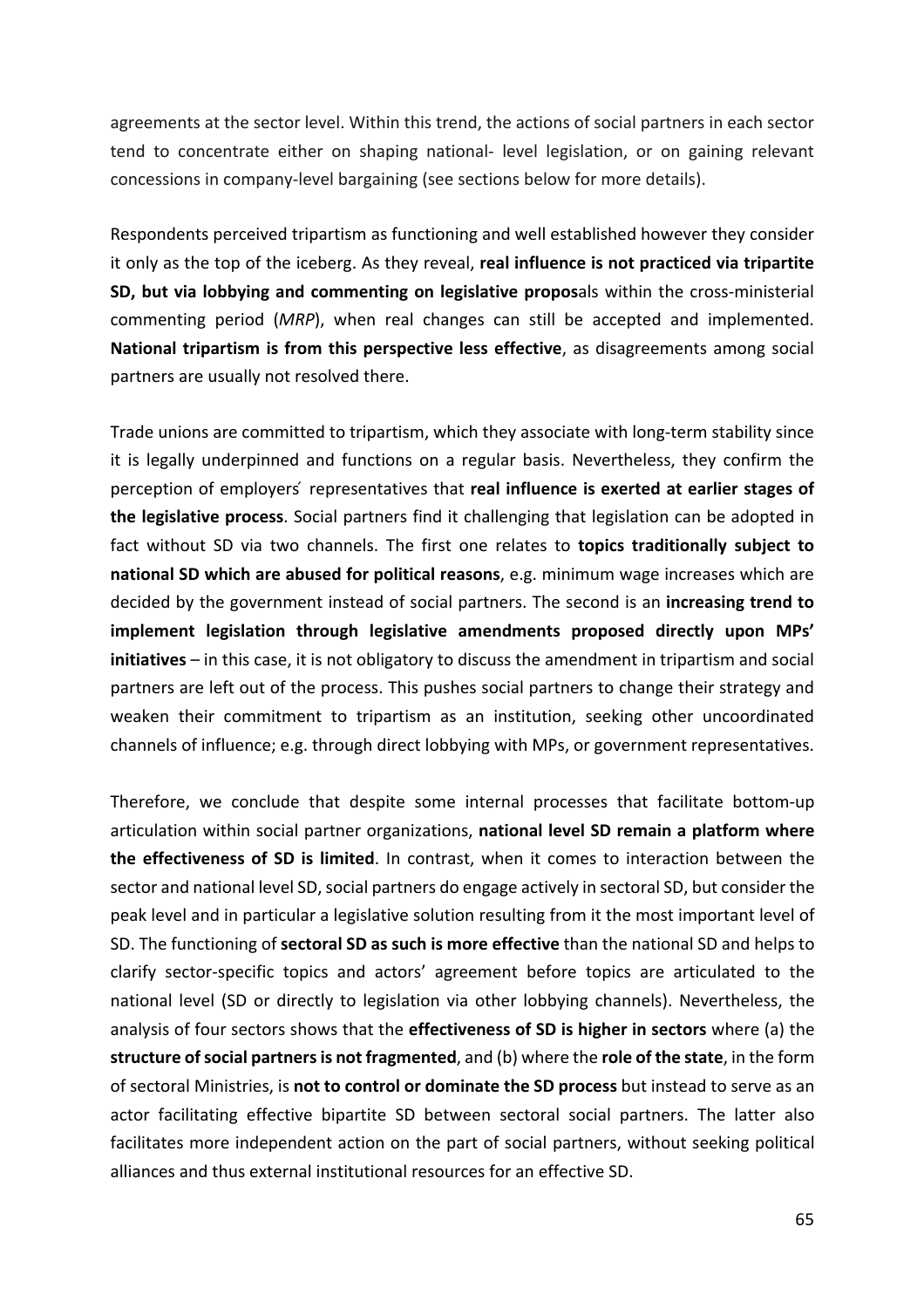### **Bibliography**

- Akgüç, M., Martišková, M., Szüdi, G. and Nordlund, C. (2019). Stakeholders' views on and experiences with the articulation of social dialogue and its effectiveness. Brussels: CEPS.
- Barošová M. (2013) Kolektívne vyjednávanie na Slovensku [Collective bargaining in Slovakia], Bratislava, Inštitút pre výskum práce a rodiny [Institute for Research on Labour and Family].

https://www.ceit.sk/IVPR/images/IVPR/vyskum/2013/Barosova/2161\_komplet.pdf 

- Bohle, D. and Greskovits, B. (2012) Capitalist Diversity on Europe's Periphery. Ithaca/London: Cornell University Press.
- Curry, D. (2016). The question of EU legitimacy in the Social OMC peer review process. *Journal* of European Social Policy, 26(2), 168-182.
- Czíria, Ľ. (2013) Representativeness of trade unions and employers' associations in the Construction Sector, *EurWORK Observatory*.
- Czíria, Ľ. (2009) Representativeness of the European social partner organisations: Hospitals. Eurofound.
- Eurofound (2020) Representativeness of European social partner organizations: the hospital sector (forthcoming).
- European Commission (2015a). "Industrial Relations in Europe 2014", Publications Office of the European Union, Luxembourg.
- European Commission (2015b). "Employment and Social Developments in Europe 2015", Publications Office of the European Union, Luxembourg.
- Gregory, D. and van Klaaveren, M. (2019) Restoring multi-employer bargaining in Europe: prospects and challenges. Brussels: ETUI.
- Kahancová, M. (2016) The rise of the dual labour market: fighting precarious employment in the new member states through industrial relations (PRECARIR) Country report: Slovakia. PRECARIR country report. Bratislava: CELSI Research Report No. 19.
- Kahancová, M. (2015) Central and Eastern European trade unions after the EU enlargement: successes and failures for capacity building. *Transfer: European Review of Labour and Research*, *Vol.* 21, *No.* 3, pp. 343-358.
- Kahancová, M. (2013) The demise of social partnership or a balanced recovery? The crisis and collective bargaining in Slovakia. *Transfer: European Review of Labour and Research*, Vol. 19, No. 2, pp. 171-183.